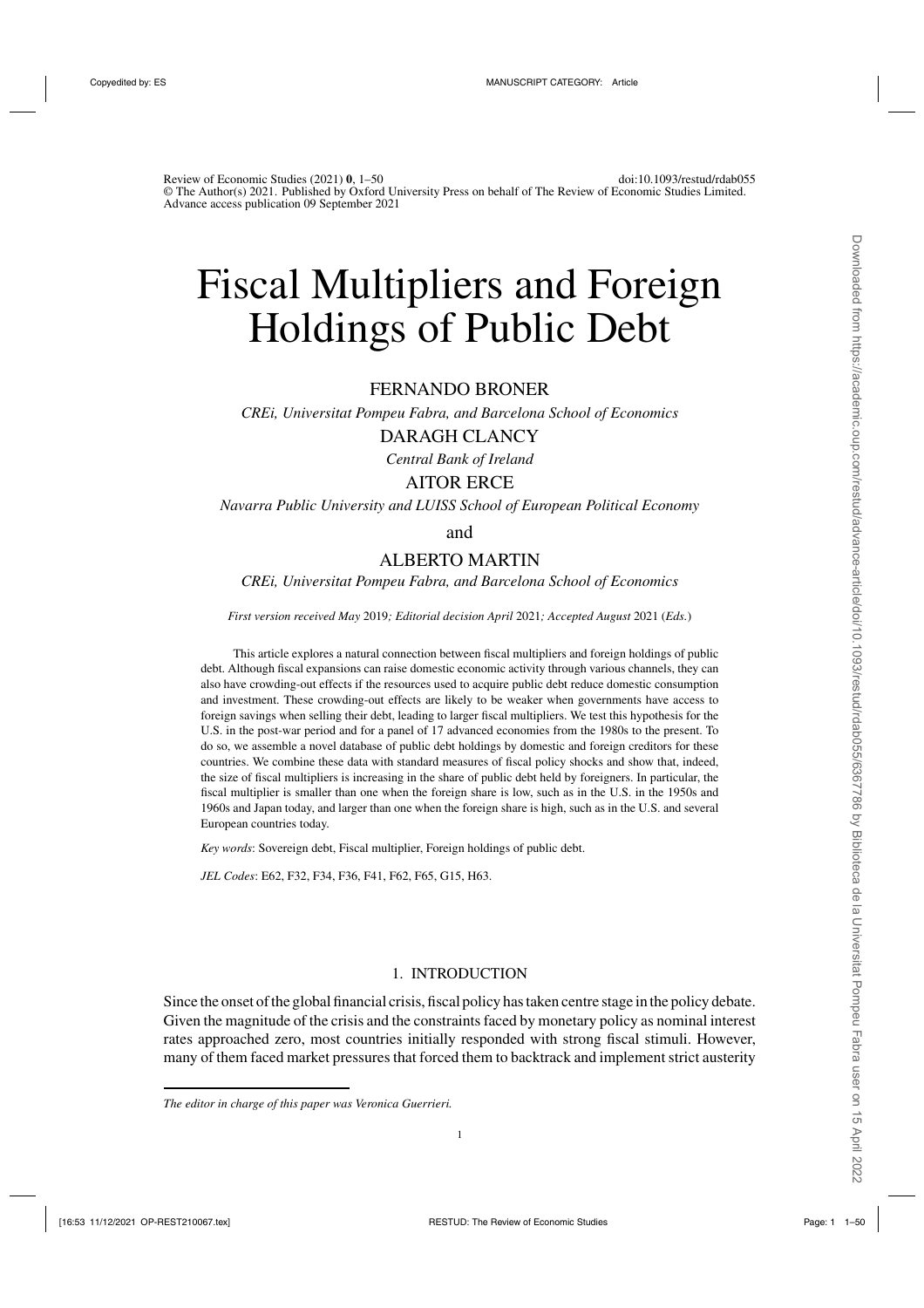measures shortly thereafter. These developments motivated a new wave of empirical research on the effects of fiscal policy, particularly on the size of fiscal multipliers.<sup>1</sup>

There is another aspect of fiscal policy that gathered attention in the aftermath of the crisis, especially in the euro-area periphery. Namely, the increase in the stock of public debt was largely absorbed by domestic banks, and the share of public debt held by foreigners declined. This prompted a growing literature seeking to understand the determinants and macroeconomic consequences of the distribution of public debt between domestic residents and foreigners.<sup>2</sup>

In this article, we argue that there is a natural connection between fiscal multipliers and the foreign holdings of public debt. The intuition is simple. There are various channels through which fiscal expansions, either increases in public spending or reductions in taxes can raise domestic economic activity.<sup>3</sup> But fiscal expansions can also have crowding-out effects on the domestic private sector. One direct source of crowding out is that the resources used by the domestic private sector to acquire public debt can detract from consumption and investment. This suggests that the crowding out effect of fiscal expansions are weaker and, thus, fiscal multipliers are larger when governments have access to foreign savings when selling their debt.

The goal of this article is to test this hypothesis. To do so, we assemble a novel database of public debt holdings by domestic residents and foreigners, and proxy governments' access to foreign savings with the share of public debt held by foreigners. Our main result is that, indeed, the fiscal multiplier is increasing in the foreign share of public debt. This result holds both for the U.S. during the post-war period, and for a panel of advanced (OECD) economies over the last few decades. According to our estimates the public spending multiplier in the U.S. was significantly smaller than one in the 1950s, when the foreign share was less than 5%, and significantly greater than one today, when the foreign share is close to 50%. Consistently, the estimated deficit multiplier in our sample of OECD economies also depends on the foreign share. In particular, it is smaller than one for low levels of the foreign share, such as Japan's 8%, and greater than one for high levels of the foreign share, such as Ireland's 64%.

To derive our results, we follow existing methodologies regarding both the identification of fiscal shocks and the empirical specifications used to estimate their effects. To identify fiscal shocks we use two alternative approaches: (i) the narrative approach, based on government spending shocks for the U.S. from [Ramey and Zubairy](#page-49-0) [\(2018a](#page-49-0)) and fiscal consolidations for a group of OECD economies from [Guajardo](#page-48-0) *et al.* [\(2014a](#page-48-0)); and (ii) the structural VAR approach of [Blanchard and Perotti](#page-47-0) [\(2002](#page-47-0)) to estimate government spending shocks for the U.S. To estimate fiscal multipliers, we follow Ramey and Zubairy's (2018a) two-step procedure. First, we use the fiscal shocks described above to instrument the fiscal variable of interest, *i.e.*, government spending or public deficit shocks. Second, we use this instrumented fiscal variable to estimate the corresponding multiplier. In both steps we use [Jordà's](#page-48-0) [\(2005](#page-48-0)) local projection method.

We first estimate baseline, *unconditional* multipliers. We then incorporate our measures of foreign debt holdings to estimate *conditional* multipliers. For the United States, data on public debt holdings by domestic residents and foreigners is available, at a quarterly frequency starting in 1951, from the Federal Reserve Economic Databank (FRED). For the panel of OECD economies, we constructed a novel annual dataset of the allocation of public debt between domestic residents and foreigners. The underlying data was collected from public sources, such as Balance of Payments (Financial Accounts, International Investment Positions) and Monetary Surveys, and provided to us directly by Central Banks, Ministries of Finance and Statistical Offices.

2. Arsanalp and Tsuda (2012), [Broner](#page-47-0) *et al.* [\(2013\)](#page-47-0) and [Brutti and Saure](#page-47-0) [\(2016](#page-47-0)) provide accounts of public debt developments during the European crisis.

<sup>1.</sup> See [Ramey](#page-49-0) [\(2016a](#page-49-0)) for a recent survey.

<sup>3.</sup> For a review of these channels, see [Ramey](#page-48-0) [\(2011a\)](#page-48-0).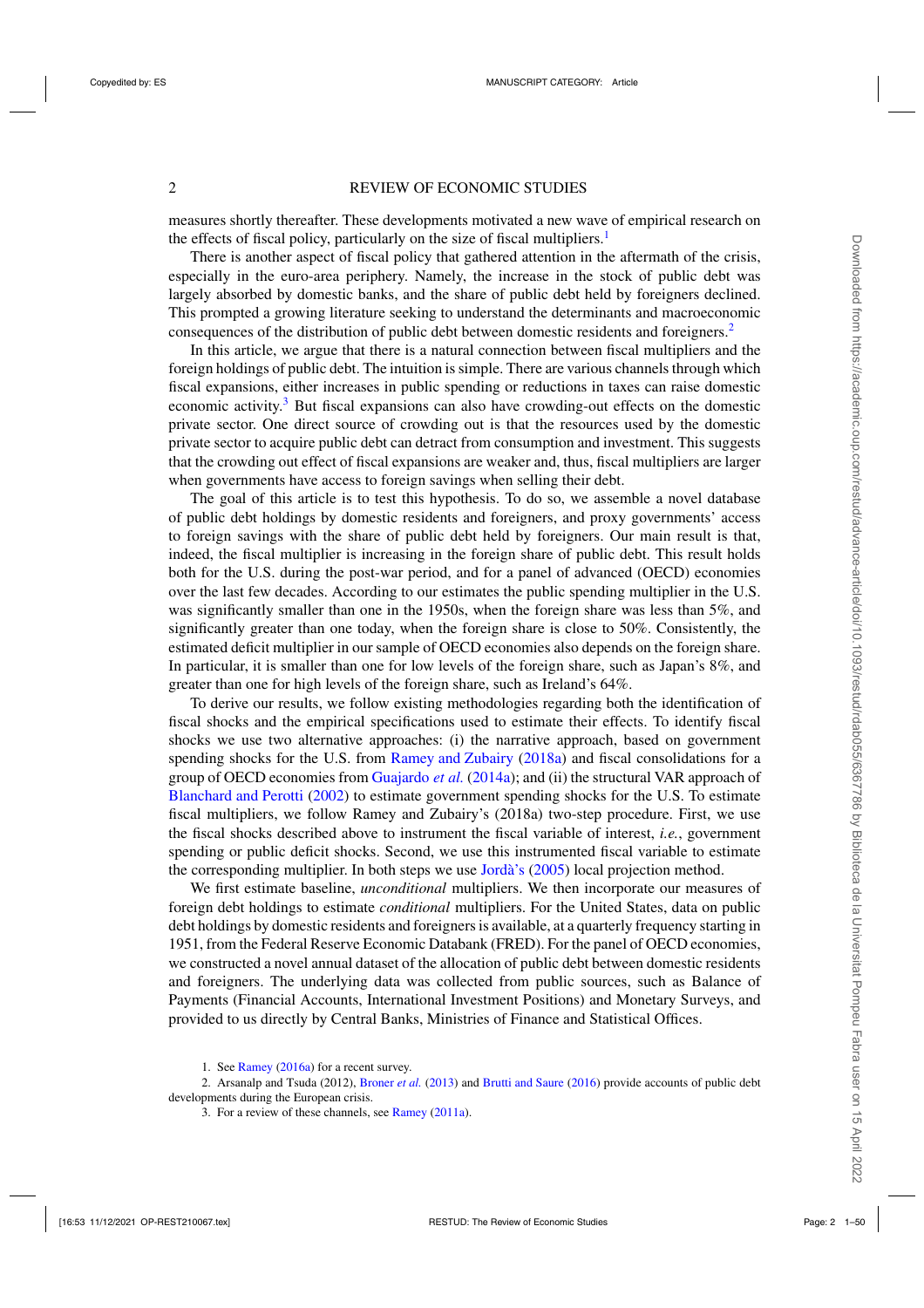The data on foreign holdings of public debt reveal interesting patterns. First of all, there is significant variation across countries: in some, such as Canada and Japan, the share of public debt held by foreigners is consistently low, whereas in others, such as Finland and Austria, foreigners hold more than 75% of public debt towards the end of the sample. Over time, in line with the rise of financial globalization, the general pattern is one of increasing public debt in the hands of foreigners. In the U.S., for instance, the share of public debt held by foreigners has increased from less than 5% in the 1950s to close to 50% today. Although this trend has been present across most OECD economies in our sample, it has not been uniform over time. During the recent European debt crisis, for instance, there was a decline in the share of debt held by foreigners in the euro periphery.

Conceptually, the size of fiscal multipliers should depend on the *marginal* foreign share of public debt, *i.e.*, on the share of the change in public debt brought about by a fiscal shock that is absorbed by foreigners. Testing this empirically, however, is difficult because the marginal foreign share is not directly observable. One possibility would be to estimate it from the observed correlation between changes in foreign holdings of public debt and changes in total public debt over a window of time following fiscal shocks. But it is hard to establish causality from this correlation, because observed changes in foreign holdings are likely endogenous to ex-post economic conditions. Thus, we need an ex-ante measure of the foreign share that is determined prior to the realization of the fiscal shock.<sup>4</sup> We find that the *average* foreign share, *i.e.*, the share of public debt held by foreigners, provides such a measure. In particular, we show that the average foreign share at the time of a fiscal shock is a good predictor of the marginal foreign share in its aftermath.

Our findings suggest that the effects of fiscal policy depend crucially on governments' access to foreign savings when selling their debt. This insight is key for understanding the effects of the surge in public spending in response to the COVID-19 crisis, given the heterogeneity in governments' access to foreign savings. Moreover, our findings challenge the conventional Mundell-Fleming view on fiscal multipliers in open economies. According to this view, such multipliers are smaller in open economies because part of the effect of fiscal expansions on aggregate demand falls on foreign goods.5 Our findings instead point to an alternative interpretation of this inflow of foreign goods: namely, they reflect capital inflows, which help finance fiscal expansions thereby minimizing their crowding-out effects on domestic investment. In a similar vein, the common perception is that there are positive trade-induced spillovers of fiscal policy, because a fiscal expansion in any one country raises its demand for foreign goods. Our findings instead point to a potentially negative spillover, induced by financial linkages: to the extent that fiscal expansions are financed via foreign borrowing, their crowding-out effects are exported and consumption and investment are reduced elsewhere.<sup>6</sup>

#### *Literature review*

Our article is closely related to two strands of literature. The first one is the literature on the effects of fiscal policy. On the empirical side, and in the wake of the financial crisis,

4. For example, consider a fiscal expansion that leads to higher economic growth for reasons unrelated to the foreign share of public debt holdings. If this higher growth then results in an increase in foreign purchases of public debt, we would be classifying the event as having a high marginal foreign share. But it would be the expansionary effect of the fiscal shock that causes the high foreign share, and not the other way around.

5. Strictly speaking, in the Mundell–Fleming model the effects of fiscal expansions are partly undone through currency appreciations. But the empirical literature tends to find that the exchange rate depreciates following a fiscal expansion and, in many estimates, there is actually no or little crowding out of net exports (*e.g.* [Monacelli and Perotti](#page-48-0), [2010;](#page-48-0) [Corsetti](#page-47-0) *et al.*, [2012](#page-47-0); [Ravn](#page-49-0) *et al.*, [2012;](#page-49-0) [Kim,](#page-48-0) [2015](#page-48-0)). For additional evidence on the relationship between multipliers and trade, see [Ilzetzki](#page-48-0) *et al.* [\(2013\)](#page-48-0), and [Cacciatore and Traum](#page-47-0) [\(2018](#page-47-0)).

6. [Broner](#page-47-0) *et al.* [\(2021](#page-47-0)) show how these negative spillovers can lead to excessive public spending in financially integrated economies.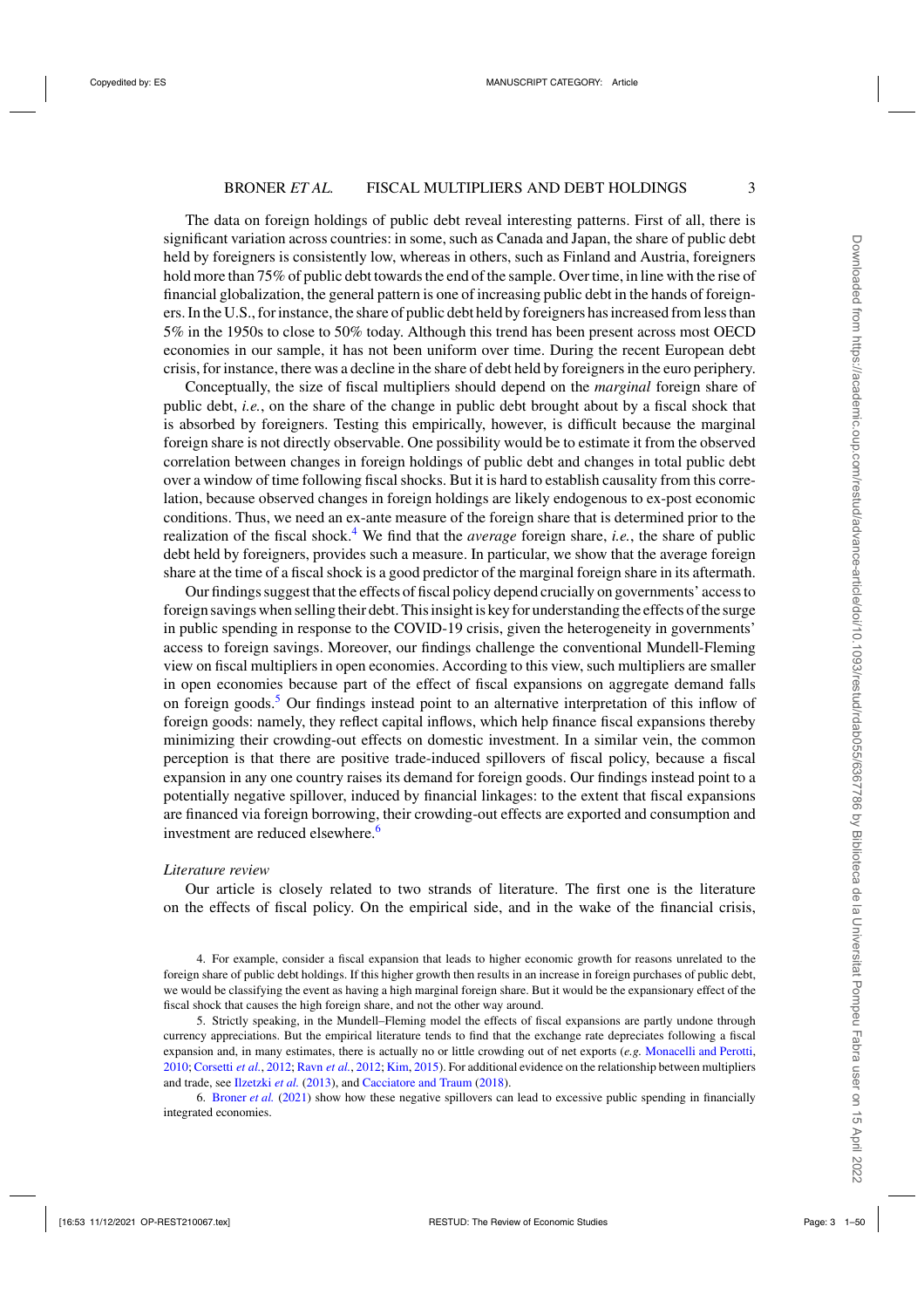much of the recent work has argued that fiscal multipliers appear to be larger than previously thought (*e.g.* [Acconcia](#page-47-0) *et al.*, [2014](#page-47-0); [Blanchard and Leigh,](#page-47-0) [2013](#page-47-0); [Mertens and Ravn,](#page-48-0) [2013](#page-48-0)). It has also argued that multipliers are state contingent, being relatively large during recessions (*e.g.* [Auerbach and Gorodnichenko,](#page-47-0) [2012\)](#page-47-0), at the zero lower bound (*e.g.* [Christiano](#page-47-0) *et al.*, [2011;](#page-47-0) [Miyamoto](#page-48-0) *et al.*, [2018\)](#page-48-0), and for fiscal contractions (Barnichon *et al.*, forthcoming). These findings have been partially challenged, though. [Alesina and Ardagna](#page-47-0) [\(2013](#page-47-0)) for instance, argue that fiscal contractions can actually be expansionary.<sup>7</sup> [Ramey and Zubairy](#page-49-0) [\(2018a\)](#page-49-0), in turn, question the state-contingency of fiscal multipliers.

More recently, the literature has emphasized that the effects of fiscal policy depend on whether governments have access to foreign markets to place their debt. This point has been made theoretically by [Broner](#page-47-0) *et al.* [\(2014\)](#page-47-0), [Farhi and Werning](#page-48-0) [\(2016](#page-48-0)), and [Priftis and Zimic](#page-48-0) [\(2021\)](#page-48-0).<sup>8</sup> Of these, [Priftis and Zimic](#page-48-0) [\(2021](#page-48-0)) are closest to us and were the first to explore this issue empirically. Our work differs from theirs in terms of both methodology and scope, however. First, they use an SVAR as their empirical model, while we use local projections. Second, they use sign restrictions on ex-post changes in public debt holdings to identify spending shocks financed by domestic and foreign sources. Instead, we condition fiscal shocks on the ex-ante foreign share of public debt. As explained above, the use of ex ante data significantly reduces endogeneity concerns. It also makes the analysis more relevant for policy, since the foreign share of debt holdings can be used to predict the effects of fiscal policy. Finally, we substantially extend existing datasets on foreign and domestic holdings of public debt.

Our article is also related to the literature on the effects of public debt. The idea that public debt can crowd out private investment and that the extent of this crowding out depends on whether the private sector is financially constrained is of course very old (*e.g.* [Diamond](#page-48-0), [1965](#page-48-0); [Barro,](#page-47-0) [1974\)](#page-47-0). Consistent with this view, empirical studies have recently documented a negative crosscountry correlation between high levels of public debt and growth [\(Reinhart and Rogoff](#page-49-0), [2010;](#page-49-0) [Cecchetti](#page-47-0) *et al.*, [2011\)](#page-47-0), and a negative correlation between public debt and private investment both at the national and subnational levels [\(Huang](#page-48-0) *et al.*, [2018,](#page-48-0) [2021\)](#page-48-0).

The literature on public debt has also recently studied the connection between debt sustainability and the distribution of public debt holdings between domestic and foreign residents. One set of papers has emphasized the stabilizing role of domestic debt holdings ex ante, which raise incentives for debt repayment (*e.g.* [Guembel and Sussman](#page-48-0), [2009](#page-48-0); [Broner and Ventura,](#page-47-0) [2011;](#page-47-0) [Gennaioli](#page-48-0) *et al.*, [2014;](#page-48-0) [Chari](#page-47-0) *et al.*, [2020](#page-47-0)). Another set of papers has instead emphasized the destabilizing role of domestic debt holdings ex post, which might generate feedback loops between the public and private sectors in times of crisis (*e.g.* [Acharya](#page-47-0) *et al.*, [2014](#page-47-0); [Fahri and Tirole](#page-48-0), [2018\)](#page-48-0). [Acharya](#page-47-0) *et al.* [\(2018\)](#page-47-0), in particular, provide evidence that is consistent with the crowding-out effect of domestic debt holdings that is at the heart of our story: they document that, during the euro area sovereign debt crisis, purchases of sovereign debt by undercapitalized euro-area banks contributed to the decline in corporate lending.<sup>9</sup>

<sup>7.</sup> The crowding-out effects emphasized in this article are one potential reason why fiscal contractions may be expansionary, especially when governments rely heavily on domestic financial markets.

<sup>8.</sup> In a related vein, [Caballero](#page-47-0) *et al.* [\(2016](#page-47-0)) and [Sin](#page-49-0) [\(2016\)](#page-49-0) argue that if the increase in safe/liquid assets associated with fiscal expansions is absorbed by foreigners their associated benefits on the domestic economy might be smaller, leading to smaller multipliers. Also related is the finding of large multipliers from externally financed transfers [\(Nakamura and Steinsson,](#page-48-0) [2014;](#page-48-0) [Corbi](#page-47-0) *et al.*, [2019](#page-47-0)). We find similarly sized multipliers when the foreign share of public debt is high.

<sup>9.</sup> A related literature has focused on the role of foreign investors in determining sovereign yields. [Bernanke](#page-47-0) *et al.* [\(2004\)](#page-47-0), [Wu](#page-49-0) [\(2005\)](#page-49-0), and [Warnock and Warnock](#page-49-0) [\(2009\)](#page-49-0), for instance, provide evidence that treasury purchases by foreign creditors reduce long-term yields.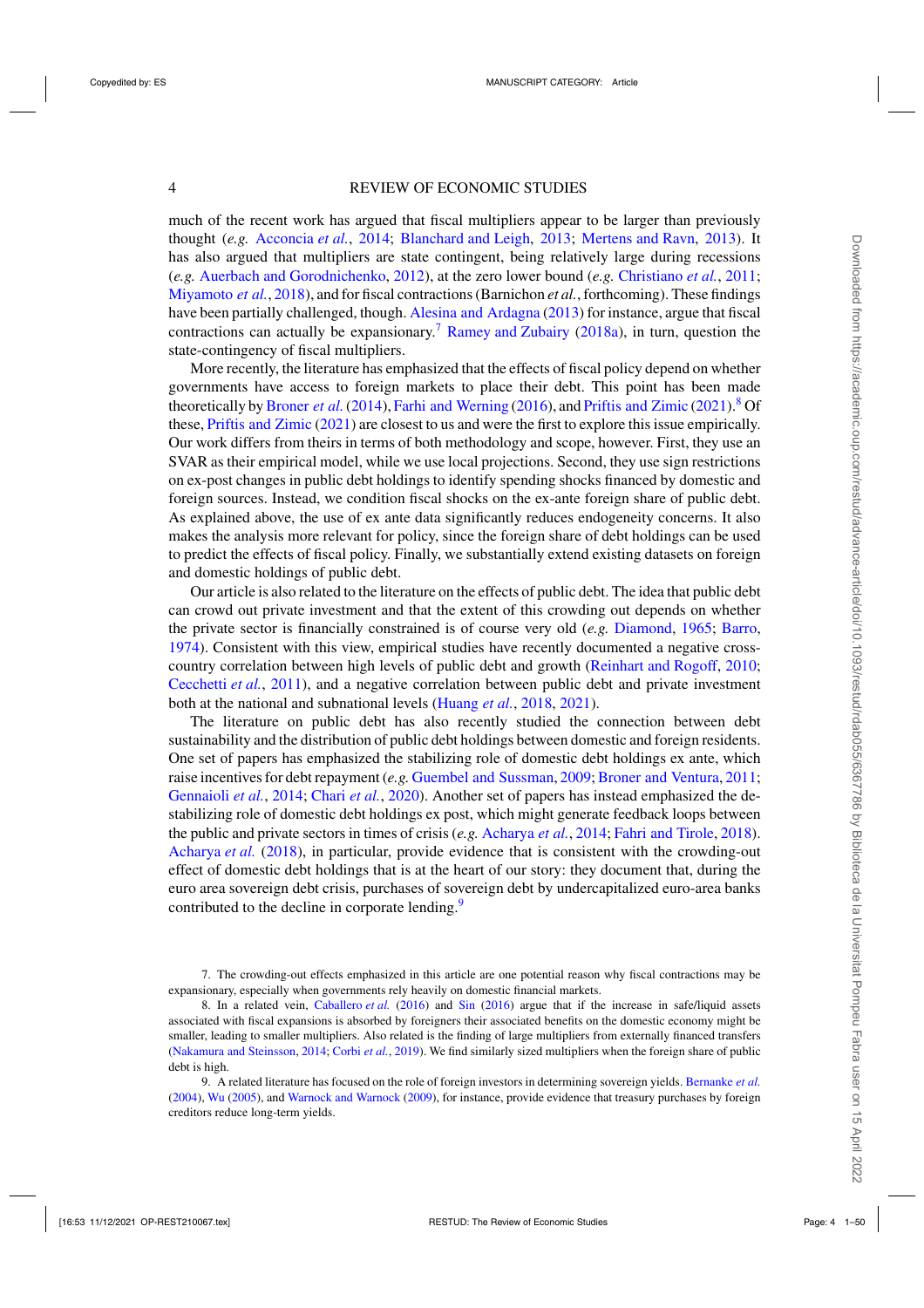<span id="page-4-0"></span>

Foreign share of U.S. public debt holdings (in percentage) *Notes:* Foreign share is defined as the fraction of the U.S. federal government's treasury securities liabilities held by the rest of the world.

The article is structured as follows. Section 2 describes the dataset that we use for the United States. Section 3 develops a simple model to explain the basic connection between the fiscal multiplier and foreign holdings of public debt. Sections 4 and 5 respectively describe our empirical methodology and our main results for the U.S. Section 6 does the same for our panel of OECD economies. Section 7 concludes.

# 2. U.S. DATA

We want to analyse the relationship between the foreign share of public debt holdings and the fiscal multiplier in the U.S. during the post-war period. To do so, we need to measure the distribution of public debt holdings between domestic residents and foreigners, and to identify fiscal shocks.

#### 2.1. *Public debt holdings*

We obtain quarterly data on U.S. public debt holdings by foreign residents from 1950 from the Federal Reserve Economic Databank (FRED). We highlight some of the key features of the data here, with the full details contained in [Appendix A.](https://academic.oup.com/restud/article-lookup/doi/10.1093/restud/rdab055#supplementary-data)

Figure 1 shows the time evolution of the foreign share for the U.S. The figure shows that during the Bretton Woods period the share of public debt in foreign hands was low, about 5%. The foreign share increased sharply after the collapse of Bretton Woods in the early 1970s, and then hovered around 20% until the mid-1990s. Since then, the foreign share has increased steadily until reaching 50% today.

### 2.2. *Fiscal shocks*

Changes in fiscal policy are in general endogenous to current and expected economic conditions, making it difficult to identify exogenous fiscal shocks. The literature proposes two main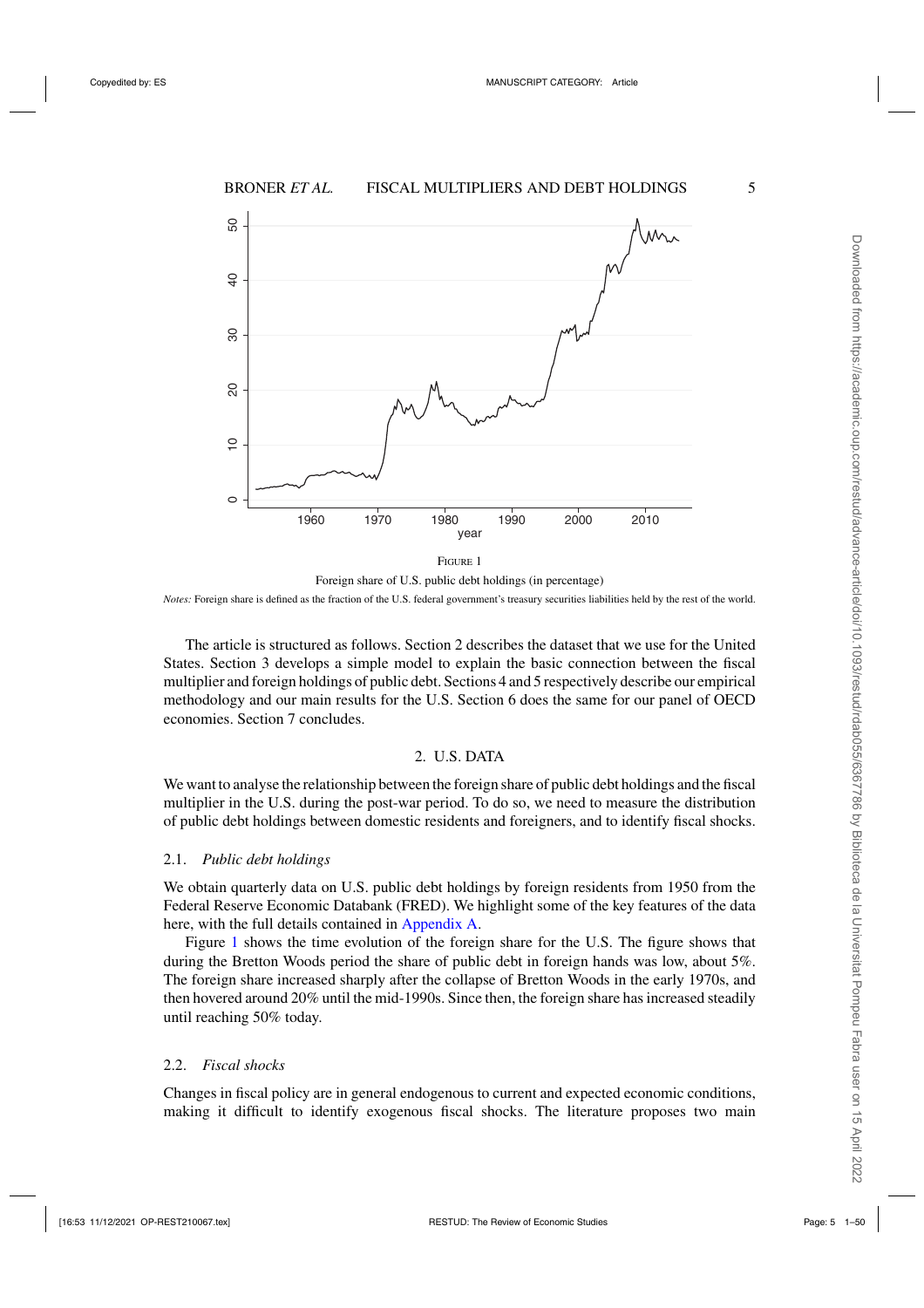<span id="page-5-0"></span>

Identified U.S. fiscal shocks

*Notes:* The defense news shocks are from Ramey and Zubairy (2018b). The estimated shocks are from [Ramey](#page-49-0) [\(2016b\)](#page-49-0). Both shocks are normalized by potential GDP.

approaches to overcome this difficulty. The first is the *narrative approach*, which identifies exogenous shocks to fiscal variables from official documents by selecting policy announcements driven by factors other than current economic conditions. The second approach identifies exogenous shocks to fiscal variables as the difference between observed levels and those predicted by estimated *fiscal rules*.

We use the narrative shocks to U.S. government spending provided by [Ramey and Zubairy](#page-49-0) [\(2018b](#page-49-0)), who build on [Ramey's](#page-49-0) [\(2011b\)](#page-49-0) defense news series. This series consists of news from magazines and newspapers on changes in U.S. government defense spending. Crucially, the series includes changes in spending linked to political and military events and not to the state of the economy. The size of fiscal shocks reflect changes to the expected present discounted value of government spending. We depict the resulting defense news shocks in Figure 2.

One can also identify innovations to fiscal variables as the difference between their realized values and those predicted using either structural VARs or fiscal rules. These methodologies rely on the identifying assumption that fiscal variables do not respond contemporaneously to shocks to their macroeconomic determinants.<sup>10</sup> This seems reasonable for government spending, since it does not respond automatically to the state of the economy and its discretionary component is subject to decision and implementation lags.<sup>11</sup> The use of quarterly, rather than annual, data makes satisfying this assumption even more likely. Figure 2 displays spending shocks estimated according to this methodology as in [Blanchard and Perotti](#page-47-0) [\(2002](#page-47-0)). We also use these shocks, albeit through the methodology of [Ramey and Zubairy](#page-49-0) [\(2018a\)](#page-49-0), which we explain in detail in Section [4.](#page-9-0)

<sup>10.</sup> [Auerbach and Gorodnichenko](#page-47-0) [\(2012\)](#page-47-0) use lagged expert forecasts to eliminate the predictable component of fiscal spending innovations. We chose not to do this because experts' forecasts do not cover all of our sample.

<sup>11.</sup> This is not the case for other components of the fiscal balance. Government investment is highly cyclical and taxes and transfers have large automatic components.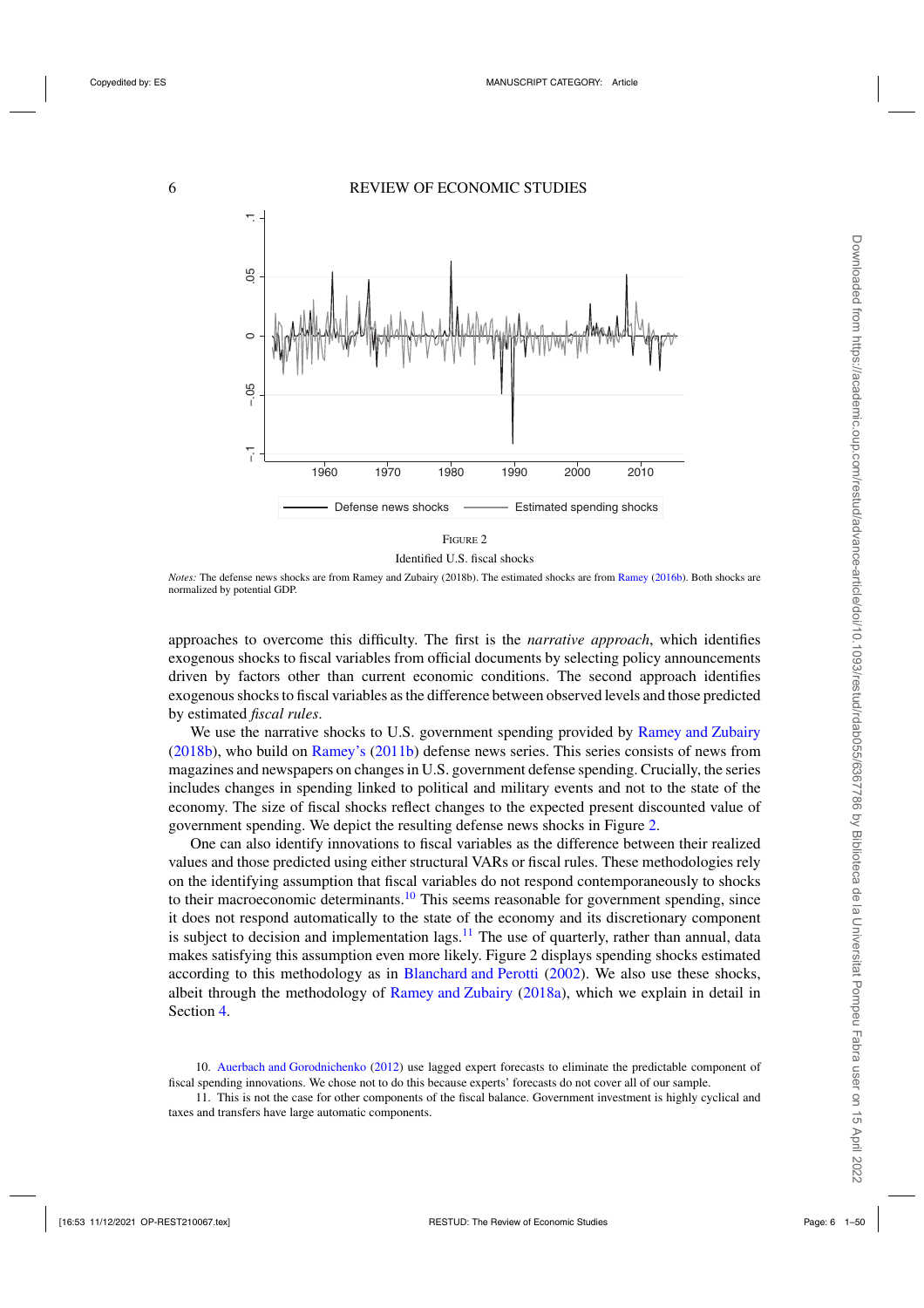<span id="page-6-0"></span>We combine the identified fiscal shocks with our data on public debt holdings to assess the empirical relation between the foreign share of public debt and the size of fiscal multipliers. Before doing so, we present a simple model to illustrate the mechanisms at play.

# 3. A STYLIZED MODEL OF MULTIPLIERS AND DEBT HOLDINGS

We develop a simple model to illustrate how the foreign share of public debt holdings affects the size of the fiscal multiplier. The goal of the model is to highlight the main economic forces at work and to provide a conceptual context for our empirical strategy.

# 3.1. *Preferences and technology*

Consider a small open economy populated by a representative agent of mass one and a government. There are two periods,  $t \in \{0, 1\}$ . There is a single good that can be used for consumption and investment. Agents only consume at  $t = 1$  and there is no uncertainty, so utility is given by

$$
U_0 = C_1. \tag{1}
$$

There are private and government production technologies. The agent receives an endowment of  $E_0$  units of the good at  $t = 0$ . If she invests *K* at  $t = 0$  she produces

$$
Y_1^P = F(K) \tag{2}
$$

at  $t = 1$ , where  $F'(\cdot) > 0$  and  $F''(\cdot) < 0$ . The government receives no endowment at  $t = 0$ . If the government invests  $G$  at  $t = 0$ , it produces

$$
Y_1^G = \gamma \cdot G \tag{3}
$$

at  $t = 1.12$ 

# 3.2. *Financial markets*

The representative agent and the government trade bonds among themselves and with an international financial market that is large and is willing to borrow and lend at a (gross) return of one. As a result, the equilibrium interest rate is

$$
R=1.\t\t(4)
$$

The representative agent can borrow and lend from the international financial market, but she can only pledge a fraction  $\lambda \in [0,1]$  of her capital and of her public bond holdings. As a result, she faces the credit constraint

$$
B^* \ge -\lambda \cdot \left( K + B^H \right),\tag{5}
$$

where  $B^*$  and  $B^H$  are holdings of international and government bonds, respectively, and  $B^*$  < 0 implies borrowing from the international financial market. Equation (5) says that borrowing from foreigners cannot exceed a fraction of the value of pledgeable assets. Since there is no uncertainty

<sup>12.</sup> We assume that there are diminishing returns in the private technology to ensure an interior solution. We assume that there are constant returns in the public technology only to simplify the analysis.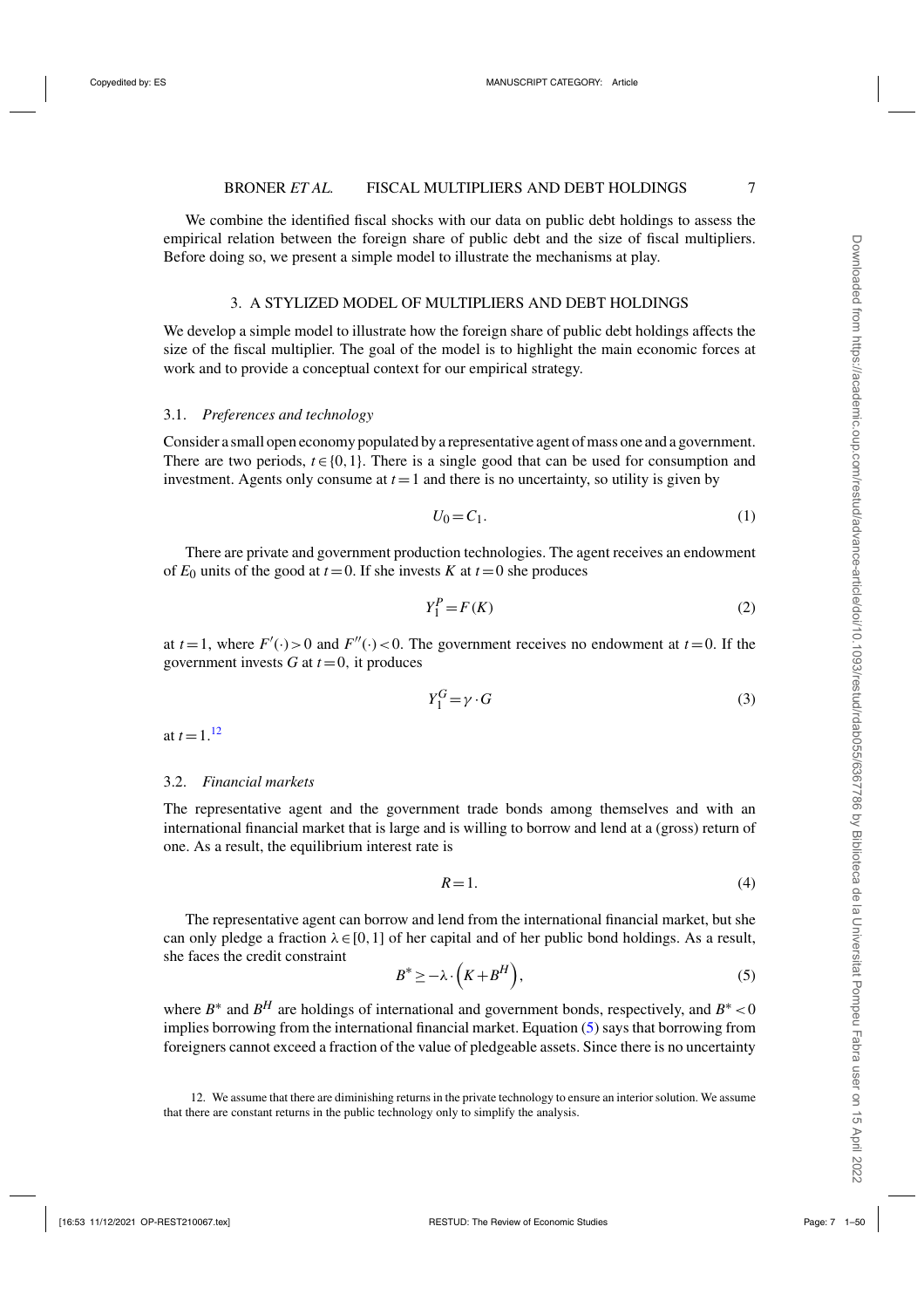#### 8 REVIEW OF ECONOMIC STUDIES

in the model, the credit obtained by the private sector is riskless. The private budget constraints at  $t = 0$  and  $t = 1$  are

$$
K + BH + B* = E0 \text{ and } C1 = Y1P + BH + B* + Y1G - T1,
$$
 (6)

where  $T_1$  are taxes at  $t = 1$ . We assume taxes are zero at  $t = 0$ .<sup>13</sup>

The government also borrows in order to invest at  $t=0$ . Since taxes are zero at  $t=0$ , the government's budget constraints at  $t = 0$  and  $t = 1$  are

$$
G = B \quad \text{and} \quad B = T_1. \tag{7}
$$

We assume that a fraction  $\theta$  of bonds issued by the government are purchased by the international financial market, so

$$
BF = \theta \cdot B \text{ and } BH = (1 - \theta) \cdot B. \tag{8}
$$

We take the "foreign share"  $\theta$  as exogenous in this simple model, but there is a growing literature on the determinants of public debt holdings.<sup>14</sup> Broadly speaking, there are two opposing forces at work. Risk diversification pushes agents away from holding too many domestic government bonds. But there are forces that push in the opposite direction, such as a favourable treatment of domestic agents in case of default, financial repression, macroprudential regulation, asymmetric information, costs of buying foreign assets, and capital controls.<sup>15</sup> In any case, we are not concerned with the source of the foreign share here, but rather on its effect on the size of the fiscal multiplier.

#### 3.3. *Equilibrium and the fiscal multiplier*

Under these assumptions, it is straightforward to show that the representative agent solves

$$
\max_{K} F(K) - K + E_0 + Y_1^G - T_1
$$
\n
$$
s.t. \ K \le \frac{E_0}{1 - \lambda} - B^H,
$$
\n(10)

taking  $Y_1^G$ ,  $T_1$ , and  $B^H$  as given. The first term in the constraint is the maximum amount of resources that the agent can invest in capital and government bonds. It equals the endowment

13. This is without loss of generality in our setting. Even if the government could raise taxes at  $t = 0$ , it would not do so because the crowding-out effects of taxation are greater than those of debt.

14. [Broner](#page-47-0) *et al.* [\(2014\)](#page-47-0), for instance, highlight the role of discrimination to account for the reduction in the foreign share of public debt holdings during the recent European crisis. [Reinhart and Sbrancia](#page-49-0) [\(2015\)](#page-49-0) document the use of financial repression to deal with public debt in the post-war period. See Dell'Ariccia *et al.* (2018) for a general discussion on the drivers of debt holdings.

15. As an example, consider the effect of financial repression on debt sustainability. We can do so through a simple extension of our model in which the government is benevolent and can choose to default on its debt in period 1. Suppose, moreover, that there are no costs to defaulting on foreigners but each unit that is defaulted on a domestic agent generates a cost of  $\kappa$ . In this case, assuming that default is non-discriminatory, the government repays its debt if and only if

$$
\kappa \cdot (1 - \theta) \cdot B \ge \theta \cdot B \Leftrightarrow \theta \le \frac{1}{1 + \kappa}.
$$
\n(9)

This condition is intuitive: the larger the cost of defaulting on domestic agents, the lower the amount of debt that they must hold to make repayment credible.

Of course, the representative agent does not internalize the effects of its debt holdings on enforcement, and will not willingly hold public debt if she is constrained. In this case, we can interpret  $1-\theta$  as a "financial repression" threshold, which determines the minimum amount of domestic public debt that the representative agent is forced to hold. See [Chari](#page-47-0) *et al.* [\(2020](#page-47-0)) for a related model.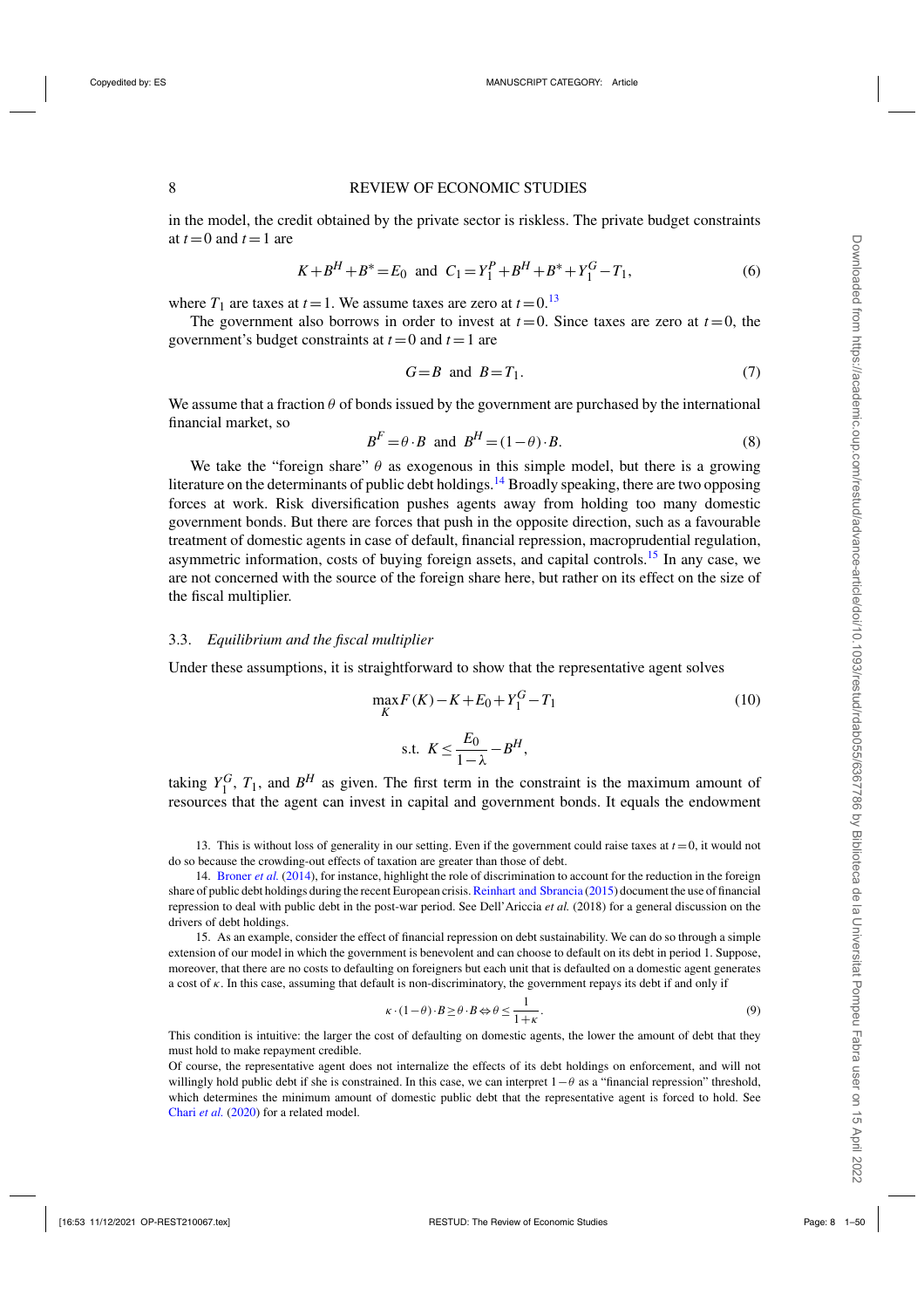times a financial multiplier, which is increasing in the pledgeability of investments  $\lambda$ .<sup>16</sup> If the constraint is not binding, private investment is such that the return to capital is equal to the international interest rate. Thus,

$$
K = \min\left\{\frac{E_0}{1 - \lambda} - B^H, K^*\right\} \tag{11}
$$

where  $F'(K^*) \equiv 1$ .

Total output at  $t = 1$  is therefore

$$
Y = YP + YG = F\left(\min\left\{\frac{E_0}{1-\lambda} - (1-\theta) \cdot B, K^*\right\}\right) + \gamma \cdot B. \tag{12}
$$

To calculate the fiscal multiplier, we take the derivative of output *Y* with respect to either government spending *G* or the deficit *B*. <sup>17</sup> Assuming that the credit constraint is binding, *i.e.*,  $K < K^*$ , the multiplier equals

$$
M \equiv \frac{dY}{dG} = \frac{dY}{dB} = \gamma - (1 - \theta) \cdot F'(K). \tag{13}
$$

When the credit constraint is binding the multiplier has two terms. The first term, which is positive, is the direct effect of an increase in public spending on public output. The second term, which is negative, is the financial crowding-out effect. As long as  $\theta < 1$ , part of the increase in public debt is absorbed by the private sector, which crowds out private investment. This effect is decreasing in the foreign share  $\theta$  and is the crucial element of our story. To sum up, a higher foreign share  $\theta$ is associated with a higher fiscal multiplier. This is what we want to test in the empirical section.

# 3.4. *Foreign demand for public debt: a discussion*

Before turning to the empirical analysis, there is one question we need to address: what is the empirical counterpart to the foreign share  $\theta$ ? In the model,  $\theta$  is equal to both the average foreign share,  $B_t^F/B_t$ , and the marginal foreign share,  $dB_t^F/dB_t$ . In practice, these need not be equal. If they are different, it should be the marginal share that determines the size of the fiscal multiplier.<sup>18</sup> That is, we would like to compare fiscal expansions that cause a large increase in foreign holdings of public debt (*i.e.* high  $dB_t^F/dB_t$ ) to those that do not (*i.e.* low  $dB_t^F/dB_t$ ).

In practice, however, we cannot directly observe the marginal foreign share. One possibility would be to estimate it based on the correlation between changes in foreign holdings of public debt and changes in total debt over a window of time following fiscal shocks. But in this case it would be hard to establish causality, because observed changes in foreign holdings are likely endogenous to ex-post economic conditions. For example, consider a fiscal expansion that leads to higher economic growth for reasons unrelated to the foreign share in public debt holdings. If this higher growth then results in an increase in foreign purchases of public debt, we would be classifying the event as having a high marginal foreign share. But, it would be the expansionary

<sup>16.</sup> This expression is particularly simple because we assume that capital and government bonds are equally pledgeable. Our results are robust as long as neither capital nor government bonds are fully pledgeable.

<sup>17.</sup> The two multipliers are the same in this model because there is no taxation at  $t = 0$ . Our results always hold for  $dY/dB$ . They also hold for  $dY/dG$  as long as  $dT/dG < 1$ , *i.e.*, as long as increases in *G* lead to increases in *B*.

<sup>18.</sup> For example, even if  $B_t^F = 0$  so that the average foreign share equals zero, a fiscal expansion will have no crowding-out effects if  $dB_t^F/dB_t = 1$ .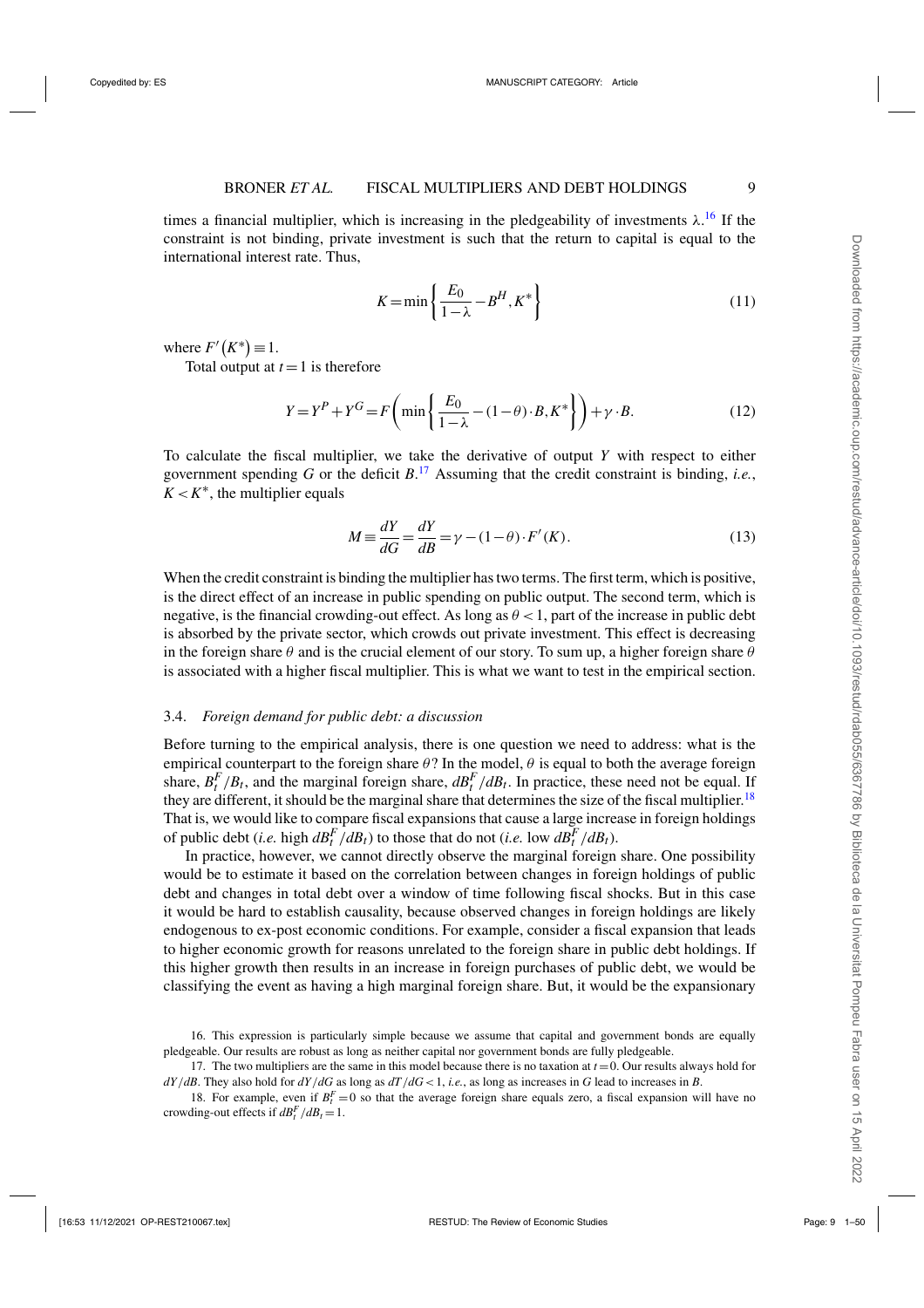<span id="page-9-0"></span>

|                                                                 | U.S.                      | International panel       |
|-----------------------------------------------------------------|---------------------------|---------------------------|
|                                                                 | $\Delta$ Foreign holdings | $\Delta$ Foreign holdings |
| $\Delta$ Total debt,                                            | $-0.013$<br>(0.038)       | $0.134***$<br>(0.059)     |
| Foreign share $t_{t-1}$                                         | $-0.000$<br>(0.000)       | $-0.631***$<br>(0.135)    |
| $\Delta$ Total debt <sub>t</sub> · Foreign share <sub>t-1</sub> | $0.921***$<br>(0.111)     | $0.767***$<br>(0.125)     |
| Time trend                                                      | Yes                       | No                        |
| Year dummies                                                    | No                        | Yes                       |
| Country fixed effects                                           | No                        | Yes                       |
| <b>Observations</b>                                             | 253                       | 421                       |

TABLE 1 *Predictive ability of average foreign share*

*Notes*: Foreign holdings and total debt are measured as a percentage of GDP. Foreign share is our measure of foreign holdings of public debt as a percentage of total public debt. Standard errors in parentheses. <sup>∗</sup>*p*<0.10, ∗∗*p*<0.05, ∗∗∗*p*< 0.01.

effect of the fiscal shock that causes the high foreign share, and not the other way around.<sup>19</sup> In other words, a positive correlation between the effectiveness of expansions and the ex-post foreign share can be due to reverse causality. Thus, we need an ex-ante measure of the foreign share that is determined prior to the realization of the fiscal shock.

As it turns out, the ex-ante average foreign share  $B_{t-1}^F/B_{t-1}$  is both directly observable and a very good proxy for the marginal foreign share. To see this, we run the following regression,

$$
\Delta B_t^F = \beta_1 + \beta_2 \cdot \Delta B_t + \beta_3 \cdot X_{t-1} + \beta_4 \cdot X_{t-1} \cdot \Delta B_t + \nu_t,
$$

where  $X_{t-1} = B_{t-1}^F/B_{t-1}$  denotes the average foreign share,  $\Delta B_t^F = B_t^F - B_{t-1}^F$ , and  $\Delta B_t =$  $B_t - B_{t-1}$ . The regression results are in Table 1, both for the U.S. and for the cross-section of OECD economies we analyse in Section [6.](#page-20-0) The table shows that the estimated coefficient on the interaction  $X_{t-1} \cdot \Delta B_t$  is statistically significant and close to one. This means that the ex-ante average foreign share is indeed a good proxy for the marginal foreign share. Given this result, from now on whenever we speak of the foreign share we will refer to the ex-ante average foreign share, understanding that it is a proxy for the (unobserved) marginal foreign share.<sup>20</sup>

# 4. EMPIRICAL METHODOLOGY

Our empirical methodology follows the approach introduced by Ramey and Zubairy (2018a), which conceptually consists of two steps. First, we use both fiscal shocks described above to instrument cumulative shocks to the fiscal variable of interest. Second, we estimate the effects of these instrumented fiscal shocks on cumulative output. The use of cumulative shocks and output allows for a direct interpretation of the IV effects as fiscal multipliers. In both steps we use local projections [\(Jordà,](#page-48-0) [2005\)](#page-48-0).

We begin by estimating a baseline specification to obtain unconditional multipliers. We then incorporate the foreign share to estimate conditional multipliers.

<sup>19.</sup> This concern is especially relevant given the positive correlation between economic conditions and foreign holdings of domestic assets in the data. For evidence of this correlation, see [Broner](#page-47-0) *et al.* [\(2013\)](#page-47-0) and, for the case of public debt in the context of the recent European crisis, [Broner](#page-47-0) *et al.* [\(2014\)](#page-47-0).

<sup>20.</sup> Our result that the average foreign share is a good predictor of the marginal share is consistent with the results on average and marginal international portfolios in [Kraay and Ventura](#page-48-0) [\(2000\)](#page-48-0).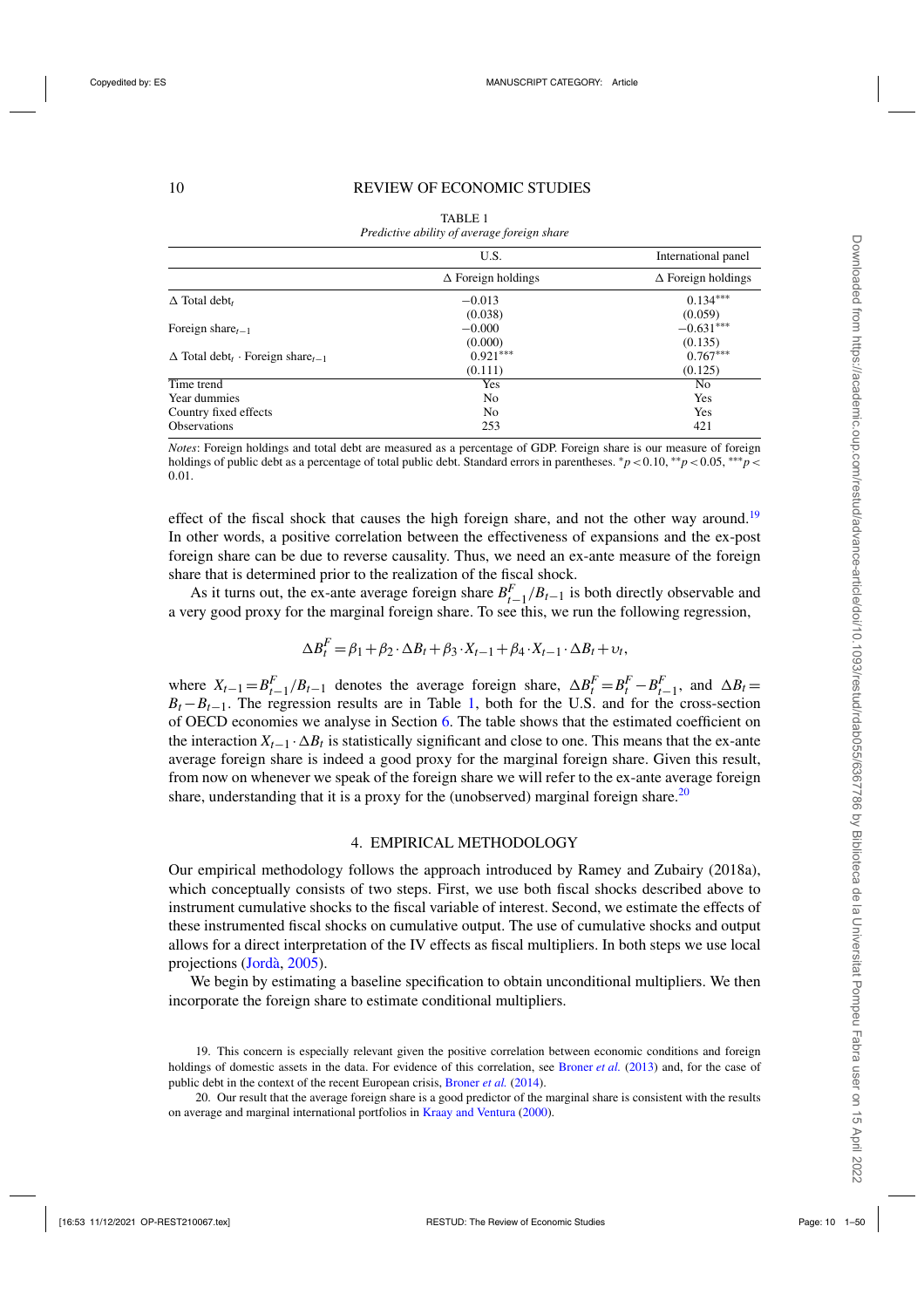# 4.1. *Baseline specification*

We use the defense news shocks and government spending to instrument for the cumulative sum of real government spending between  $t+1$  and  $t+h$ , where *h* is the horizon of the multiplier:

$$
\sum_{j=1}^{h} g_{t+j} = \alpha_h + \beta_h^N \cdot \epsilon_t^N + \beta_h^V \cdot g_t + \phi_h \cdot Z_{t-1} + \upsilon_{t,h},
$$
\n(14)

where  $\epsilon_t^N$  is the narrative fiscal shock, *g<sub>t</sub>* is government spending, and  $Z_{t-1}$  is a vector of controls that includes lags of GDP, of government spending, and of the narrative fiscal shocks. All variables are scaled by potential GDP, computed as HP-filtered real GDP.<sup>21</sup>

It is important to clarify one aspect of equation (14). We have said before that we use both, the narrative and the Blanchard–Perotti shocks to instrument cumulative government spending, yet it would seem that only the narrative shocks appear in equation (14). The reason is that, just as in [Ramey and Zubairy](#page-49-0) [\(2018a](#page-49-0)), we capture the Blanchard–Perotti fiscal shocks by including current government spending as a regressor while controlling for lagged GDP and government spending (both of which are included in  $Z_{t-1}$ ).<sup>22</sup>

From equation (14), we obtain an instrumented measure of the cumulative sum of government spending,

$$
G_{t,h} \equiv \alpha_h + \beta_h^N \cdot \epsilon_t^N + \beta_h^V \cdot g_t + \phi_h \cdot Z_{t-1}.
$$

Finally, we regress the cumulative sum of real output between  $t+1$  and  $t+h$  on  $G_{t,h}$ :

$$
\sum_{j=1}^{h} y_{t+j} = \alpha_h^Y + \beta_h^Y \cdot G_{t,h} + \phi_h^Y \cdot Z_{t-1} + \upsilon_{t,h}^Y, \tag{15}
$$

where the multiplier at horizon *h* is given by

$$
m_h \equiv \beta_h^Y,\tag{16}
$$

so that *mh* measures the derivative of the cumulative change in output during the *h* periods following a fiscal shock, with respect to the same-period cumulative change in government spending. In other words, the cumulative multiplier at horizon *h* is defined as the integral of the output response over *h* periods divided by the integral of the change in government spending over the same *h* periods following the initial shock.<sup>23</sup>

Before concluding, we address one final methodological question: why follow [Ramey and Zubairy](#page-49-0) [\(2018a](#page-49-0)) and use both, the narrative and the Blanchard–Perotti fiscal shocks to instrument public spending? As we show in the [Supplementary Appendix,](https://academic.oup.com/restud/article-lookup/doi/10.1093/restud/rdab055#supplementary-data) our main results remain valid if we use only the Blanchard–Perotti shocks as instruments, but this is not true of the narrative shocks on their own. In fact, even the baseline fiscal multiplier in equation (16) is not statistically significant when government spending is identified using only the narrative shocks.

<sup>21.</sup> We set the  $\lambda$ -parameter in the HP filter to 25,600. This leads to a similar series for potential GDP as the 6th degree polynomial method employed by [Ramey and Zubairy](#page-49-0) [\(2018a\)](#page-49-0). Our results are unaffected by the choice of method used to estimate potential output.

<sup>22.</sup> This is equivalent to regressing directly on the shocks obtained from the VAR system with the same lagged variables and adjusting standard errors for generated regressors. See [Ramey and Zubairy](#page-49-0) [\(2018a\)](#page-49-0) for a discussion.

<sup>23.</sup> See Mountford and Uhlig (2009), [Uhlig](#page-49-0) [\(2010\)](#page-49-0), and [Fisher and Peters](#page-48-0) [\(2010](#page-48-0)).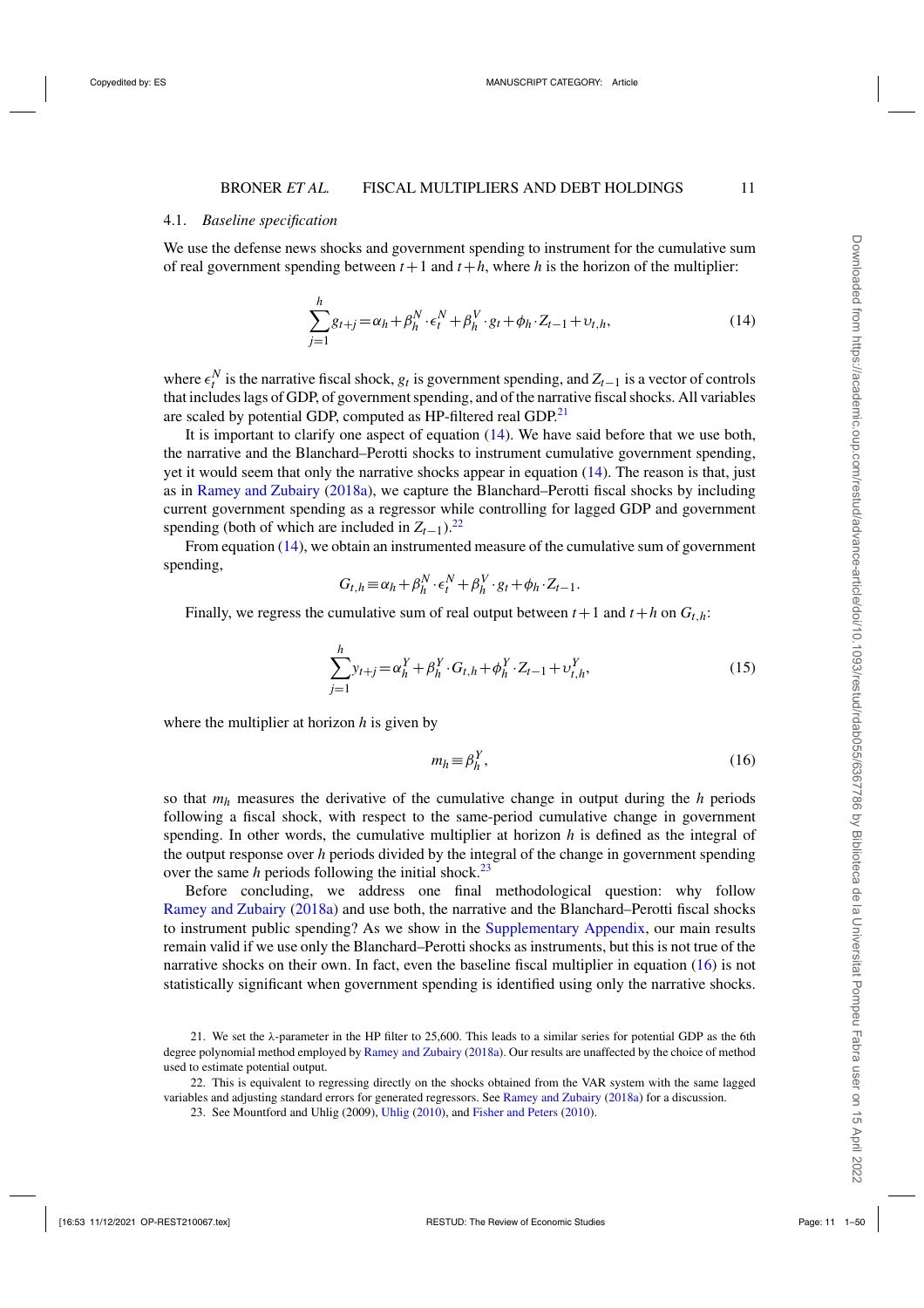<span id="page-11-0"></span>This is recognized by [Ramey and Zubairy](#page-49-0) [\(2018a](#page-49-0)), who nonetheless argue that the narrative shocks add valuable information, especially at longer horizons. In particular, they show that the narrative shock is a weak instrument at short horizons but gains relevance at long horizons, whereas the opposite is true of the Blanchard–Perotti shock. In line with our strategy of minimizing methodological deviations from the existing literature, we use both fiscal shocks throughout the article.

# 4.2. *Foreign share of public debt*

To assess how public debt holdings affect the size of fiscal multipliers, we add the interaction between the instrumented fiscal shock and the foreign share to the baseline regression. The foreign share  $X_{t-1}$  is defined as

$$
X_{t-1} = \frac{B_{t-1}^F}{B_{t-1}},
$$

where  $B_{t-1}$  is the total stock of public debt and  $B_{t-1}^F$  is public debt held by foreigners.

Formally, the first-stage regressions are now

$$
\sum_{j=1}^{h} g_{t+j} = \alpha_h + \beta_h^N \cdot \epsilon_t^N + \beta_h^{NX} \cdot \epsilon_t^N \cdot X_{t-1} + \beta_h^V \cdot g_t + \beta_h^{VX} \cdot g_t \cdot X_{t-1} +
$$
\n
$$
\beta_h^X \cdot X_{t-1} + \phi_h \cdot Z_{t-1} + \phi_h^X \cdot Z_{t-1} \cdot X_{t-1} + \upsilon_{t,h},
$$
\n
$$
\sum_{j=1}^{h} g_{t+j} \cdot X_{t-1} = \alpha_h^I + \beta_h^{IN} \cdot \epsilon_t^N + \beta_h^{INX} \cdot \epsilon_t^N \cdot X_{t-1} + \beta_h^{IV} \cdot g_t + \beta_h^{IVX} \cdot g_t \cdot X_{t-1} +
$$
\n
$$
\beta_h^{IX} \cdot X_{t-1} + \phi_h^I \cdot Z_{t-1} + \phi_h^{IX} \cdot Z_{t-1} \cdot X_{t-1} + \upsilon_{t,h}^I,
$$
\n
$$
(18)
$$

since we need to estimate separately how the fiscal shocks and their interaction with the foreign share affect the cumulative sum of government spending and its interaction with the foreign share. The instrumented variables are now

$$
G_{t,h} = \alpha_h + \beta_h^N \cdot \epsilon_t^N + \beta_h^{NX} \cdot \epsilon_t^N \cdot X_{t-1} + \beta_h^V \cdot g_t + \beta_h^{VX} \cdot g_t \cdot X_{t-1} +
$$
  
\n
$$
\beta_h^X \cdot X_{t-1} + \phi_h \cdot Z_{t-1} + \phi_h^X \cdot Z_{t-1} \cdot X_{t-1},
$$
  
\n
$$
GX_{t,h} = \alpha_h^I + \beta_h^{IN} \cdot \epsilon_t^N + \beta_h^{INX} \cdot \epsilon_t^N \cdot X_{t-1} + \beta_h^{IV} \cdot g_t + \beta_h^{IVX} \cdot g_t \cdot X_{t-1} +
$$
  
\n
$$
\beta_h^{IX} \cdot X_{t-1} + \phi_h^I \cdot Z_{t-1} + \phi_h^{IX} \cdot Z_{t-1} \cdot X_{t-1}.
$$

Finally, we regress the cumulative sum of real output between  $t+1$  and  $t+h$  on  $G_{t,h}$  and *GXt*,*h*:

$$
\sum_{j=1}^{h} y_{t+j} = \alpha_h^Y + \beta_h^{YG} \cdot G_{t,h} + \beta_h^{YGX} \cdot GX_{t,h} + \beta_h^{YX} \cdot X_{t-1} +
$$
  
\n
$$
\phi_h^Y \cdot Z_{t-1} + \phi_h^{YX} \cdot Z_{t-1} \cdot X_{t-1} + \upsilon_{t,h}^Y,
$$
\n(19)

where the multiplier at horizon *h* is now a function of the foreign share and is given by

$$
m_h(X_{t-1}) \equiv \beta_h^{YG} + \beta_h^{YGX} \cdot X_{t-1}.
$$
\n<sup>(20)</sup>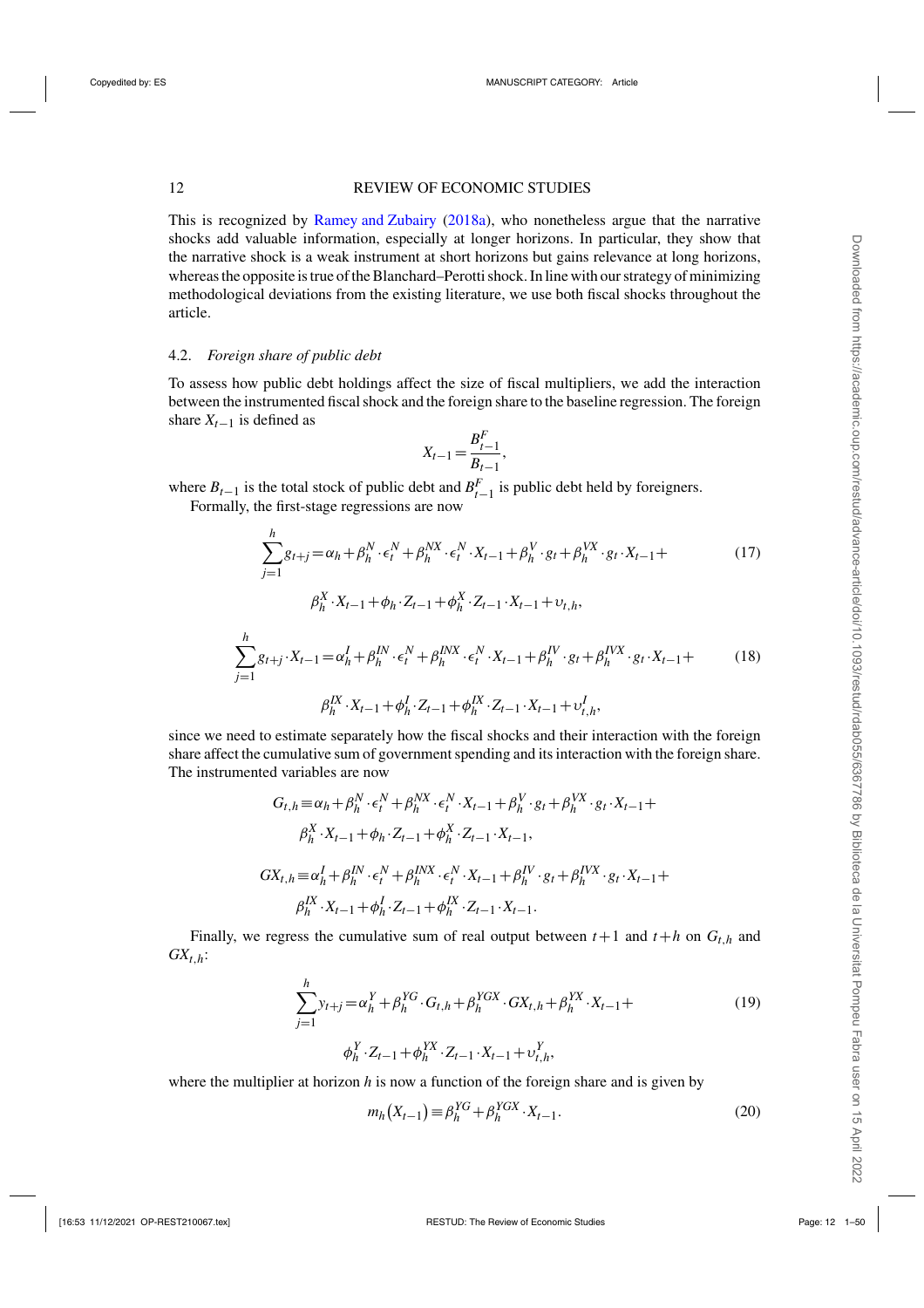<span id="page-12-0"></span>

|                     | $B$ <i>ascure moder</i> , $\circ$ is, $\circ$ <i>mpm</i> moneypher |               |               |               |  |  |  |
|---------------------|--------------------------------------------------------------------|---------------|---------------|---------------|--|--|--|
|                     | Ouarter $t+1$                                                      | Ouarter $t+2$ | Ouarter $t+3$ | Ouarter $t+4$ |  |  |  |
| Fiscal shock,       | $0.91***$                                                          | $0.89***$     | $0.76***$     | $0.62***$     |  |  |  |
|                     | (0.29)                                                             | (0.29)        | (0.24)        | (0.23)        |  |  |  |
| Other controls      | Yes                                                                | Yes           | Yes           | Yes           |  |  |  |
| <b>Observations</b> | 254                                                                | 254           | 253           | 252           |  |  |  |
|                     | Ouarter $t+5$                                                      | Ouarter $t+6$ | Ouarter $t+7$ | Ouarter $t+8$ |  |  |  |
| Fiscal shock,       | $0.52**$                                                           | $0.49*$       | 0.46          | 0.40          |  |  |  |
|                     | (0.25)                                                             | (0.28)        | (0.30)        | (0.31)        |  |  |  |
| Other controls      | Yes                                                                | Yes           | Yes           | Yes           |  |  |  |
| <b>Observations</b> | 251                                                                | 250           | 249           | 248           |  |  |  |

TABLE 2 *Baseline model: U.S. output multiplier*

*Notes*: The fiscal shock is government expenditure instrumented by the defense news shocks from [Ramey and Zubairy](#page-49-0) [\(2018b](#page-49-0)) and the Blanchard–Perotti shocks. Both are normalized by potential GDP. Standard errors in parentheses. <sup>∗</sup>*p*< 0.10, ∗∗*p*<0.05, ∗∗∗*p*<0.01

### 5. MULTIPLIERS AND THE FOREIGN SHARE OF U.S. PUBLIC DEBT

In this section, we report the empirical results. We first show that our baseline regressions replicate the results obtained in the literature. We then show how the size of fiscal multipliers depends on the foreign share. We have devoted a significant effort to evaluate the validity of our instruments. Throughout this section, however, we report only the second-stage results, *i.e.*, the estimates of the multiplier. We present all first-stage results, which relate to the effect of fiscal shocks on actual spending, in [Appendix B.](https://academic.oup.com/restud/article-lookup/doi/10.1093/restud/rdab055#supplementary-data) There we also provide details of the instrument-relevancy tests we conducted.

#### 5.1. *Baseline specification*

Table 2 and Figure [3](#page-13-0) respectively show the regression results and the cumulative multipliers that emerge from our baseline regression.<sup>24</sup> Table 2 reports the coefficients  $\beta_h^Y$  for  $h \le 8$  quarters, *i.e.*, up to a two-year horizon, whereas Figure [3](#page-13-0) plots the cumulative multipliers for  $h \le 16$  quarters, *i.e.*, up to a four-year horizon. In all figures, we also plot the 90-percent confidence bands.

The estimated multiplier is 0.9 for the first quarter and declines to 0.4 after two years. It is statistically significant at the 1% level for the first four quarters. These results are in line with the existing literature. Applying the same methodology to a longer time sample, [Ramey and Zubairy](#page-49-0) [\(2018a](#page-49-0)) also report a cumulative multiplier of 0.4 for a two-year horizon.

#### 5.2. *Foreign share of public debt*

We now turn to our main results on the role of the foreign share, which are obtained by running the regression in equation [\(19\)](#page-11-0). Table [3](#page-13-0) reports the estimated coefficients  $\beta_h^{YG}$  and  $\beta_h^{YGX}$  for  $h \leq 8$ quarters. The main result is that the interaction coefficient  $\beta_h^{YGX}$  is statistically significant at the 1% level for *h*≤5 quarters and at the 10% level for *h*≤8 quarters.

Figure [4](#page-14-0) illustrates the corresponding cumulative multipliers  $m_h(X_{t-1})$  for  $h \le 16$  quarters. The first panel plots the cumulative multipliers for both a low foreign share, which corresponds to the 10th percentile of foreign holdings in the sample (*Xt*−<sup>1</sup> =3%), and a high foreign share,

<sup>24.</sup> Due to the inherent serial correlation in the local projections approach, we use Newey–West standard errors throughout.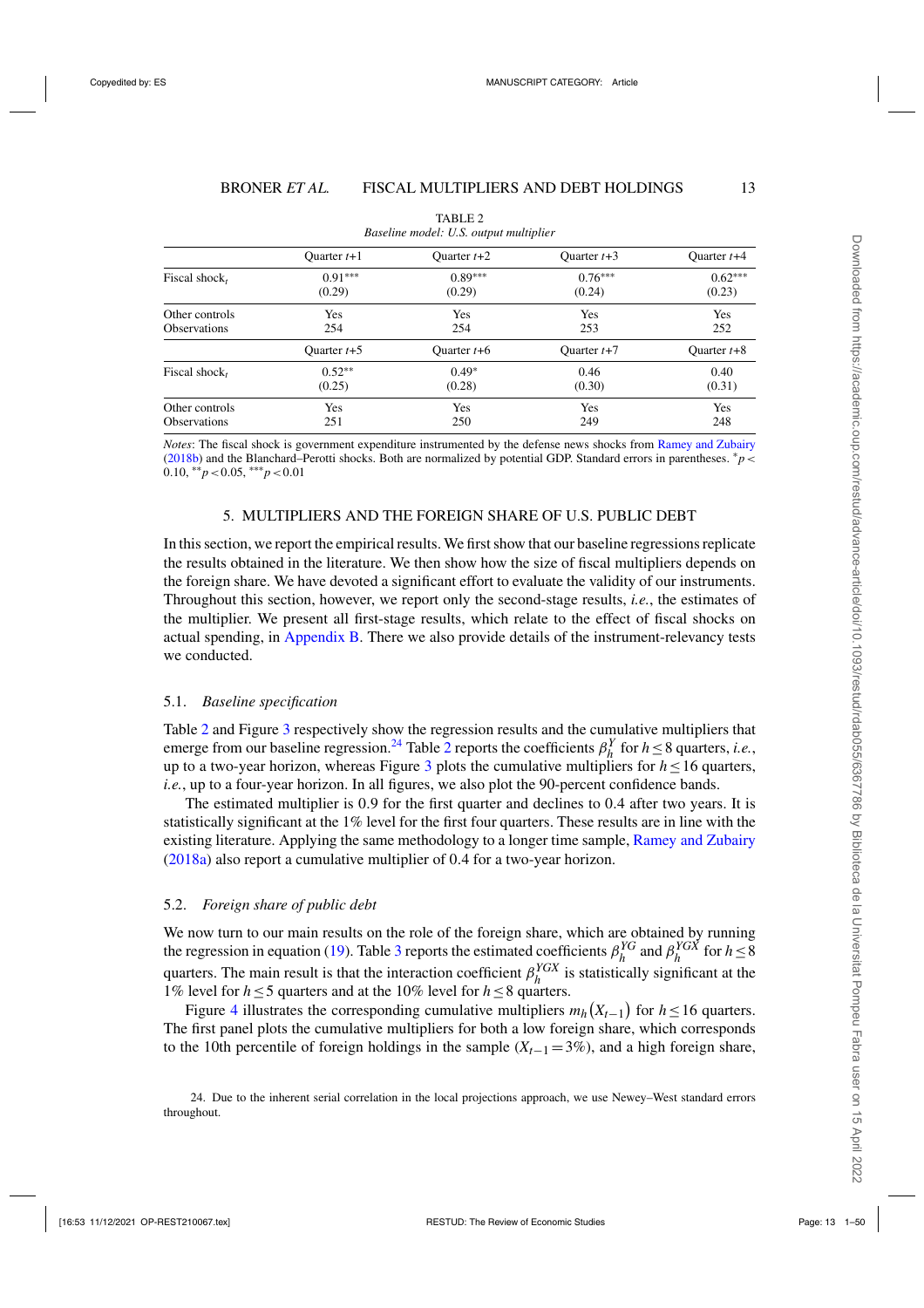<span id="page-13-0"></span>

Baseline model: U.S. output multiplier

*Notes:* Cumulative GDP multiplier from a government expenditure shock equal to 1% of GDP. The dashed confidence bands represent significance at the 10% level.

| roreign snare. O.S. Output muttiplier                    |               |               |               |               |  |
|----------------------------------------------------------|---------------|---------------|---------------|---------------|--|
|                                                          | Ouarter $t+1$ | Ouarter $t+2$ | Ouarter $t+3$ | Ouarter $t+4$ |  |
| Fiscal shock,                                            | 0.34          | 0.35          | 0.33          | 0.26          |  |
|                                                          | (0.44)        | (0.43)        | (0.35)        | (0.31)        |  |
| Fiscal shock <sub>t</sub> · Foreign share <sub>t-1</sub> | $5.80***$     | $6.26***$     | $5.76***$     | $5.54***$     |  |
|                                                          | (1.88)        | (1.92)        | (1.74)        | (1.74)        |  |
| Other controls                                           | Yes           | Yes           | Yes           | Yes           |  |
| <b>Observations</b>                                      | 254           | 254           | 253           | 252           |  |
|                                                          | Ouarter $t+5$ | Ouarter $t+6$ | Ouarter $t+7$ | Ouarter $t+8$ |  |
| Fiscal shock,                                            | 0.19          | 0.22          | 0.25          | 0.27          |  |
|                                                          | (0.33)        | (0.35)        | (0.37)        | (0.39)        |  |
| Fiscal shock <sub>t</sub> · Foreign share <sub>t-1</sub> | $5.64***$     | $5.48**$      | $5.14**$      | $4.57*$       |  |
|                                                          | (2.03)        | (2.28)        | (2.46)        | (2.52)        |  |
| Other controls                                           | Yes           | Yes           | Yes           | Yes           |  |
| <b>Observations</b>                                      | 251           | 250           | 249           | 248           |  |

| TABLE 3 |  |                                       |  |  |  |  |
|---------|--|---------------------------------------|--|--|--|--|
|         |  | Foreign share: U.S. output multiplier |  |  |  |  |

*Notes*: The fiscal shock is government expenditure instrumented by the defense news shocks from Ramey and Zubairy (2018b) and the Blanchard–Perotti shocks. Both are normalized by potential GDP. Foreign share is our measure of foreign holdings of public debt, as a percentage of total public debt. Standard errors in parentheses. *\* p* <0.10, *\*\* p* <0.05, <sup>∗∗∗</sup>  $p < 0.01$ .

which corresponds to the 90th percentile of foreign holdings in the sample  $(X_{t-1} = 47\%$  of debt held by foreigners). While the cumulative multipliers for a low foreign share are statistically indistinguishable from zero at all horizons, multipliers when the foreign share is high are statistically different from zero at all horizons. The second panel plots the difference between the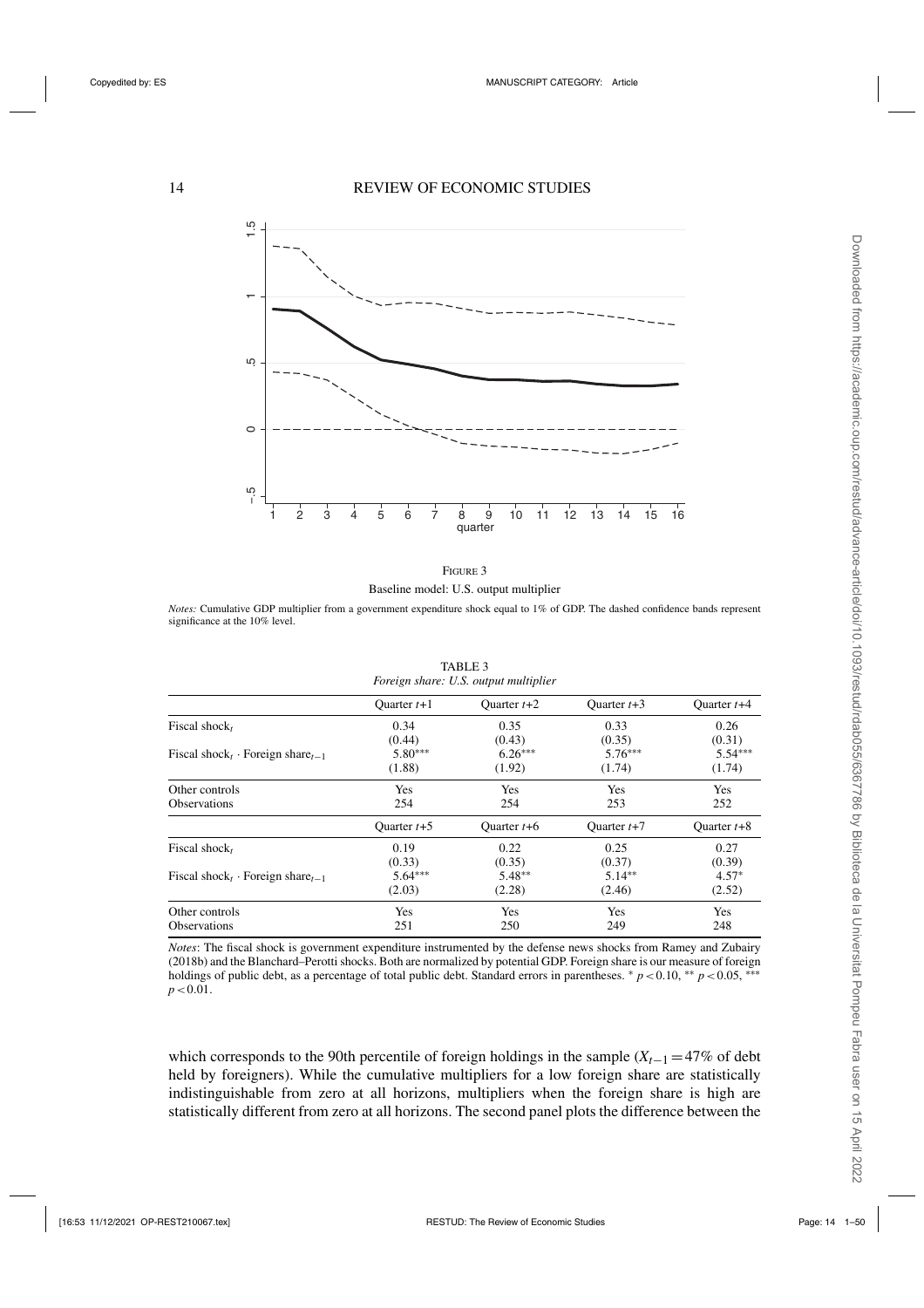<span id="page-14-0"></span>

Foreign share: U.S. output multiplier

*Notes:* Cumulative GDP multipliers from a government expenditure shock equal to 1% of GDP with low (10th percentile of foreign holdings in the sample, solid grey line) and high (90th percentile of foreign holdings in the sample, solid black line) foreign share, and the difference between the two multipliers. The dashed confidence bands represent significance at the 10% level.

cumulative multipliers for high and low foreign shares. The panel illustrates the results of Table [3](#page-13-0) and shows that the regime-dependent multipliers are statistically different from each other.

From an economic standpoint, the effect of the foreign share on the size of the fiscal multiplier is large. For a low foreign share, the point estimate of the multipliers fall relative to those in our baseline regression. We can say confidently that they are smaller than one but not whether they are positive. For a high foreign share, instead, the point estimate of the multipliers rise relative to those in our baseline regression. Although the standard errors also increase we can say confidently that the multipliers are greater than one for *h*≤7 quarters. Coupled with the growth of the foreign share throughout the sample, our estimates imply a significant increase in the fiscal multiplier over time. Figure [5](#page-15-0) illustrates this by plotting the implied multiplier over the sample period.

To make sure that our results are not driven by the recent global financial crisis or by the zero lower bound (ZLB) constraint, we repeat our exercise using data only up to the second quarter of 2007 and the third quarter of 2008, respectively.<sup>25,26</sup> Figure [6\(](#page-16-0)a) and (b), which replicate Figure 4

<sup>25.</sup> The binding ZLB has been associated with higher fiscal multipliers (*e.g.* Mayimoto *et al.*, 2018). In our sample, the ZLB was binding between the fourth quarters of 2008 and 2015.

<sup>26.</sup> [Ramey and Zubairy](#page-49-0) [\(2018a\)](#page-49-0) emphasize the need for sufficiently long samples to generate informative estimates of state-dependent multipliers. To ensure our subsample is useful, we conducted the same instrument relevancy tests as for the full sample (see [Appendix B\)](https://academic.oup.com/restud/article-lookup/doi/10.1093/restud/rdab055#supplementary-data). Our pre-crisis subsample passes these tests and is therefore suitable for use.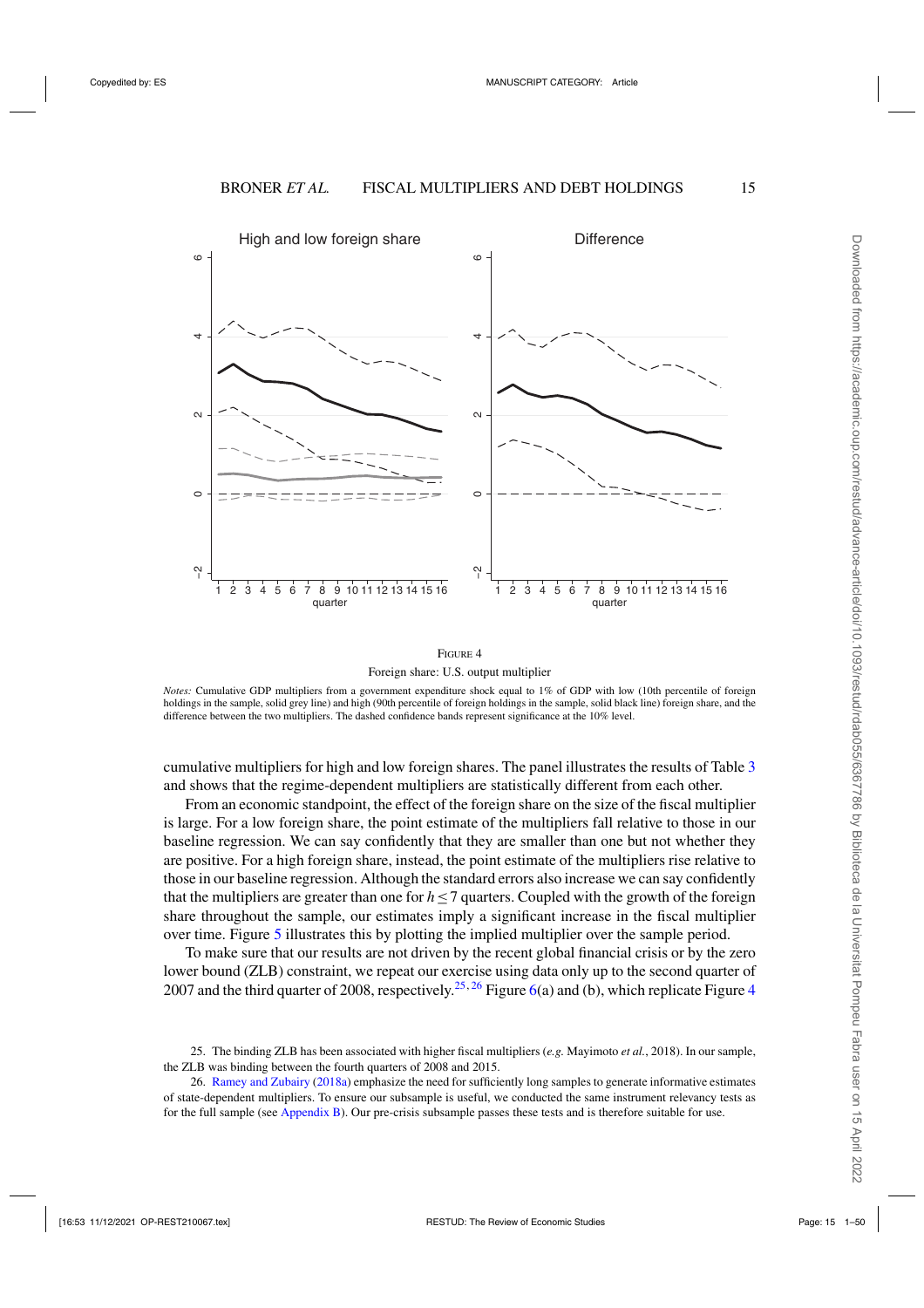<span id="page-15-0"></span>



*Notes:* Foreign share-dependent cumulative multiplier after four periods from a government expenditure shock equal to 1% of GDP. The dashed confidence bands represent significance at the 10% level.

for these subsamples, show that our results remain largely unaffected. We present the estimated results in [Appendix C.](https://academic.oup.com/restud/article-lookup/doi/10.1093/restud/rdab055#supplementary-data)

# 5.3. *Investment and the current account*

Our findings show that the foreign share of public debt holdings has a large effect on the size of the fiscal multiplier. But why is this the case? In the simple model of Section [3,](#page-6-0) the underlying narrative was that fiscal expansions lead to larger capital inflows and higher investment when the foreign share is high. To provide further evidence, we analyse next how investment and the current account react to fiscal shocks. In particular, we redo the analysis using investment and the current account as dependent variables. The resulting cumulative multipliers are respectively depicted in Figure [7\(](#page-17-0)a) and (b), which plot these multipliers under a low and a high foreign share, as well as the difference between the two. We present the estimated results in [Appendix C.](https://academic.oup.com/restud/article-lookup/doi/10.1093/restud/rdab055#supplementary-data)

Figure [7\(](#page-17-0)a) shows that the cumulative multiplier of investment is greater when the foreign share is high. For h=1 quarter, this multiplier is approximately 1.8 for a high foreign share, but it is −0.4 for a low foreign share. The difference between both is statistically significant for *h* ≤4 quarters. Figure [7\(](#page-17-0)b) shows that the cumulative multiplier of the current account is more negative when the foreign share is high. Specifically, the figure shows that this multiplier is indistinguishable from zero when the foreign share is low, but it is significantly negative when the foreign share is high.

These findings are consistent with the narrative laid out in the model of Section [3.](#page-6-0) Namely, when foreigners are willing to purchase domestic government debt, fiscal expansions are financed by capital inflows and they do not crowd out domestic investment.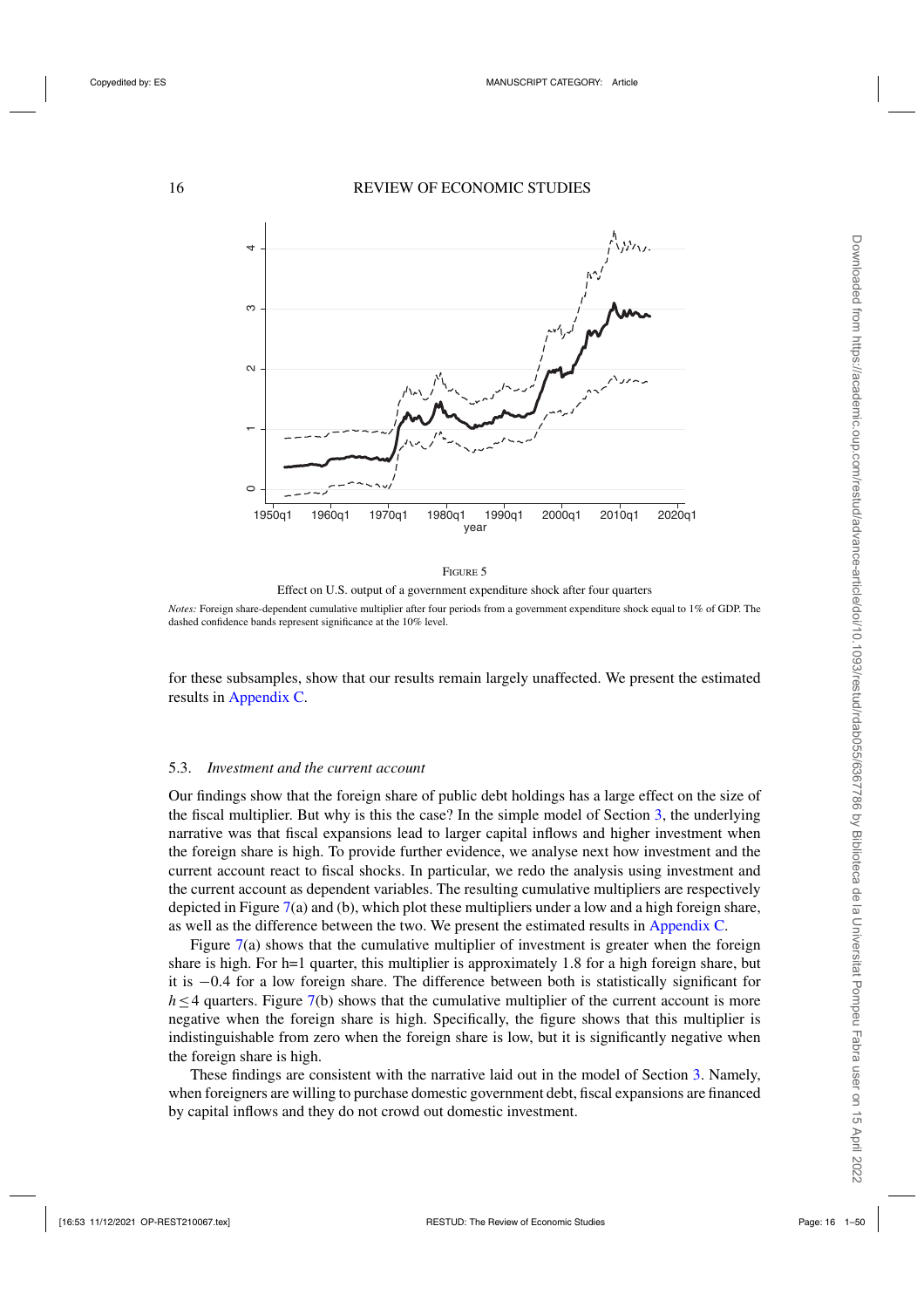<span id="page-16-0"></span>

# (a) Excluding the GFC (1951:Q4−2007:Q2)



*Notes:* Pre-crisis period defined as up to and including the second quarter of 2007 (a) or up to and including the third quarter of 2008 (b). Cumulative multipliers from a government expenditure shock equal to 1% of GDP for low (10th percentile of foreign holdings in the sample, solid grey line) and high (90th percentile of foreign holdings in the sample, solid black line) foreign shares, and the difference between the two multipliers. The dashed confidence bands represent significance at the 10% level.

# 5.4. *Is it really the foreign share of public debt?*

So far we have only considered the foreign share as a possible determinant of the size of the fiscal multiplier. As Figure [1](#page-4-0) shows, the foreign share in the U.S. has increased throughout the sample period. But there are other economic variables, such as trade openness, that are believed to influence the fiscal multiplier and that have also changed significantly during this period. How can we know whether it is the foreign share or these other correlated variables that drive our results?

We address this question in two ways. The first is by analysing the role of the foreign share in a large sample of advanced economies, where there is significant heterogeneity in the evolution of the foreign share: we do so in the next section. The second is by performing a sequence of "horse races" for the U.S., between the foreign share and alternative variables. Specifically, we amend equations [\(17\)](#page-11-0) and [\(18\)](#page-11-0) to include a competing explanatory variable, denoted by *Rt*−1, so that they are now replaced by:

$$
\sum_{j=1}^{h} g_{t+j} = \alpha_h + \beta_h^N \cdot \epsilon_t^N + \beta_h^{NX} \cdot \epsilon_t^N \cdot X_{t-1} + \beta_h^V \cdot g_t + \beta_h^{VX} \cdot g_t \cdot X_{t-1}
$$
 (21)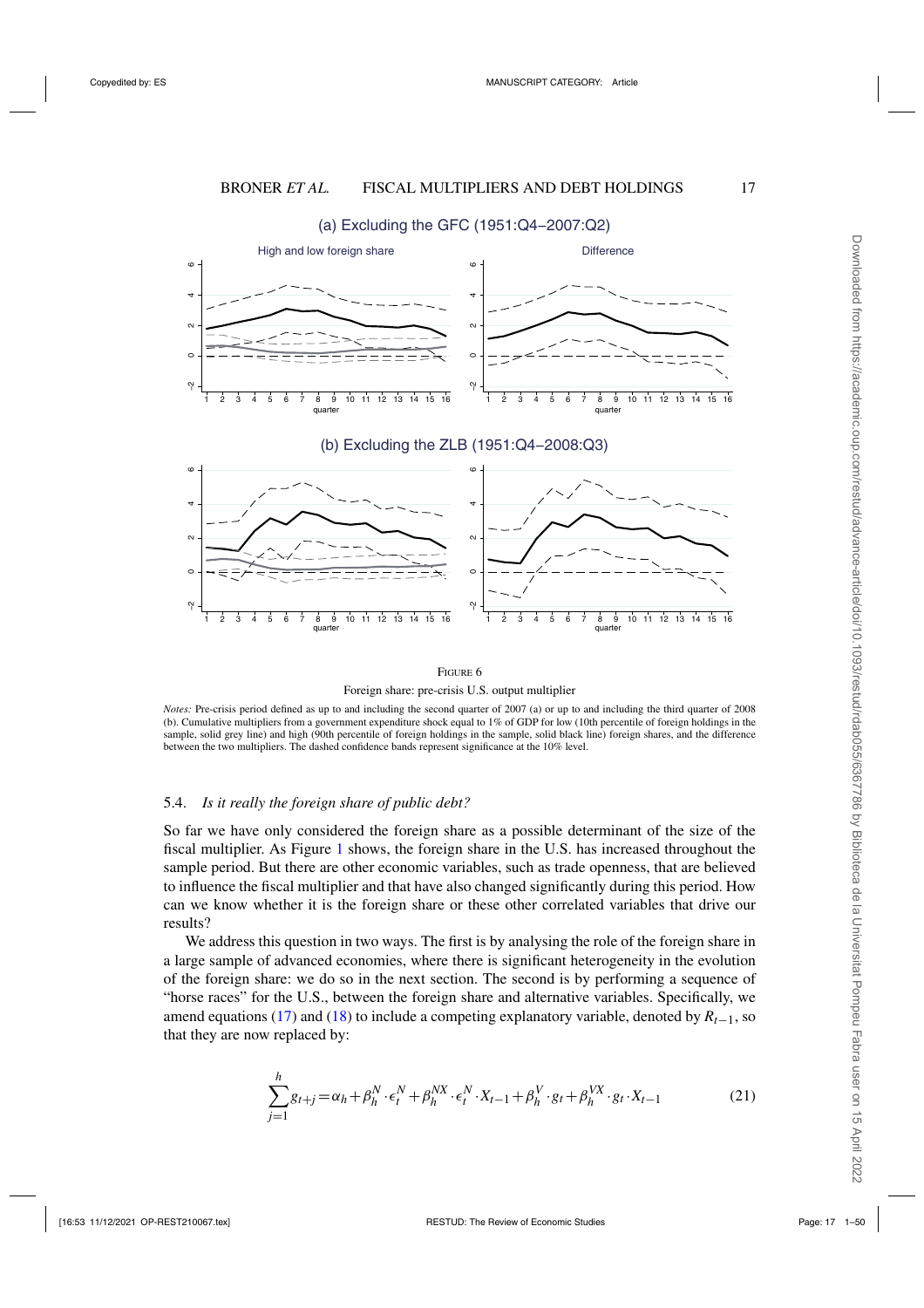<span id="page-17-0"></span>

Foreign share: U.S. multipliers

*Notes:* Cumulative investment (a) and current account (b) multipliers from a government expenditure shock equal to 1% of GDP for low<br>(10th percentile of foreign holdings in the sample, solid grey line) and high (90th perc line) foreign shares, and the difference between the two multipliers. The dashed confidence bands represent significance at the 10% level.

$$
+\beta_{h}^{NR} \cdot \epsilon_{t}^{N} \cdot R_{t-1} + \beta_{h}^{VR} \cdot g_{t} \cdot R_{t-1} + \beta_{h}^{X} \cdot X_{t-1} + \beta_{h}^{R} \cdot R_{t-1} \n+ \phi_{h} \cdot Z_{t-1} + \phi_{h}^{X} \cdot Z_{t-1} \cdot X_{t-1} + \phi_{h}^{R} \cdot Z_{t-1} \cdot R_{t-1} + \upsilon_{t,h},
$$
\n
$$
\sum_{j=1}^{h} g_{t+j} \cdot X_{t-1} = \alpha_{h}^{I} + \beta_{h}^{IN} \cdot \epsilon_{t}^{N} + \beta_{h}^{INX} \cdot \epsilon_{t}^{N} \cdot X_{t-1} + \beta_{h}^{IV} \cdot g_{t} + \beta_{h}^{IVX} \cdot g_{t} \cdot X_{t-1} \n+ \beta_{h}^{INR} \cdot \epsilon_{t}^{N} \cdot R_{t-1} + \beta_{h}^{IVR} \cdot g_{t} \cdot R_{t-1} + \beta_{h}^{IX} \cdot X_{t-1} + \beta_{h}^{IR} \cdot R_{t-1} \n+ \phi_{h}^{I} \cdot Z_{t-1} + \phi_{h}^{IX} \cdot Z_{t-1} \cdot X_{t-1} + \phi_{h}^{IR} \cdot Z_{t-1} \cdot R_{t-1} + \upsilon_{t,h}^{I},
$$
\n(22)

and

$$
\sum_{j=1}^{h} g_{t+j} \cdot R_{t-1} = \alpha_h^{I'} + \beta_h^{I'N} \cdot \epsilon_t^N + \beta_h^{I'NX} \cdot \epsilon_t^N \cdot X_{t-1} + \beta_h^{I'V} \cdot g_t + \beta_h^{I'VX} \cdot g_t \cdot X_{t-1}
$$
\n
$$
+ \beta_h^{I'NR} \cdot \epsilon_t^N \cdot R_{t-1} + \beta_h^{I'VR} \cdot g_t \cdot R_{t-1} + \beta_h^{I'X} \cdot X_{t-1} + \beta_h^{I'R} \cdot R_{t-1}
$$
\n
$$
+ \phi_h^{I'G} \cdot Z_{t-1} + \phi_h^{I'GX} \cdot Z_{t-1} \cdot X_{t-1} + \phi_h^{I'R} \cdot Z_{t-1} \cdot R_{t-1} + \upsilon_{t,h}^{I'}
$$
\n
$$
(23)
$$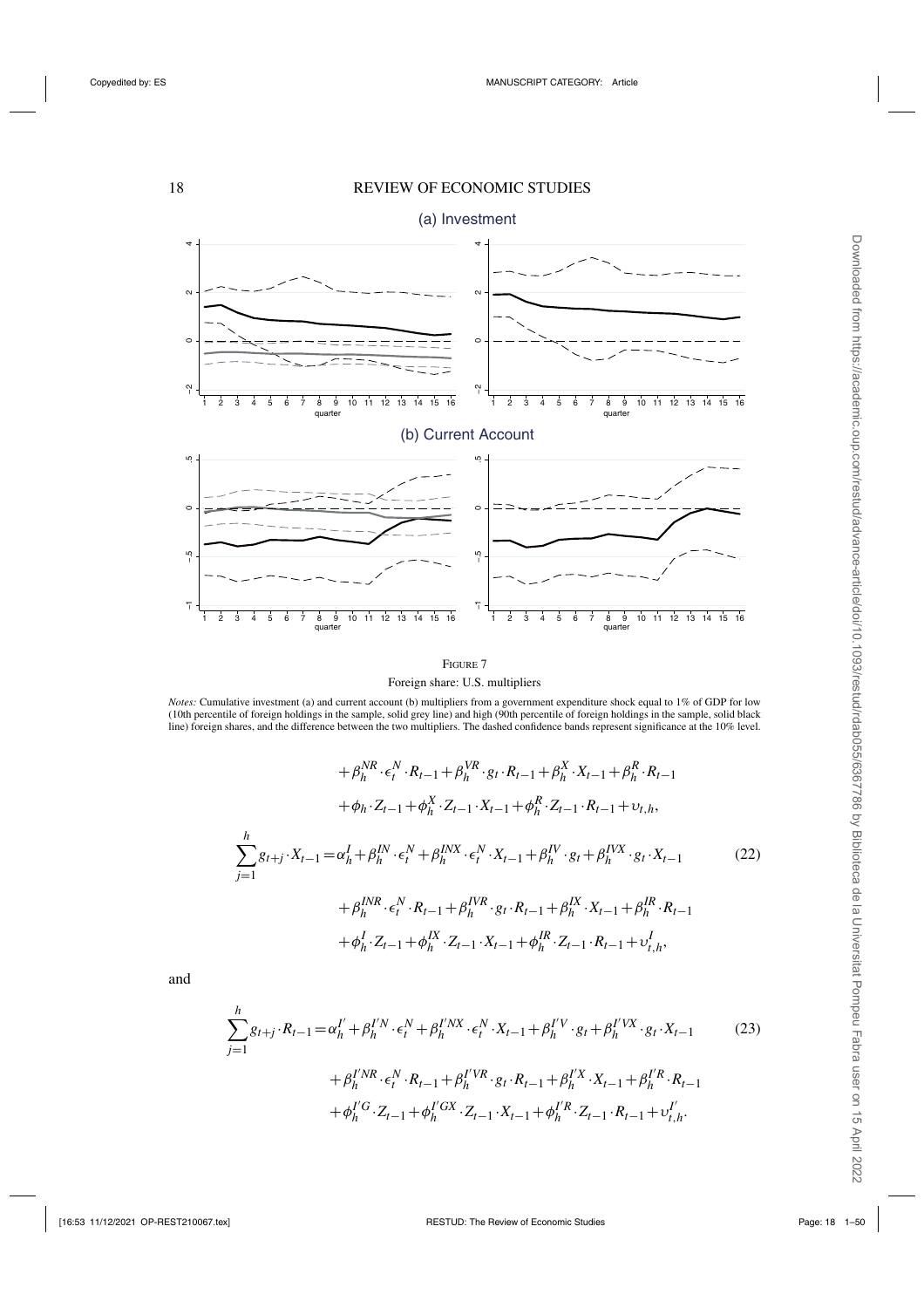Equation  $(19)$ , in turn, now becomes

$$
\sum_{j=1}^{h} y_{t+j} = \alpha_h^Y + \beta_h^{YG} \cdot G_{t,h} + \beta_h^{YGX} \cdot GX_{t,h} + \beta_h^{YGR} \cdot GR_{t,h} + \beta_h^{YX} \cdot X_{t-1} + \beta_h^{YR} \cdot R_{t-1}
$$
\n
$$
+ \phi_h^Y \cdot Z_{t-1} + \phi_h^{YX} \cdot Z_{t-1} \cdot X_{t-1} + \phi_h^{YR} \cdot Z_{t-1} \cdot R_{t-1} + \upsilon_{t,h}^Y.
$$
\n(24)

We consider several such races. The first competing variable is trade openness, which has also increased over time and has been found to significantly influence the fiscal multiplier (*e.g.* [Ilzetzki](#page-48-0) *et al.*, [2013\)](#page-48-0). Note that the consensus in the literature is that trade openness is associated with a lower fiscal multiplier so that, if anything, including it should strengthen our results. Figure [8\(](#page-19-0)a) shows that the inclusion of trade openness does not alter our main findings. Namely, the cumulative fiscal multipliers appear to be closely associated with the foreign share, and the difference between the multipliers at high and low levels of foreign shares remains positive and statistically significant.

A second competing variable is the exchange rate regime, which has also been shown to influence the fiscal multiplier. Like trade openness, however, taking this variable into account should strengthen our results. Indeed, throughout the sample period the U.S. has gravitated towards more flexible exchange rate regimes, which tend to be associated with lower fiscal multipliers (*e.g.* [Ilzetzki](#page-48-0) *et al.*, [2013\)](#page-48-0). Nonetheless, we explicitly introduce the exchange rate regime through a race against a dummy variable that takes the value one whenever the exchange rate is fully flexible (as defined by Ilzetzki *et al.*, 2019a).<sup>27</sup> As Figure [8\(](#page-19-0)b) shows, our main result is robust to the inclusion of this variable.

A third competing variable is government debt, which is also believed to affect the fiscal multiplier (*e.g.* [Ilzetzki](#page-48-0) *et al.*, [2013\)](#page-48-0). Introducing it as a competing explanatory variable, however, does not substantially affect our main results (Figure [8\(](#page-19-0)c)). There is an additional concern related to debt, however, which is that fiscal expansions in the early part of the sample might have been financed largely by raising taxes and not by issuing debt. The Korean and Vietnam wars, for instance, dominate the early part of the sample and were financed with higher taxes. To address this concern, we first run a race against the *ex-post* changes in public debt to capture the financing of fiscal shocks.<sup>28</sup> As Figure  $8(d)$  $8(d)$  shows, our main results remain significant. However, as we have already argued, such ex post variables are endogenous. Thus, we also run our baseline regression for the post-1973 subsample, which excludes the Korean and Vietnam wars. Figure  $8(e)$  $8(e)$  shows that our results are strongly significant in this subsample.

Another competing variable is private debt, which has increased throughout the sample and appears to be associated with larger fiscal multipliers (*e.g.* [Bernardini and Peersman,](#page-47-0) [2018](#page-47-0)). To account for this, we run a race against domestic nonfinancial private debt to GDP. As Figure  $8(f)$  $8(f)$ shows, doing so does not affect our results.

Finally, there are two additional variables that seem relevant but have received less attention in the literature. The first is financial openness, which has also increased in the U.S. throughout the sample period. Financial openness should be relevant for crowding-out because it could enable domestic residents to finance their purchases of public debt by borrowing abroad. In this case, the crowding-out effect could be weak even if the foreign share is low. The second variable is government solvency or credibility, which might affect both the foreign share (as in [Corsetti](#page-48-0) *et al.*, [2013\)](#page-48-0) and the effectiveness of fiscal expansions.

<sup>27.</sup> [Corsetti](#page-47-0) *et al.* [\(2012\)](#page-47-0) employ a similar approach.

<sup>28.</sup> In particular, for a fiscal shock in period *t*, we consider the change in public debt between *t* and *t*+4, normalized by initial GDP.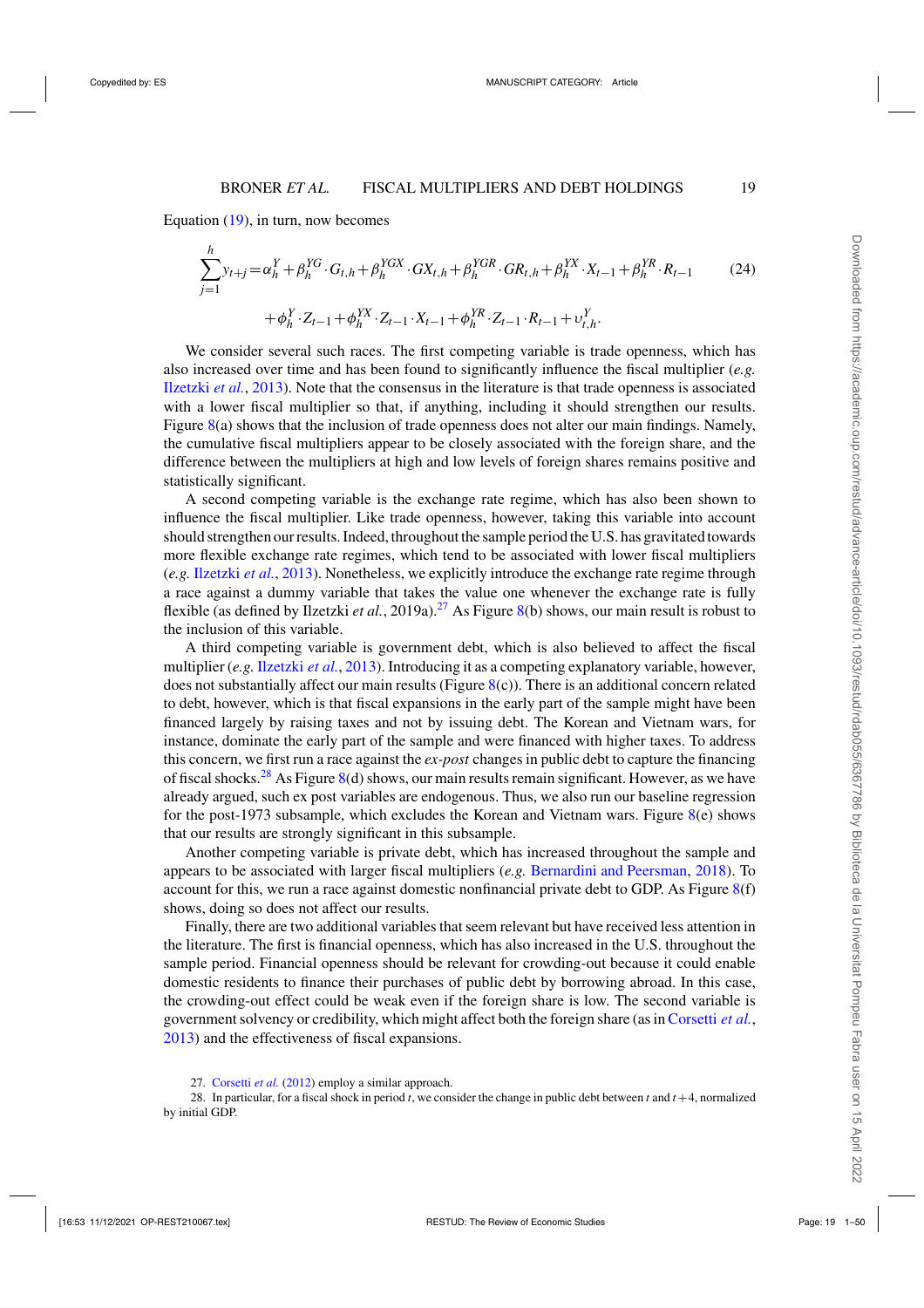# <span id="page-19-0"></span>20 REVIEW OF ECONOMIC STUDIES

(a) Controlling for trade openness



Foreign share and alternative explanations: U.S. output multiplier

*Notes:* Cumulative GDP multipliers from a government expenditure shock equal to 1% of GDP for low (10th percentile of foreign holdings in the sample, solid grey line) and high (90th percentile of foreign holdings in the sample, solid black line) foreign shares when trade openness (a), the exchange rate regime (b) or public debt (c) are included as alternative explanations, and the difference between the two multipliers. The dashed confidence bands represent significance at the 10% level.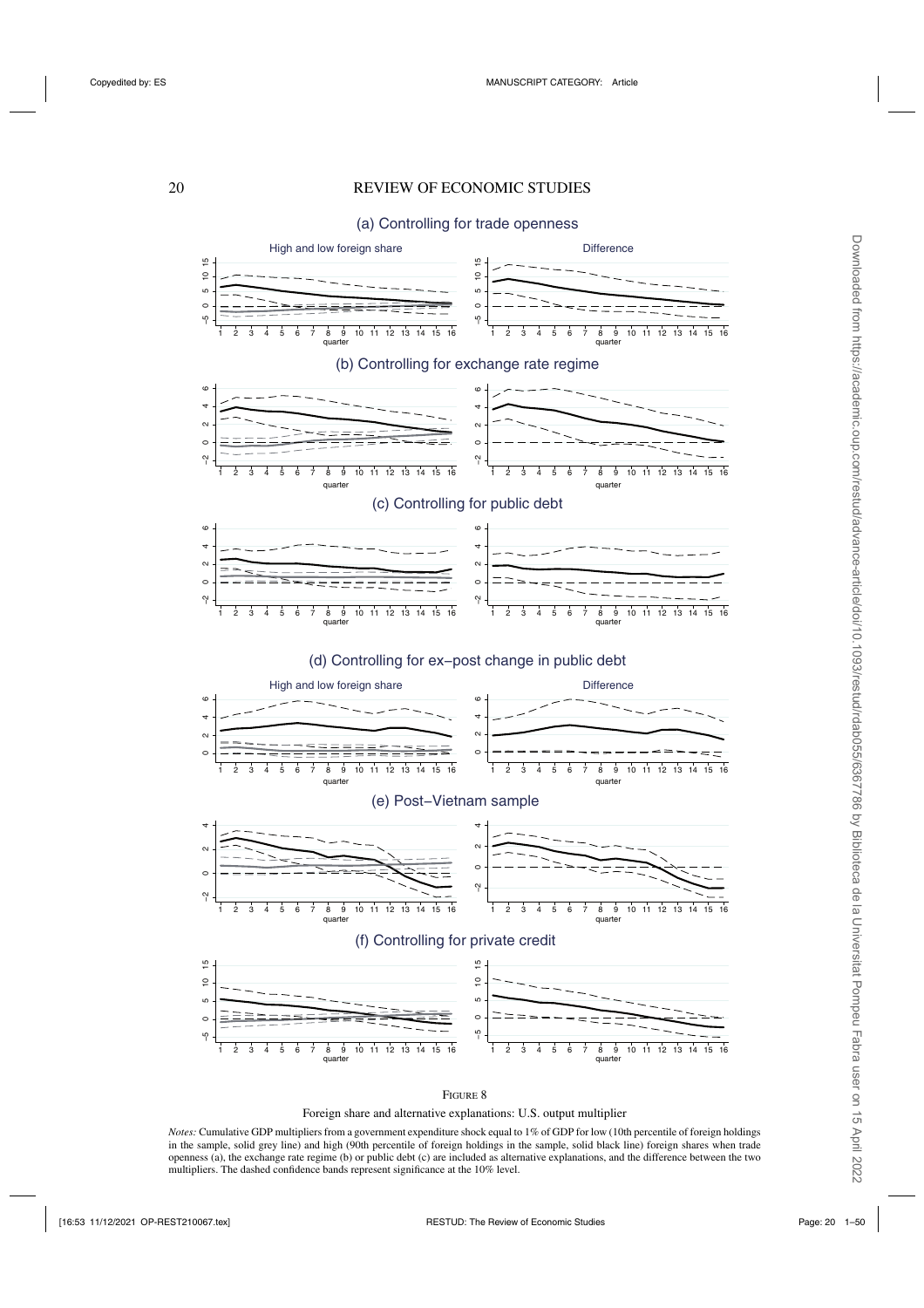<span id="page-20-0"></span>These two hypotheses are hard to test for the case of the U.S. The most common measure of financial openness, the ratio of foreign assets and liabilities to GDP, only goes back to the 1970s. As for government credibility, there are no real periods of fiscal stress in our U.S. sample. Thus, we postpone the discussion of both hypotheses to the next section, where we analyse the evolution of the fiscal multiplier for a panel of advanced economies.

# 6. MULTIPLIERS AROUND THE WORLD

In this section, we extend the analysis to a panel of advanced economies. This allows us to assess the generality of the results reported for the U.S., which admittedly plays a special role in the international financial system. In addition, given the cross-country heterogeneity both in the foreign share of public debt and in other macroeconomic variables, this evidence is useful to further disentangle among potential drivers of fiscal multipliers.

We follow [Guajardo](#page-48-0) *et al.* [\(2014a](#page-48-0)) and [Jorda and Taylor](#page-48-0) [\(2016\)](#page-48-0) and use the change in the cyclically adjusted primary deficit as the fiscal variable. Like them, we also adopt the narrative approach and instrument the primary deficit with announcements of fiscal consolidations. In other respects, the empirical methodology follows [Ramey and Zubairy](#page-49-0) [\(2018a\)](#page-49-0) as in the previous sections.

We start by describing the data on the foreign share of public debt holdings and fiscal shocks. We then explain how we extend the methodology of the previous sections to a panel context. Finally, we discuss the empirical results.

# 6.1. *Data*

We construct a novel dataset of public debt holdings for a large set of advanced economies, which we view as an additional contribution of the article. For shocks to fiscal balances, we use the data on fiscal consolidations by [Guajardo](#page-48-0) *et al.* [\(2014b\)](#page-48-0) and the extension by Katariniuk and Valles (2018b). For a detailed description of the sources used to construct the dataset, see [Appendix D.](https://academic.oup.com/restud/article-lookup/doi/10.1093/restud/rdab055#supplementary-data)

**6.1.1. Foreign share of public debt.** The data covers 17 countries: Australia, Austria, Belgium, Canada, Denmark, Finland, France, Germany, Ireland, Italy, Japan, the Netherlands, Portugal, Spain, Sweden, the U.K., and the U.S. The data are annual, with a starting year that ranges from the late 1970s to the early 1990s depending on the country. The sample ends in 2014.

Since we are interested in fiscal policy at the consolidated government level, our data are for General Government Debt. The underlying data were collected from public sources, such as the Balance of Payments (Financial Accounts, International Investment Positions) and Monetary Surveys, and provided to us directly by Central Banks, Ministries of Finance and Statistical Offices.<sup>29</sup> To reduce potential distortions associated with valuation effects, we measure debt at face value.<sup>30</sup>

Figure [9](#page-21-0) shows the raw data by plotting domestic and foreign holdings of public debt, normalized by GDP. In the figure, each observation corresponds to a given country in a given year. The figure illustrates that there is a large variation both in the levels of debt and in their allocation between domestic and foreign holders.

<sup>29.</sup> Our dataset significantly expands the time coverage relative to Arslanalp and Tsuda (2012). They provide quarterly data for 24 advanced economies, but only starting in 2004.

<sup>30.</sup> See [Brutti and Saure](#page-47-0) [\(2015](#page-47-0)) for a discussion of potential biases due to price effects.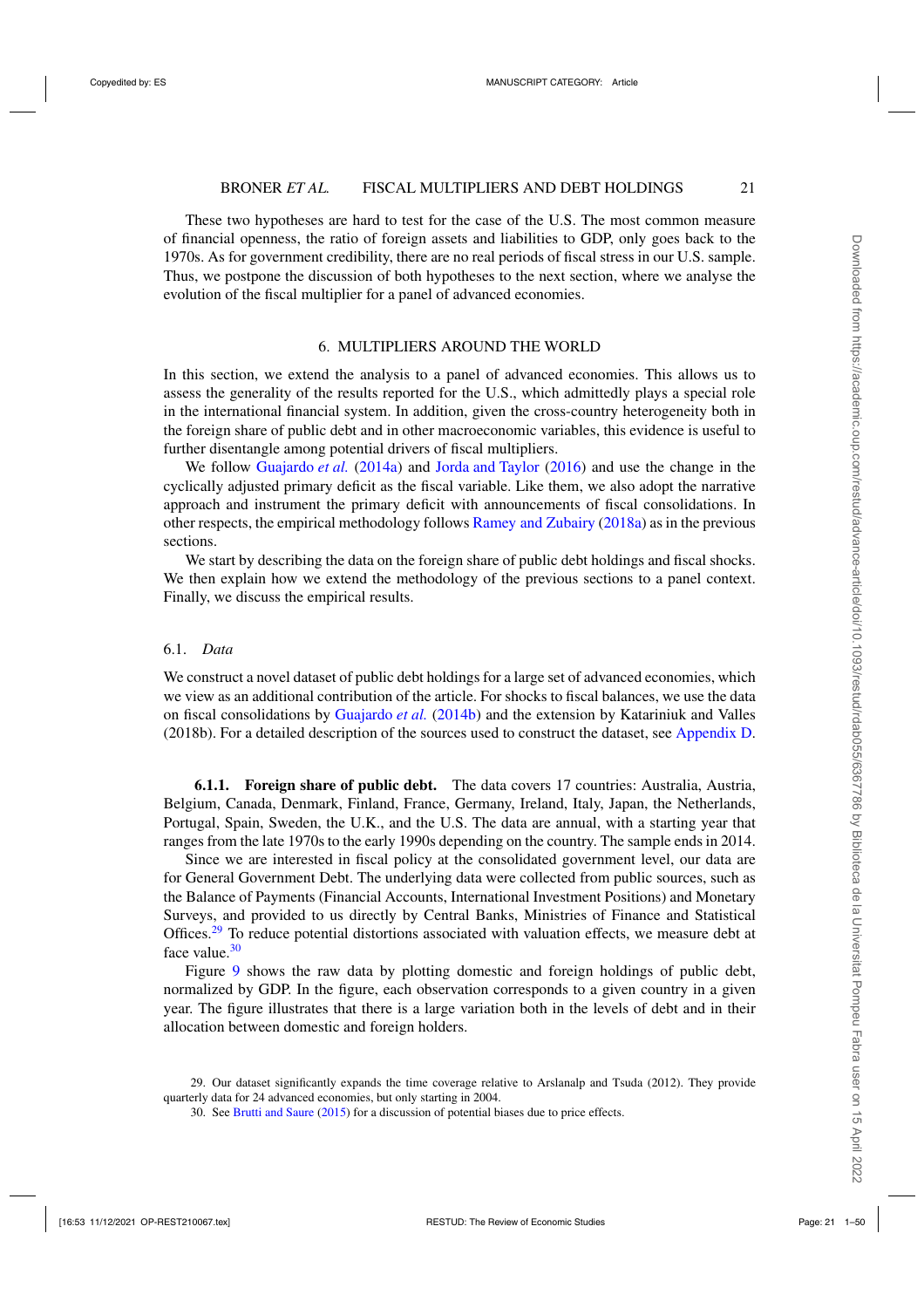<span id="page-21-0"></span>

FIGURE 9 Foreign and domestic debt holdings for a panel of OECD economies (as a percentage of GDP)

Figure [10](#page-22-0) shows the evolution of the foreign share for all countries in the sample. The foreign share has increased over time in most countries, but this increase has not been uniform over time. For example, foreign shares in the euro periphery declined after the onset of the sovereign debt crisis in 2009.<sup>31</sup> In addition, there is substantial heterogeneity in the level of foreign shares across countries. At one extreme, Japan has a foreign share close to 0% throughout the sample. At the other extreme, several countries in the euro area, such as Austria and Finland, have at some point reached foreign shares above 75%.

**6.1.2. Fiscal shocks.** To instrument shocks to fiscal balances, we use the data of [Guajardo](#page-48-0) *et al.* [\(2014b](#page-48-0)) and the extension by Katariniuk and Valles (2018b). These series are constructed by analysing contemporaneous policy documents to identify discretionary fiscal consolidations, *i.e.*, changes in tax rates and government spending that are not motivated by current or prospective economic conditions. The magnitude of the shocks reflect the expected future budgetary impact of the consolidations.

This approach identifies 230 fiscal consolidations for our sample between 1978 and 2014, depicted in Figure [11](#page-23-0) below. The average budgetary impact of these consolidations is −1.1% of GDP, ranging from −6.0% of GDP (Portugal, 2012) to 0.8% of GDP (Portugal, 2003). Negative observations correspond to reductions in the fiscal deficit, while positive ones correspond to expirations of temporary consolidations.<sup>32</sup>

<sup>31.</sup> For a detailed account of the dynamics of the foreign share of public debt during the European debt crisis see [Broner](#page-47-0) *et al.* [\(2014\)](#page-47-0).

<sup>32.</sup> We adopt this sign convention to make the results more comparable to those of the previous sections. Temporary consolidations may be problematic if their expiration is anticipated. As we discuss in Section [6.4,](#page-25-0) however, there are few such measures and excluding them does not change our results.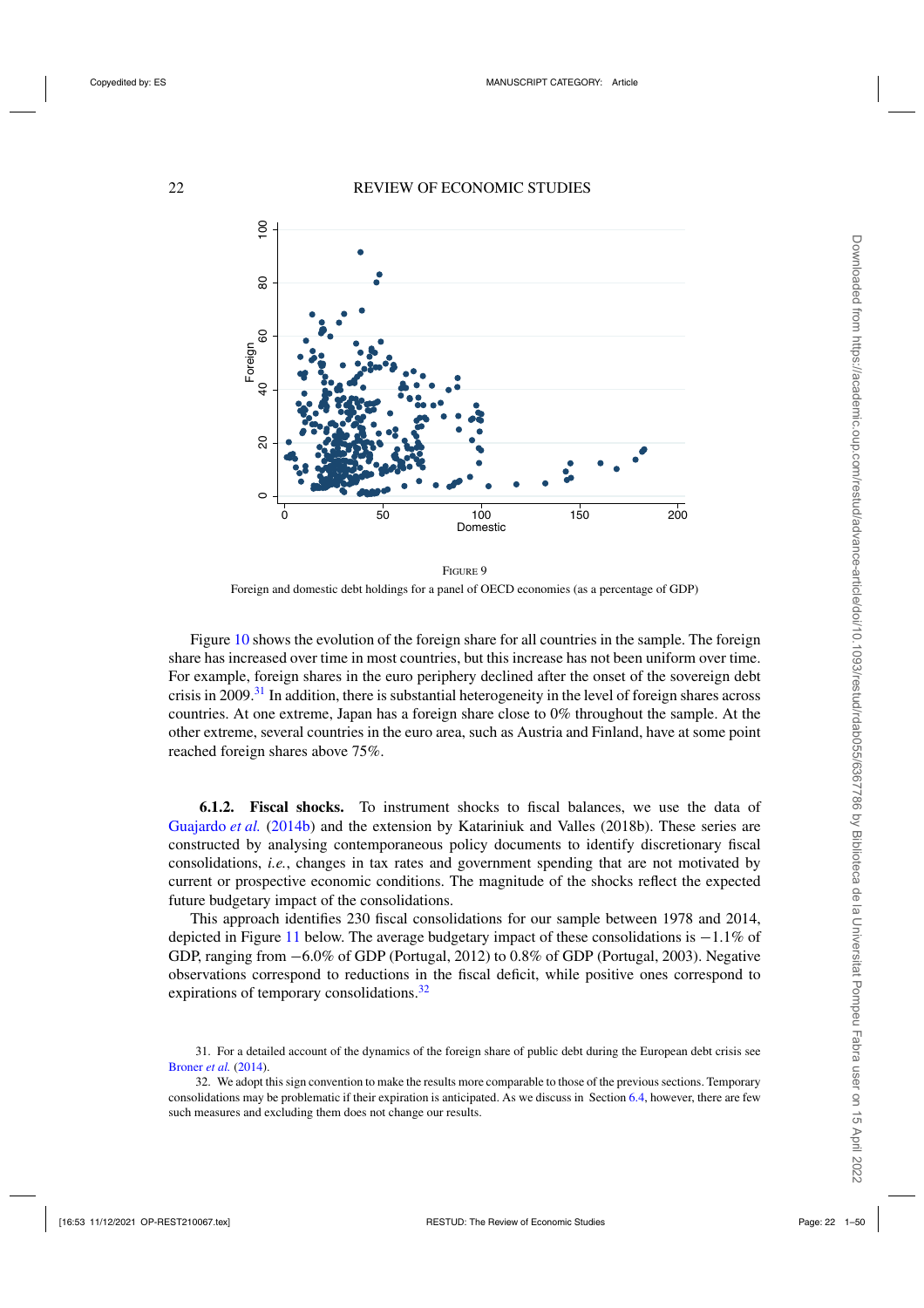<span id="page-22-0"></span>

Foreign share of public debt holdings over time (as a percentage of total debt)

#### 6.2. *Empirical methodology*

The empirical specification for the panel of advanced economies is similar to the one for the U.S. so we will not write it down explicitly. There are a few differences: (i) we run panel regressions with country and time fixed effects instead of time series regressions; (ii) the data is annual instead of quarterly; (iii) as a result, and following [Guajardo](#page-48-0) *et al.* [\(2014a\)](#page-48-0) and [Jorda and Taylor](#page-48-0) [\(2016](#page-48-0)), we use the contemporaneous instrument instead of lagging it by one period; (iv) the fiscal variable is the change in the cyclically adjusted primary deficit instead of government expenditure; and (v) the instrument is the narrative measure of fiscal consolidations instead of announcement of defense spending and VAR residuals.<sup>33</sup> As in the case of the U.S., we relegate all first-stage results to [Appendix E.](https://academic.oup.com/restud/article-lookup/doi/10.1093/restud/rdab055#supplementary-data)

#### 6.3. *Results*

The baseline results are reported in Table [4](#page-23-0) and Figure [12.](#page-24-0) They both show the coefficients  $\beta_h^Y$ for *h*≤4 years. In the figure, we also plot the confidence bands reflecting significance at the 10% level. The estimated cumulative multipliers are around 0.5 and statistically significant for

33. The changes in the cyclically adjusted primary deficit in Ireland in 2010 and 2011 are extreme outliers. The reported changes are, respectively, +15.6% and −18.1% of GDP, which are over eight standard deviations away from the average change in deficit. To prevent our results from being driven by these two observations, we exclude them from all regressions. Our main results are robust to both the inclusion of these outliers and the exclusion of Ireland entirely.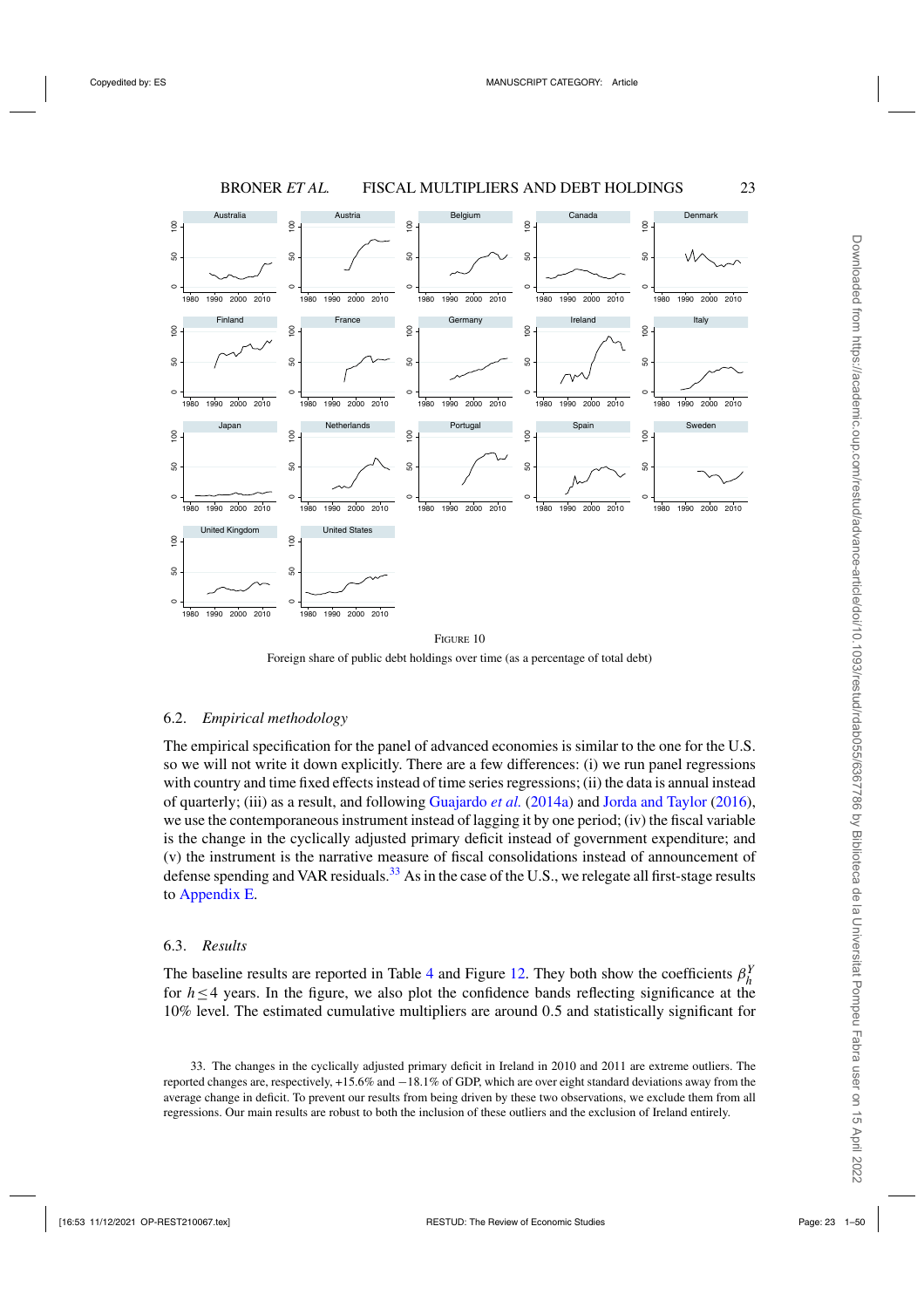#### 24 REVIEW OF ECONOMIC STUDIES

<span id="page-23-0"></span>

International panel: Identified narrative fiscal shocks

*Notes:* The shocks are from [Guajardo](#page-48-0) *et al.* [\(2014b\)](#page-48-0), updated by [Kataryniuk and Valles](#page-48-0) [\(2018b](#page-48-0)). The magnitudes of the shocks reflect the expected future budgetary impact of the consolidations, as a percentage of GDP.

| International panel baseline model: output multiplier |            |            |            |            |  |  |
|-------------------------------------------------------|------------|------------|------------|------------|--|--|
|                                                       | Year $t+1$ | Year $t+2$ | Year $t+3$ | Year $t+4$ |  |  |
| Fiscal shock,                                         | $0.29*$    | $0.41**$   | $0.50*$    | 0.56       |  |  |
|                                                       | (0.18)     | (0.20)     | (0.26)     | (0.36)     |  |  |
| Other controls                                        | Yes        | Yes        | Yes        | Yes        |  |  |
| Observations                                          | 576        | 558        | 540        | 523        |  |  |

TABLE 4 *International panel baseline model: output multiplier*

*Notes*: The fiscal shock is change in the cyclically adjusted primary deficit instrumented by the narrative shocks from [Guajardo](#page-48-0) *et al.* [\(2014b](#page-48-0)), updated by [Kataryniuk and Valles](#page-48-0) [\(2018b](#page-48-0)). The magnitudes of the shocks reflect the expected future budgetary impact of the consolidations, as a percentage of GDP. Standard errors in parentheses. <sup>∗</sup> *<sup>p</sup>*<0.10, ∗∗ *<sup>p</sup>*<0.05, ∗∗∗ *<sup>p</sup>*<0.01.

horizons of up to 3 years. This is similar to the multipliers for government spending shocks in our baseline results for the U.S. $34$ 

The results on the role of the foreign share are reported in Table [5](#page-25-0) and Figure [13](#page-25-0) for  $h \leq 4$ years. The main finding is that the interaction coefficient  $\beta_h^{YGX}$  is statistically significant at the 5% level for  $2 < h < 4$  years.<sup>35</sup>

34. Note that these results cannot be directly compared to those in [Guajardo](#page-48-0) *et al.* [\(2014a\)](#page-48-0) and [Jorda and Taylor](#page-48-0) [\(2016\)](#page-48-0), since their methodology provides dynamic output responses as opposed to multipliers.

35. In Tables 4 and [5,](#page-25-0) errors are not clustered. There is an ongoing debate on whether clustering is necessary in setups like ours. [Cameron and Miller](#page-47-0) [\(2015\)](#page-47-0) provide a general defense of the use of clustering while [Abadie](#page-47-0) *et al.* [\(2017\)](#page-47-0)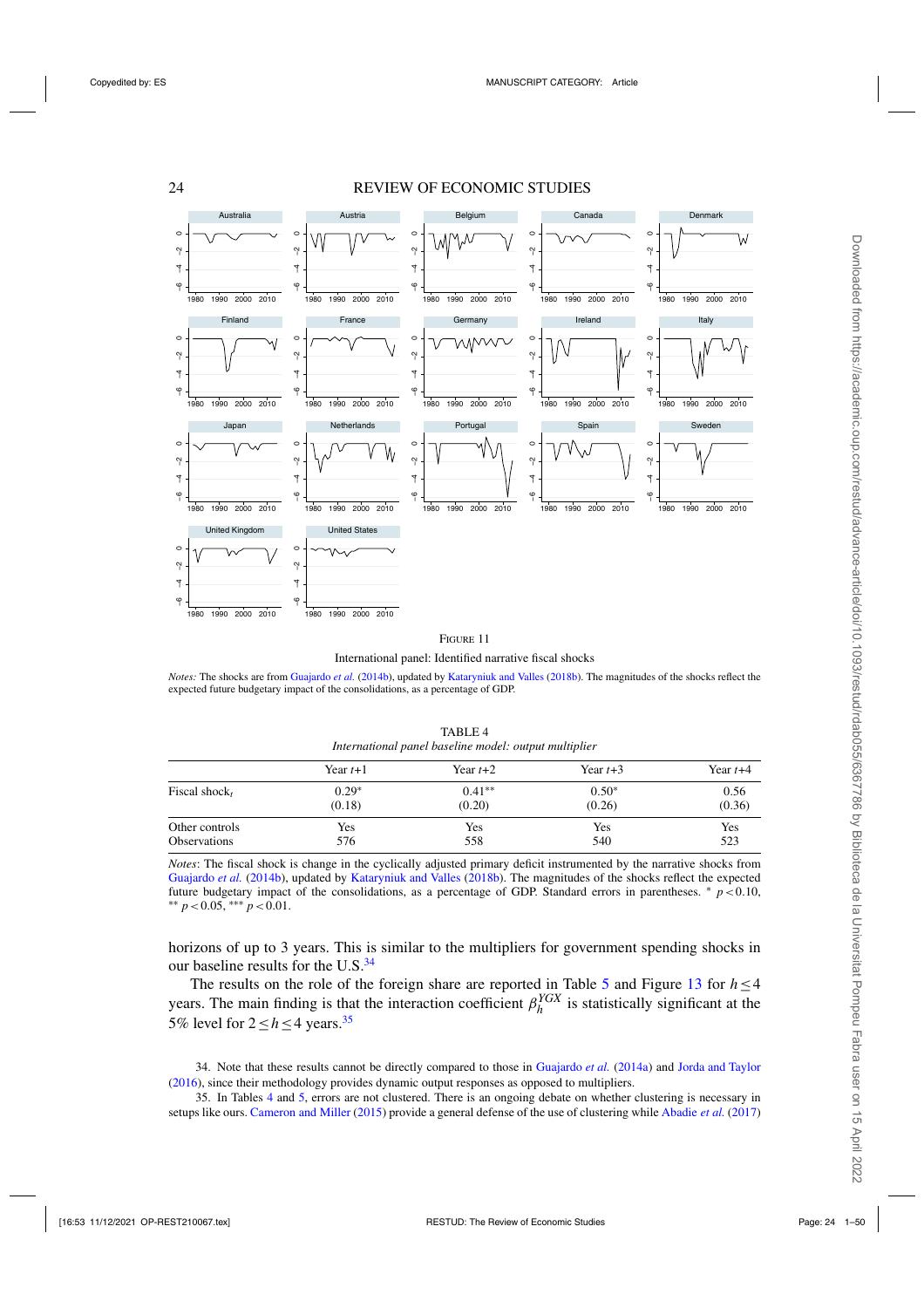<span id="page-24-0"></span>



*Notes:* Cumulative GDP multipliers from a fiscal shock equal to 1% of GDP. The dashed confidence bands represent significance at the 10% level.

Figure [13](#page-25-0) illustrates the corresponding cumulative multipliers  $m_h(X_{t-1})$ . Now that the cumulative multipliers depend on the foreign share of public debt holdings, the figure contains two panels. The first panel plots the cumulative multipliers for a low foreign share, which corresponds to the 10th percentile of foreign holdings in the sample (*Xt*−<sup>1</sup> =6%), and for a high foreign share, which corresponds to the 90th percentile of foreign holdings in the sample  $(X<sub>t</sub>−1 = 66\%$  of debt held by foreigners). As in the case of the U.S., the cumulative multipliers when the foreign share is low are statistically indistinguishable from zero at all horizons. Instead, cumulative multipliers when the foreign share is high are statistically different from zero at all horizons and the point estimates are approximately equal to or higher than one. The second panel plots the difference between the cumulative multipliers for high and low foreign shares. The panel illustrates the results of Table [5](#page-25-0) and shows that the regime-dependent multipliers are statistically different from each other.

As in the U.S. results, the effect of the foreign share on the size of the fiscal multiplier is large. For a low foreign share, we can say fairly confidently that the fiscal multipliers are smaller than one and might even be zero. For a high foreign share, instead, the point estimates are significant and above one, although given the high standard errors we cannot reject that they are one. As examples, these results suggest that in a country with a low foreign share like Japan  $(X_t = 8\%)$  the multiplier is essentially zero while in a country with a high foreign share like Ireland  $(X_t = 64\%)$ the multiplier is likely above one.

question it in the presence of fixed effects. In the [Supplementary Appendix,](https://academic.oup.com/restud/article-lookup/doi/10.1093/restud/rdab055#supplementary-data) we show that clustering does not affect the significance of our results.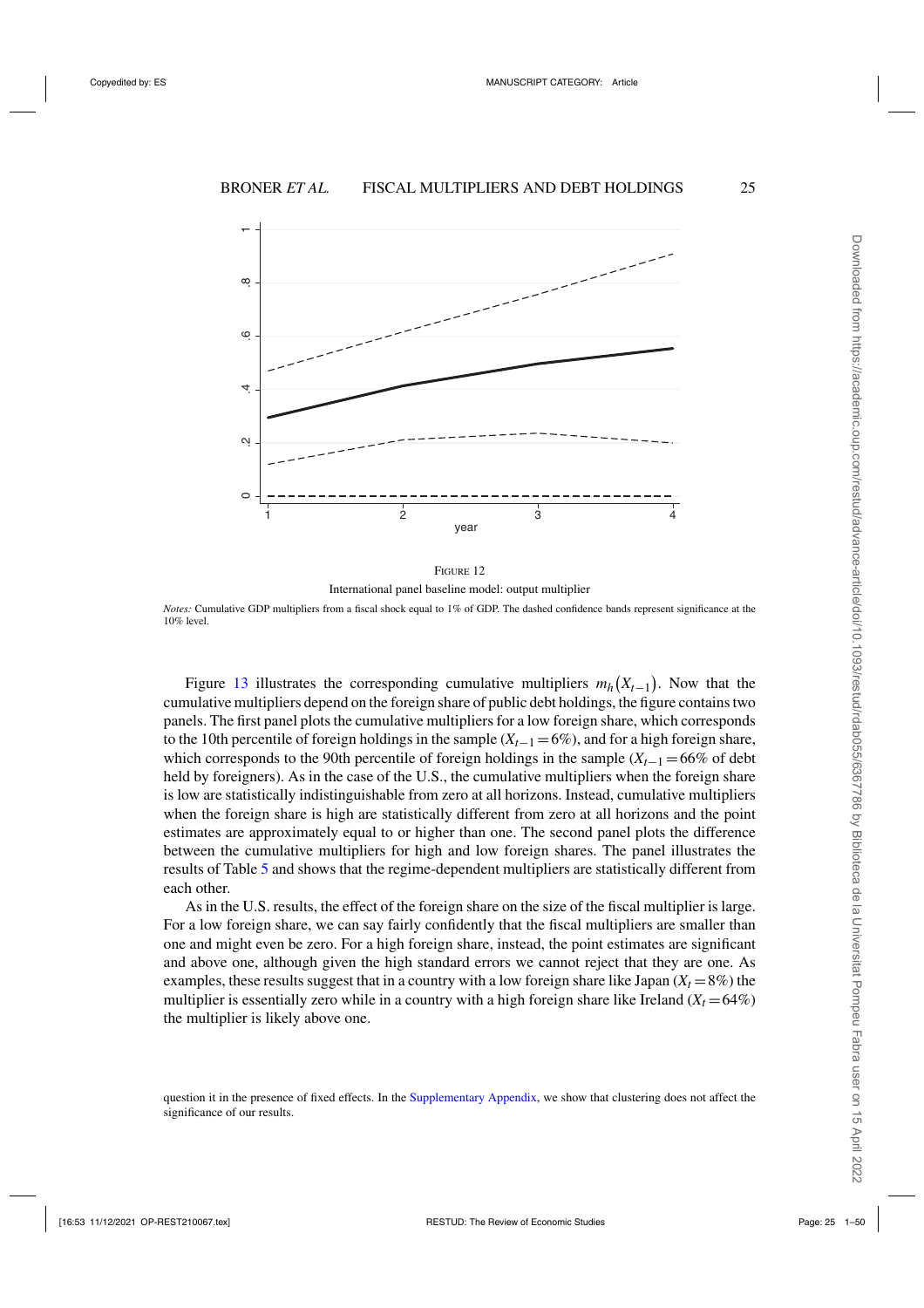# <span id="page-25-0"></span>26 REVIEW OF ECONOMIC STUDIES

| mernanonal panel jorcign share. Output manipuer          |            |            |            |            |  |  |
|----------------------------------------------------------|------------|------------|------------|------------|--|--|
|                                                          | Year $t+1$ | Year $t+2$ | Year $t+3$ | Year $t+4$ |  |  |
| Fiscal shock,                                            | $-0.67$    | $-0.35$    | $-0.25$    | $-0.61$    |  |  |
|                                                          | (0.55)     | (0.46)     | (0.40)     | (0.67)     |  |  |
| Fiscal shock <sub>t</sub> · Foreign share <sub>t-1</sub> | 2.72       | $1.87**$   | $2.54***$  | $4.64***$  |  |  |
|                                                          | (1.81)     | (0.92)     | (1.20)     | (2.12)     |  |  |
| Other controls                                           | Yes        | Yes        | Yes        | Yes        |  |  |
| <b>Observations</b>                                      | 405        | 387        | 369        | 352        |  |  |

TABLE 5 *International panel foreign share: output multiplier*

*Notes*: The fiscal shock is the change in the cyclically adjusted primary deficit instrumented by the narrative shocks from [Guajardo](#page-48-0) *et al.* [\(2014b](#page-48-0)), updated by Kataryniuk and Valles (2018b). The magnitudes of the shocks reflect the expected future budgetary impact of the consolidations, as a percentage of GDP. Foreign share is our measure of foreign holdings of public debt as a percentage of total public debt. Standard errors in parentheses.  $* p < 0.10$ , \*\*  $p < 0.05$ , \*\*\*  $p < 0.01$ .





*Notes:* Cumulative GDP multipliers from a fiscal shock equal to 1% of GDP for low (10th percentile of foreign holdings in the sample, solid grey line) and high (90th percentile of foreign holdings in the sample, solid black line) foreign shares, and the difference between the two multipliers. The dashed confidence bands represent significance at the 10% level.

# 6.4. *Robustness and additional results*

We perform several robustness tests. First, we analyse whether our results are driven by the European crisis and/or some of the countries that have carried out the largest fiscal consolidations. To do so we run the regression with data only up to 2007. We also run it excluding Ireland, Spain and Portugal. In both cases our results are unaffected, as shown in [Appendix F.](https://academic.oup.com/restud/article-lookup/doi/10.1093/restud/rdab055#supplementary-data)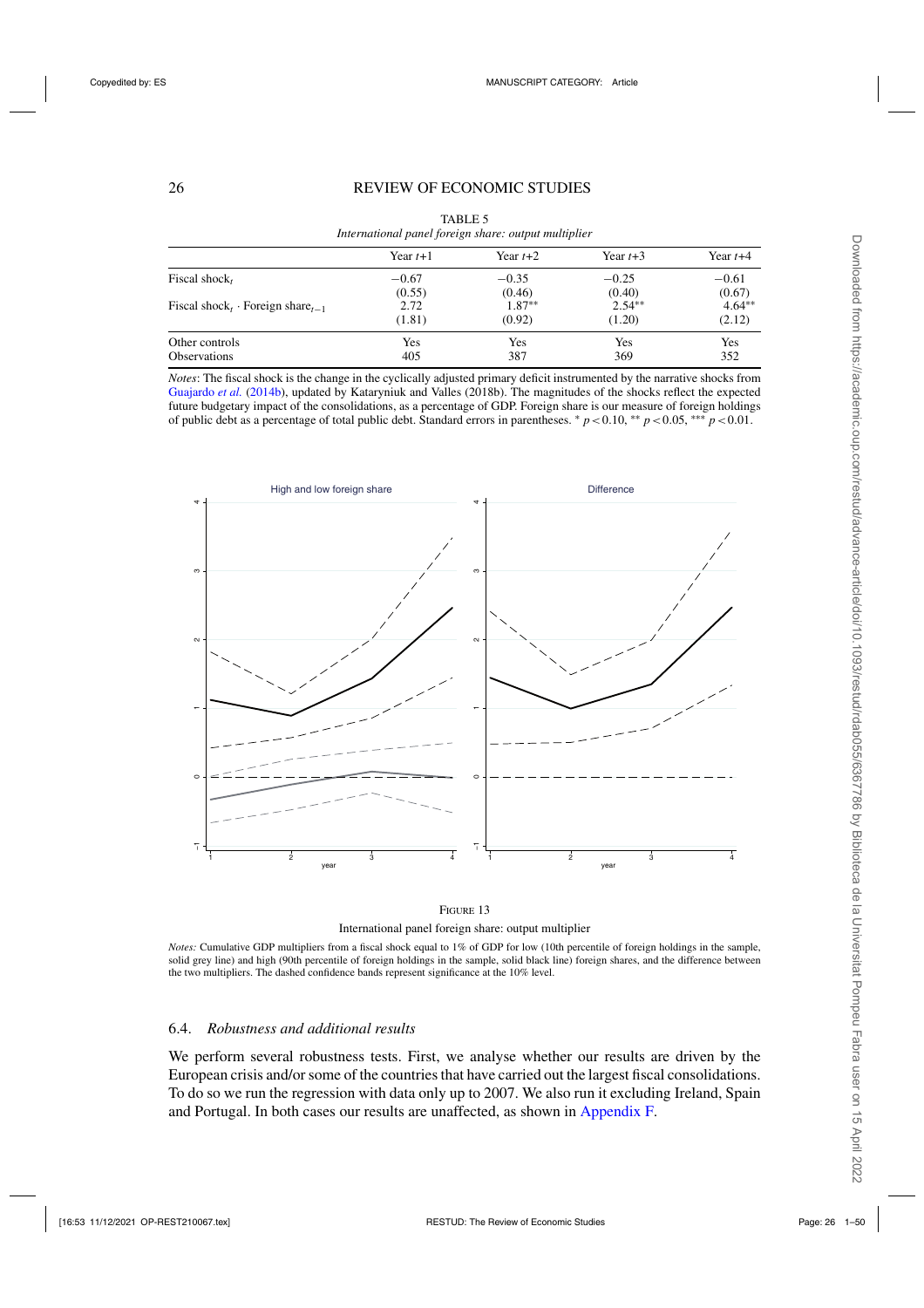Second, a few consolidations included temporary measures that, at their time of expiration, were reflected in positive values of fiscal shocks. These shocks could have been anticipated, potentially leading to effects different from those of unanticipated shocks. Thus, we run the regressions excluding both the adoption and the expiration of these temporary measures.<sup>36</sup> Our results are unaffected, as shown in [Appendix F.](https://academic.oup.com/restud/article-lookup/doi/10.1093/restud/rdab055#supplementary-data)

Third, although [Guajardo](#page-48-0) *et al.* [\(2014b\)](#page-48-0) and Katariniuk and Valles (2018b) exclude consolidations that explicitly reflect current and prospective economic conditions, the remaining ones might not be completely exogenous.[Jorda and Taylor](#page-48-0) [\(2016](#page-48-0)) argue that this is likely the case and propose an augmented inverse probability weighting scheme to address this potential problem. We run the regressions following this alternative methodology and, as shown in [Appendix F,](https://academic.oup.com/restud/article-lookup/doi/10.1093/restud/rdab055#supplementary-data) our results are not affected.<sup>37</sup>

We perform two additional "horse races" that are not feasible for the U.S. sample: financial openness and government credibility.

The most common measure of financial openness is the ratio of foreign assets and liabilities to GDP, as compiled by Lane and Milesi-Ferretti (2018b). Running a race against this variable does not significantly affect our results. In particular, the interaction of the fiscal shock with the foreign share remains positive and—within a two-year horizon—significant, while its interaction with financial openness is not statistically significant. Figure [14\(](#page-27-0)a) illustrates the results of this race.

Another concern is that the foreign share of public debt may be correlated with the government's credibility or solvency, which could be the ultimate driver of high fiscal multipliers (see [Corsetti](#page-48-0) *et al.*, [2013\)](#page-48-0). This is hard to address for the case of the U.S., which did not experience episodes of significant fiscal stress in the sample period. To deal with this concern, we perform a race with sovereign credit ratings in the panel. As Figure [14\(](#page-27-0)b) shows, our main result remains.

# 7. CONCLUDING REMARKS

This paper explores a natural connection between fiscal multipliers and governments' access to foreign resources when selling their debt. In particular, it shows that fiscal multipliers are increasing in the share of public debt in the hands of foreigners. This result holds both for the United States during the post-war period, and for a panel of advanced economies over the last few decades. In both cases, the estimated multipliers are larger than one in periods and countries with a high foreign share of public debt, and smaller than one in periods and countries with a low foreign share.

These findings have important implications for how we think about fiscal policy in open economies. They challenge the conventional Mundell–Fleming view by suggesting that openness may increase fiscal multipliers. Openness makes it possible to finance fiscal expansions with foreign resources, reducing their crowding-out effects on domestic investment. These results also enrich our understanding of the channels of fiscal spillovers. There is a common perception that fiscal expansions have positive spillovers through trade linkages, because they raise demand for foreign goods. Our findings suggest that fiscal expansions can also have negative spillovers through financial linkages, because they detract from resources available for foreign investment, *i.e.*, their crowding-out effects are partly exported abroad.<sup>38</sup>

<sup>36.</sup> The excluded consolidations are Denmark (1985), France (1982, 1992, 1999, 2000), Germany (1998), Portugal (2003), and Spain (1990).

<sup>37.</sup> We find that economic conditions do help predict fiscal consolidations, but the foreign share of public debt does not.

<sup>38.</sup> For a recent model of such spillovers, see [Broner](#page-47-0) *et al.* [\(2021\)](#page-47-0).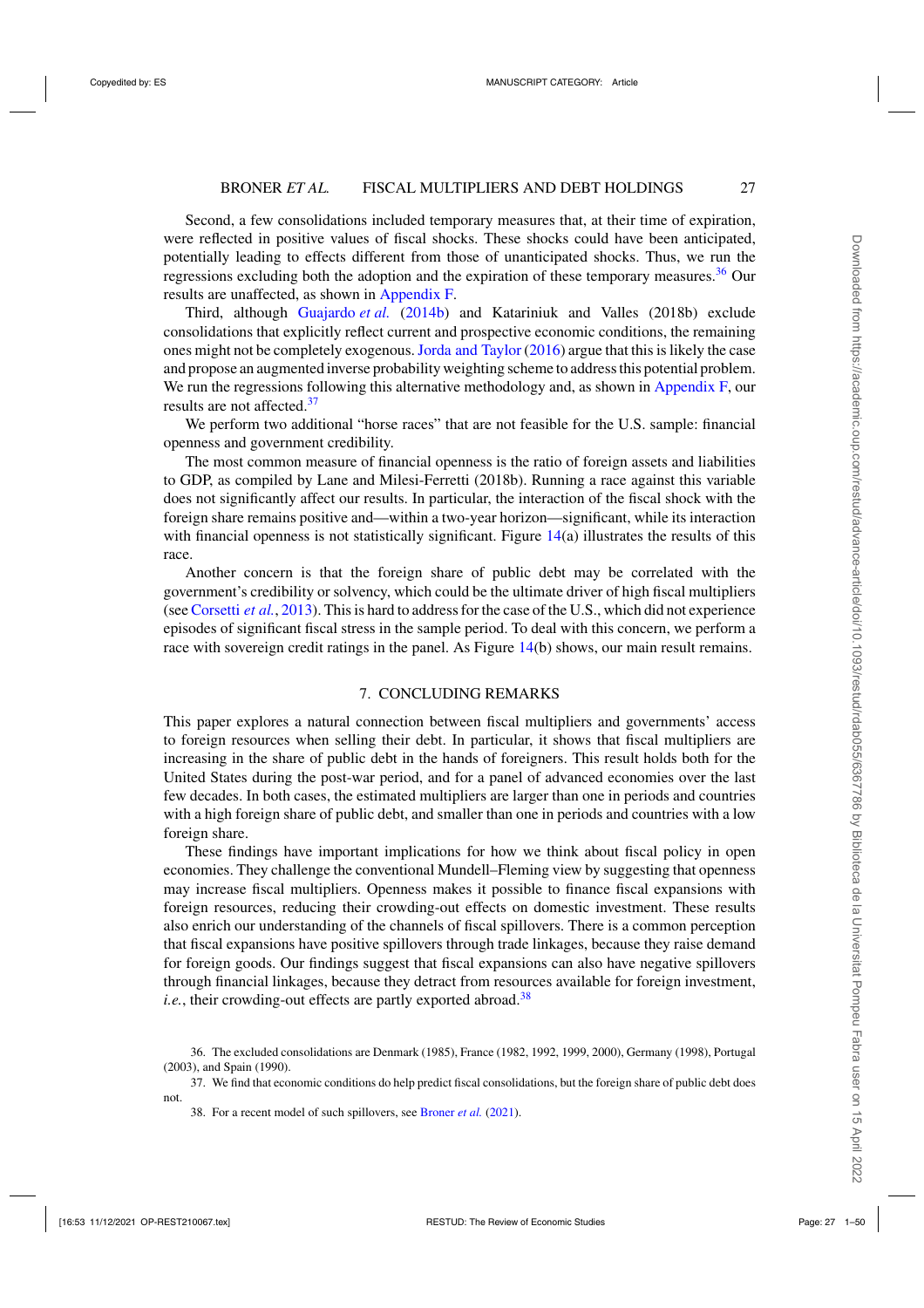<span id="page-27-0"></span>

#### (a) Controlling for financial openness

International panel foreign share and alternative explanations: output multiplier

*Notes:* Cumulative GDP multipliers from a fiscal shock equal to 1% of GDP for low (10th percentile of foreign holdings in the sample, solid grey line) and high (90th percentile of foreign holdings in the sample, solid black line) foreign shares when financial openness (a) and sovereign credit ratings (b) are included as alternative explanations, and the difference between the two multipliers. The dashed confidence bands represent significance at the 10% level.

#### **Supplementary Data**

[Supplementary data](https://academic.oup.com/restud/article-lookup/doi/10.1093/restud/rdab055#supplementary-data) are available at *Review of Economic Studies* online. And the replication packages are available at [https://dx.doi.org/10.52xx/zenodo.5235355.](https://dx.doi.org/10.52xx/zenodo.5235355)

#### **Data Availability Statement**

The data and code underlying this research is available on Zenodo at [https://dx.doi.org/10.5281/zenodo.5235355.](https://dx.doi.org/10.5281/zenodo.5235355)

# A. DATA DEFINITION AND SOURCES: U.S.

We expand the quarterly dataset compiled by [Ramey and Zubairy](#page-49-0) [\(2018b](#page-49-0)) to include our measure of the foreign share, as well as private investment, current account, exports, imports, private credit, and exchange rate classifications. Our sample runs from 1951:Q4 to 2015:Q1. Below we provide a brief overview of the original data sources and their definitions. See the Data Availability Statement in our replication package for more details.

**Government spending** is government consumption expenditure and gross investment from the BEA (NIPA Table 1.1.5 line 22), divided by the GDP deflator (NIPA Table 1.1.9, line 1); **defense news shocks** comes from [Ramey and Zubairy](#page-49-0) [\(2018b\)](#page-49-0); **BP shocks** used for the plot in Figure [2](#page-5-0) comes from [Ramey](#page-49-0) [\(2016b\)](#page-49-0); **Nominal Output** is nominal GDP from the BEA (NIPA Table 1.1.5 line 1); **Real Output** is real GDP from the BEA (NIPA Table 1.1.6 line 1); **Potential output** is computed as the HP-filtered real GDP; **Estimated shocks** are the Blanchard–Perotti shocks captured by including government spending as a regressor while controlling for lagged GDP and government spending; **Public debt** is the U.S. federal government's treasury securities liabilities (FRED series: FGTSUSQ027S); **Foreign share** is computed as the rest of the world's treasury securities assets (FRED series: ROWTSEQ027S) as a proportion of the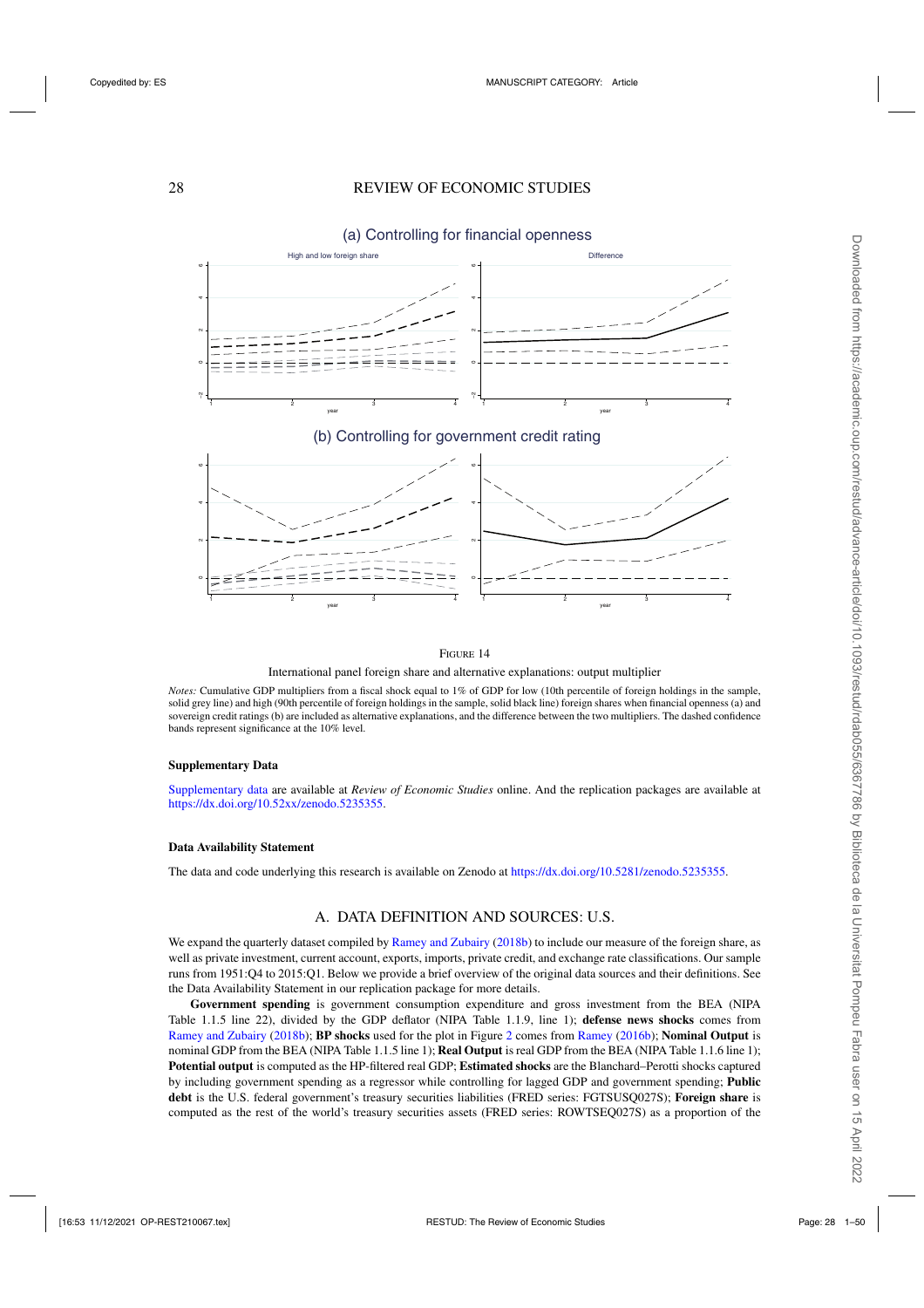U.S. public debt; **Private investment** is from the BEA (NIPA Table 1.1.5 line 7), divided by the GDP deflator; **Current account** is the balance on current account from the BEA (NIPA Table 4.1 line 31), divided by the GDP deflator; **Exports** is exports of goods and services from the BEA (NIPA Table 1.1.5 line 16), divided by the GDP deflator; **Imports** is imports of goods and services from the BEA (NIPA Table 1.1.5 line 19), divided by the GDP deflator; **Private credit** is total credit to the private non-financial sector (FRED series: QUSPAM770A); **Exchange rate classifications** are from Ilzetzki *et al.* (2019b).

#### B. INSTRUMENT RELEVANCE: U.S.

We use instrumental variable regressions to examine how foreign holdings of public debt affect the size of U.S. fiscal multipliers. We report here the first-stage regression results, related to the (second-stage) regression results discussed in Section 5. The results in Tables [B1](#page-9-0) and [B2](#page-12-0) correspond to the estimation of the instruments on U.S. government expenditure and U.S. government expenditure interacted with our measure of the foreign share respectively. [Ramey and Zubairy](#page-49-0) [\(2018a\)](#page-49-0) demonstrate that a combination of the defense news shock and a shock derived from the [Blanchard and Perotti](#page-47-0) [\(2002](#page-47-0)) VAR specification delivers the most relevant instruments for the analysis of U.S. government spending multipliers. They find that this holds for both the linear and state-dependent cases. We therefore use both fiscal shocks to instrument government spending. In the tables, "news shock" represents  $\epsilon_t^N$  and the "BP shock" is  $g_t$  (having controlled for lagged GDP and government spending in the regression). When interacted with the foreign share variable they represent the  $\epsilon_t^N$  ·  $X_{t-1}$  and  $g_t$  ·  $X_{t-1}$  terms from the first-stage regressions in Section 4. The first-stage results show that the interaction of the fiscal shocks and the foreign share are statistically significant in both regressions.

However, the instrumental variable approach is invalid if the instruments are irrelevant or have only weak relevance. Tests of under-identification assess whether instruments are relevant, while tests of weak identification examine whether instruments are weak. Although there are many methods to conduct these tests, they are not all appropriate for our analysis. Our use of more than one endogenous variable rules out the [Staiger and Stock](#page-49-0) [\(1997\)](#page-49-0) test of weak identification, as well as the [Olea and Pflueger](#page-48-0) [\(2013](#page-48-0)) test used by [Ramey and Zubairy](#page-49-0) [\(2018a\)](#page-49-0). [Stock and Yogo](#page-49-0) [\(2005](#page-49-0)) provide critical values for multiple endogenous regressors and multiple instruments, but assume conditional homoskedastic error terms.

Instead, we use the test statistics from [Kleibergen and Paap](#page-48-0) [\(2006](#page-48-0)) and [Sanderson and Windmeijer](#page-49-0) [\(2016\)](#page-49-0). The Kleibergen–Paap rk Wald statistic allows for tests of weak identification when there are more than one endogenous variable and the errors are heteroskedastic and serially correlated. This is the test statistic reported in Table [B3.](#page-13-0) This test, however, is only formally justified in the context of under-identified, and not weak, instruments. [Sanderson and Windmeijer](#page-49-0)  $(2016)$  $(2016)$  provides tests of weak and under-identification for each endogenous regressor seperately.<sup>39</sup> The results for the [Sanderson and Windmeijer](#page-49-0) [\(2016](#page-49-0)) weak and under-identification tests are in Tables [B4](#page-23-0) and [B5,](#page-25-0) respectively. [Sanderson and Windmeijer](#page-49-0) [\(2016](#page-49-0)) note that the [Stock and Yogo](#page-49-0) [\(2005](#page-49-0)) critical values can be used for their conditional F-statistics. For our case of two endogenous regressors and four instruments, the critical values for the [Stock and Yogo](#page-49-0) [\(2005](#page-49-0)) weak ID test are:

- 5% maximal IV relative bias: 11.04
- 10% maximal IV relative bias: 7.56
- 20% maximal IV relative bias: 5.57
- 30% maximal IV relative bias: 4.73
- 10% maximal IV size : 16.87
- 15% maximal IV size: 9.93
- 20% maximal IV size: 7.54
- 25% maximal IV size: 6.28

Taken together, the results in Tables [B3,](#page-13-0) [B4,](#page-23-0) and [B5](#page-25-0) show that the defense-news and Blanchard–Perotti shocks are jointly relevant instruments for government spending and therefore suitable for use in the empirical analysis.

Downloaded from https://academic.cup.com/restud/advance-article/dol/10.1093/restud/rdab055/6387786 by Biblicteca de la Universitat Pompeu Fabra user on 15 April 2022 Downloaded from https://academic.oup.com/restud/advance-article/doi/10.1093/restud/rdab055/6367786 by Biblioteca de la Universitat Pompeu Fabra user on 15 April 2022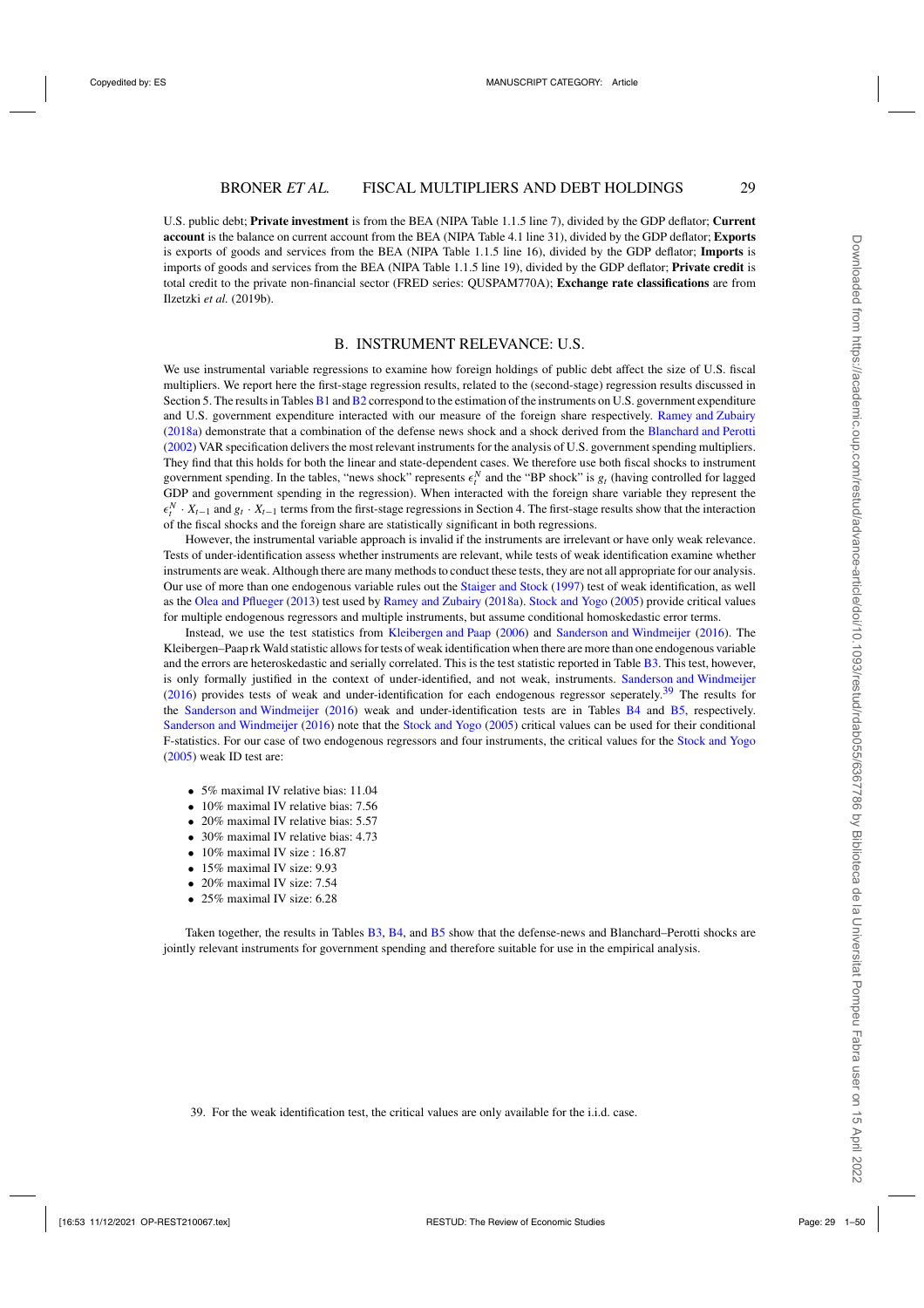|                                                        | $t+1$     | $t+2$     | $t+3$     | $t+4$     | $t+5$     | $t + 6$   | $t+7$     | $t+8$     |
|--------------------------------------------------------|-----------|-----------|-----------|-----------|-----------|-----------|-----------|-----------|
| News shock,                                            | $-0.00$   | 0.05      | $0.13**$  | $0.25***$ | $0.44***$ | $0.66***$ | $0.89***$ | $1.11***$ |
|                                                        | (0.02)    | (0.03)    | (0.06)    | (0.10)    | (0.16)    | (0.23)    | (0.29)    | (0.35)    |
| News shock <sub>t</sub> . Foreign share <sub>t-1</sub> | $-0.01$   | $-0.22$   | $-0.50$   | $-1.00*$  | $-1.79**$ | $-2.65**$ | $-3.49**$ | $-4.29**$ |
|                                                        | (0.07)    | (0.17)    | (0.33)    | (0.54)    | (0.83)    | (1.17)    | (1.49)    | (1.76)    |
| $BP$ shock <sub>t</sub>                                | $1.95***$ | $2.99***$ | $4.03***$ | $5.12***$ | $6.08***$ | $7.15***$ | $8.08***$ | 8.97***   |
|                                                        | (0.08)    | (0.21)    | (0.33)    | (0.50)    | (0.75)    | (1.04)    | (1.39)    | (1.75)    |
| $BP \, shock_t \cdot Foreign \, share_{t-1}$           | 0.67      | 0.65      | 1.03      | 2.29      | 4.26      | 5.59      | 7.39      | 9.92      |
|                                                        | (0.52)    | (1.09)    | (1.84)    | (2.93)    | (4.49)    | (6.13)    | (8.05)    | (10.05)   |
| <b>Observations</b>                                    | 254       | 254       | 253       | 252       | 251       | 250       | 249       | 248       |

TABLE B1 *U.S. government spending instruments*

*Notes*: The (defense) news shocks are from [Ramey and Zubairy](#page-49-0) [\(2018b](#page-49-0)). The BP shocks are the Blanchard–Perotti shocks. Both shocks are normalized by potential GDP. Standard errors in parentheses.  $\frac{*}{p}$  *p* < 0.05, \*\*\* *p* < 0.01.

TABLE B2

| Interacted U.S. government spending instruments        |           |           |           |           |           |           |           |            |
|--------------------------------------------------------|-----------|-----------|-----------|-----------|-----------|-----------|-----------|------------|
|                                                        | $t+1$     | $t+2$     | $t+3$     | $t+4$     | $t+5$     | $t + 6$   | $t+7$     | $t+8$      |
| News shock,                                            | $-0.01*$  | $-0.01$   | $-0.01$   | $-0.02$   | $-0.02$   | $-0.02$   | $-0.02$   | $-0.02$    |
|                                                        | (0.00)    | (0.01)    | (0.01)    | (0.02)    | (0.02)    | (0.03)    | (0.03)    | (0.04)     |
| News shock <sub>t</sub> . Foreign share <sub>t-1</sub> | $0.03**$  | $0.06*$   | $0.11*$   | $0.14*$   | 0.13      | 0.16      | 0.20      | 0.25       |
|                                                        | (0.01)    | (0.03)    | (0.06)    | (0.08)    | (0.09)    | (0.12)    | (0.15)    | (0.17)     |
| $BP$ shock,                                            | $-0.00$   | 0.01      | 0.01      | $-0.00$   | $-0.00$   | 0.00      | 0.01      | $-0.01$    |
|                                                        | (0.01)    | (0.02)    | (0.03)    | (0.04)    | (0.05)    | (0.07)    | (0.09)    | (0.11)     |
| $BP$ shock <sub>t</sub> . Foreign share <sub>t-1</sub> | $2.06***$ | $2.97***$ | $3.95***$ | $5.21***$ | $6.39***$ | $7.59***$ | $8.76***$ | $10.22***$ |
|                                                        | (0.08)    | (0.17)    | (0.28)    | (0.39)    | (0.50)    | (0.70)    | (0.89)    | (1.10)     |
| <b>Observations</b>                                    | 254       | 254       | 253       | 252       | 251       | 250       | 249       | 248        |

*Notes*: The dependent variable is U.S. government spending interacted with our measure of the foreign share. The (defense) news shocks are from [Ramey and Zubairy](#page-49-0) [\(2018b\)](#page-49-0). The BP shocks are the Blanchard–Perotti shocks. Both shocks are normalized by potential GDP. Standard errors in parentheses. <sup>∗</sup> *p*<0.10, ∗∗ *p*<0.05, ∗∗∗ *p*<0.01.

| Interacted U.S. government<br>spending F-statistic |  |  |  |  |  |
|----------------------------------------------------|--|--|--|--|--|
| 369.9                                              |  |  |  |  |  |
| 81.8                                               |  |  |  |  |  |
| 61.7                                               |  |  |  |  |  |
| 48.6                                               |  |  |  |  |  |
| 45.3                                               |  |  |  |  |  |
| 37.6                                               |  |  |  |  |  |
| 32.8                                               |  |  |  |  |  |
| 28.9                                               |  |  |  |  |  |
| 25.9                                               |  |  |  |  |  |
| 23.1                                               |  |  |  |  |  |
| 21.5                                               |  |  |  |  |  |
| 19.8                                               |  |  |  |  |  |
| 14.4                                               |  |  |  |  |  |
| 10.5                                               |  |  |  |  |  |
| 7.6                                                |  |  |  |  |  |
| 6.6                                                |  |  |  |  |  |
|                                                    |  |  |  |  |  |

TABLE B3 *Weak identification test: Kleibergen–Paap rk Wald statistic*

*Notes*: The third column is U.S. government spending interacted with our measure of the foreign share. We use both the defense news and the Blanchard–Perotti shocks as instruments.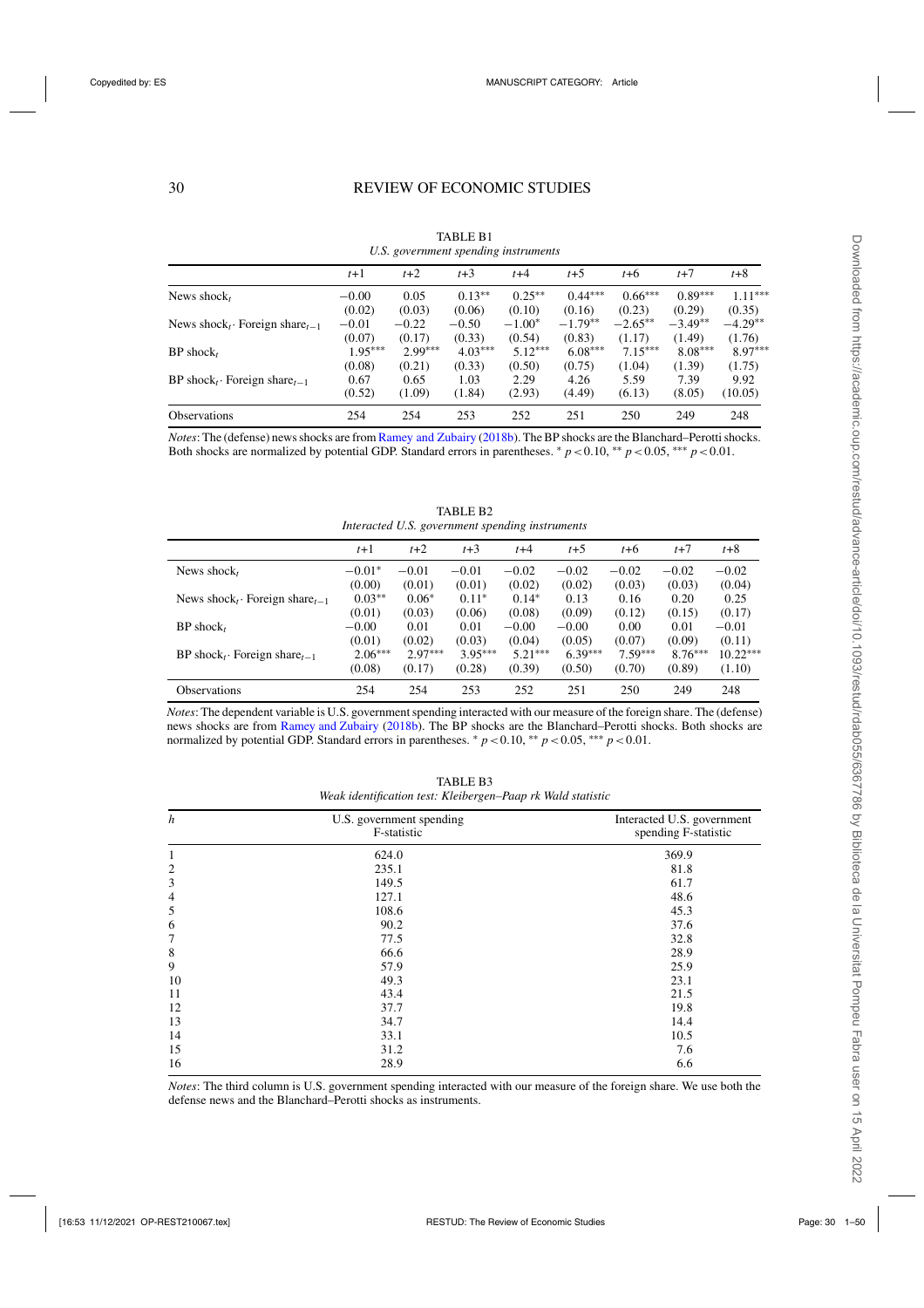| $\boldsymbol{h}$ | U.S. government<br>spending F-statistic | Interacted U.S. government<br>spending F-statistic | U.S. government<br>spending $p$ -value | Interacted U.S. government<br>spending $p$ -value |
|------------------|-----------------------------------------|----------------------------------------------------|----------------------------------------|---------------------------------------------------|
| 1                | 483.5                                   | 428.7                                              | 0.000                                  | 0.000                                             |
| 2                | 118.0                                   | 363.6                                              | 0.000                                  | 0.000                                             |
| 3                | 87.1                                    | 287.7                                              | 0.000                                  | 0.000                                             |
| 4                | 69.9                                    | 255.9                                              | 0.000                                  | 0.000                                             |
| 5                | 63.7                                    | 192.2                                              | 0.000                                  | 0.000                                             |
| 6                | 53.7                                    | 134.4                                              | 0.000                                  | 0.000                                             |
| 7                | 46.9                                    | 103.4                                              | 0.000                                  | 0.000                                             |
| 8                | 42.0                                    | 75.0                                               | 0.000                                  | 0.000                                             |
| 9                | 37.8                                    | 67.0                                               | 0.000                                  | 0.000                                             |
| 10               | 33.9                                    | 61.8                                               | 0.000                                  | 0.000                                             |
| 11               | 31.0                                    | 50.8                                               | 0.000                                  | 0.000                                             |
| 12               | 27.3                                    | 22.6                                               | 0.000                                  | 0.000                                             |
| 13               | 26.7                                    | 18.7                                               | 0.000                                  | 0.000                                             |
| 14               | 26.0                                    | 14.4                                               | 0.000                                  | 0.000                                             |
| 15               | 25.3                                    | 10.7                                               | 0.000                                  | 0.000                                             |
| 16               | 24.3                                    | 8.9                                                | 0.000                                  | 0.000                                             |

TABLE B4 *[Sanderson and Windmeijer](#page-49-0) [\(2016\)](#page-49-0) weak identification test statistics*

*Notes:* The second and fourth columns are U.S. government spending interacted with our measure of the foreign share. We use both the defense news and the Blanchard–Perotti shocks as instruments. The *p*-values are from the first-stage regressions and assume i.i.d. errors.

TABLE B5 *[Sanderson and Windmeijer](#page-49-0) [\(2016](#page-49-0)) underidentification chi-squared statistics*

| h  | U.S. government<br>chi-squared statistic | Interacted U.S. government<br>spending chi-squared statistic | U.S. government<br>spending $p$ -value | Interacted U.S. government<br>spending $p$ -value |
|----|------------------------------------------|--------------------------------------------------------------|----------------------------------------|---------------------------------------------------|
| 1  | 1,666.9                                  | 1,478.2                                                      | 0.000                                  | 0.000                                             |
| 2  | 406.7                                    | 1253.6                                                       | 0.000                                  | 0.000                                             |
| 3  | 300.4                                    | 992.5                                                        | 0.000                                  | 0.000                                             |
| 4  | 241.3                                    | 883.5                                                        | 0.000                                  | 0.000                                             |
| 5  | 219.9                                    | 663.9                                                        | 0.000                                  | 0.000                                             |
| 6  | 185.5                                    | 464.4                                                        | 0.000                                  | 0.000                                             |
| 7  | 162.1                                    | 357.7                                                        | 0.000                                  | 0.000                                             |
| 8  | 145.4                                    | 259.5                                                        | 0.000                                  | 0.000                                             |
| 9  | 131.0                                    | 231.8                                                        | 0.000                                  | 0.000                                             |
| 10 | 117.4                                    | 214.1                                                        | 0.000                                  | 0.000                                             |
| 11 | 107.6                                    | 176.3                                                        | 0.000                                  | 0.000                                             |
| 12 | 94.6                                     | 78.4                                                         | 0.000                                  | 0.000                                             |
| 13 | 92.6                                     | 64.9                                                         | 0.000                                  | 0.000                                             |
| 14 | 90.2                                     | 50.0                                                         | 0.000                                  | 0.000                                             |
| 15 | 88.1                                     | 37.1                                                         | 0.000                                  | 0.000                                             |
| 16 | 84.7                                     | 31.0                                                         | 0.000                                  | 0.000                                             |

*Notes:* The second and fourth columns are U.S. government spending interacted with our measure of the foreign share. We use both the defense news and the Blanchard–Perotti shocks as instruments. The *p*-values are from the first-stage regressions and assume i.i.d. errors.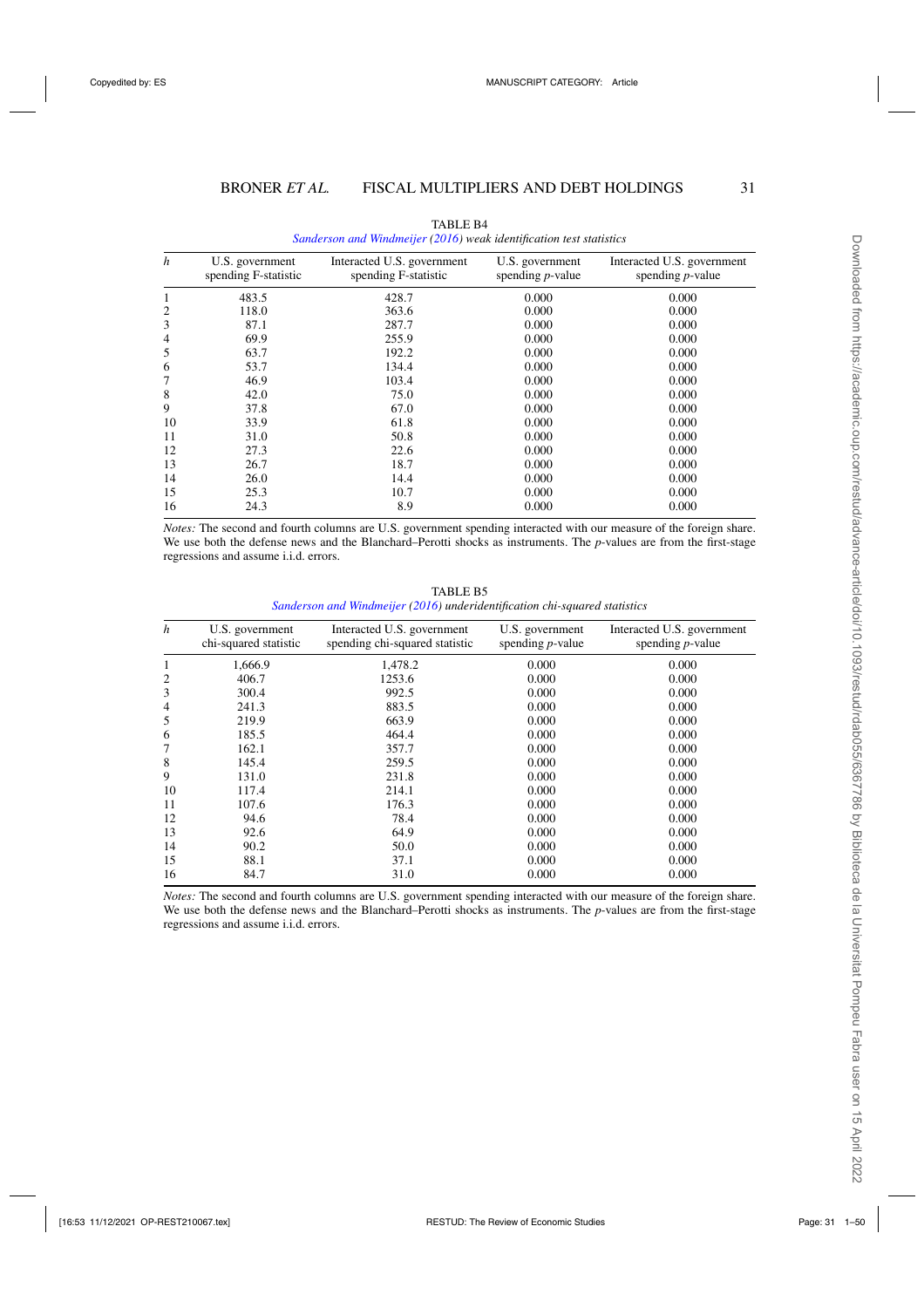# C. REGRESSION RESULTS: U.S.

In this section, we provide the regression results underlying all the impulse responses for the U.S. analysis contained in the article. TABLE C1

| Effect on output: foreign share in pre-crisis sample $(Q2 2007)$ |               |               |               |               |  |  |
|------------------------------------------------------------------|---------------|---------------|---------------|---------------|--|--|
|                                                                  | Ouarter $t+1$ | Ouarter $t+2$ | Ouarter $t+3$ | Quarter $t+4$ |  |  |
| Fiscal shock,                                                    | 0.55          | 0.57          | 0.43          | 0.25          |  |  |
|                                                                  | (0.53)        | (0.50)        | (0.41)        | (0.36)        |  |  |
| Fiscal shock, Foreign share $t_{-1}$                             | 3.81          | 4.37          | 5.50          | $6.73*$       |  |  |
|                                                                  | (3.55)        | (3.60)        | (3.46)        | (3.49)        |  |  |
| Other controls                                                   | Yes           | Yes           | Yes           | Yes           |  |  |
| <b>Observations</b>                                              | 221           | 220           | 219           | 218           |  |  |
|                                                                  | Quarter $t+5$ | Quarter $t+6$ | Ouarter $t+7$ | Ouarter $t+8$ |  |  |
| Fiscal shock,                                                    | 0.06          | $-0.04$       | $-0.04$       | $-0.07$       |  |  |
|                                                                  | (0.38)        | (0.40)        | (0.44)        | (0.45)        |  |  |
| Fiscal shock, Foreign share, $_{-1}$                             | $8.05**$      | $9.63***$     | $9.13**$      | $9.37***$     |  |  |
|                                                                  | (3.51)        | (3.59)        | (3.68)        | (3.53)        |  |  |
| Other controls                                                   | Yes           | Yes           | <b>Yes</b>    | <b>Yes</b>    |  |  |
| <b>Observations</b>                                              | 217           | 216           | 215           | 214           |  |  |

*Notes*: The fiscal shock is government expenditure instrumented by the defense news shocks from Ramey and Zubairy (2018b) and the Blanchard–Perotti shocks. Both are normalized by potential GDP. Foreign share is our measure of foreign holdings of public debt, as a percentage of total public debt. Standard errors in parentheses. \*  $p < 0.10$ , \*\*  $p < 0.05$ , \*\*\*  $p < 0.01$ .

|                                                          | Ouarter $t+1$ | Ouarter $t+2$ | Quarter $t+3$ | Ouarter $t+4$ |
|----------------------------------------------------------|---------------|---------------|---------------|---------------|
| Fiscal shock,                                            | 0.64          | 0.74          | $0.69*$       | 0.30          |
|                                                          | (0.51)        | (0.46)        | (0.39)        | (0.36)        |
| Fiscal shock <sub>t</sub> · Foreign Share <sub>t-1</sub> | 2.26          | 1.77          | 1.57          | 5.87*         |
|                                                          | (3.33)        | (3.41)        | (3.68)        | (3.54)        |
| Other controls                                           | Yes           | Yes           | Yes           | Yes           |
| <b>Observations</b>                                      | 226           | 225           | 224           | 223           |
|                                                          | Ouarter $t+5$ | Ouarter $t+6$ | Ouarter $t+7$ | Ouarter $t+8$ |
| Fiscal shock,                                            | $-0.00$       | $-0.12$       | $-0.11$       | $-0.09$       |
|                                                          | (0.38)        | (0.42)        | (0.43)        | (0.44)        |
| Fiscal shock <sub>t</sub> · Foreign Share <sub>t-1</sub> | $8.83**$      | $10.69***$    | $10.21***$    | $9.61***$     |
|                                                          | (3.61)        | (3.84)        | (3.69)        | (3.46)        |
| Other controls                                           | Yes           | Yes           | Yes           | Yes           |
| <b>Observations</b>                                      | 222           | 221           | 220           | 219           |

TABLE C2 *Effect on output: foreign share in pre-ZLB sample (Q3 2008)*

*Notes*: The fiscal shock is government expenditure instrumented by the defense news shocks from Ramey and Zubairy (2018b) and the Blanchard–Perotti shocks. Both are normalized by potential GDP. Foreign share is our measure of foreign holdings of public debt, as a percentage of total public debt. Standard errors in parentheses. <sup>∗</sup> *<sup>p</sup>*<0.10, ∗∗ *<sup>p</sup>*<0.05, ∗∗∗ *<sup>p</sup>*<0.01.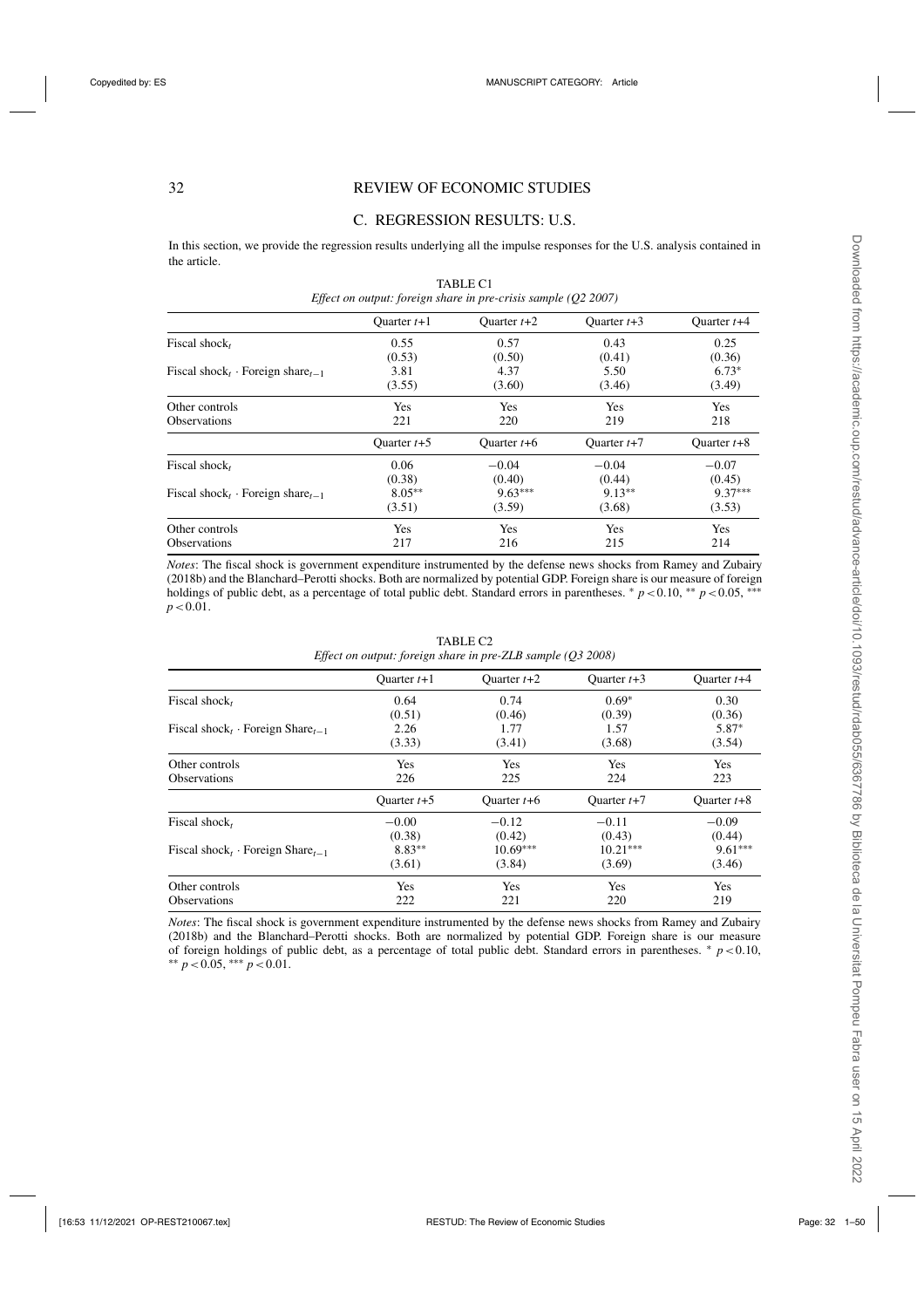|                                                          | Ouarter $t+1$ | Ouarter $t+2$ | Ouarter $t+3$ | Ouarter $t+4$ |
|----------------------------------------------------------|---------------|---------------|---------------|---------------|
| Fiscal shock,                                            | $-0.63**$     | $-0.57**$     | $-0.55**$     | $-0.57**$     |
|                                                          | (0.30)        | (0.28)        | (0.26)        | (0.26)        |
| Fiscal shock <sub>t</sub> · Foreign share <sub>t-1</sub> | $4.32***$     | $4.37***$     | $3.66**$      | $3.24*$       |
|                                                          | (1.24)        | (1.29)        | (1.49)        | (1.72)        |
| Other controls                                           | Yes           | Yes           | Yes           | Yes           |
| <b>Observations</b>                                      | 254           | 254           | 253           | 252           |
|                                                          | Ouarter $t+5$ | Ouarter $t+6$ | Quarter $t+7$ | Ouarter $t+8$ |
| Fiscal shock,                                            | $-0.60**$     | $-0.59*$      | $-0.59$       | $-0.62*$      |
|                                                          | (0.30)        | (0.33)        | (0.38)        | (0.33)        |
| Fiscal shock <sub>t</sub> · Foreign share <sub>t-1</sub> | 3.12          | 3.03          | 2.99          | 2.83          |
|                                                          | (2.05)        | (2.59)        | (2.90)        | (2.70)        |
| Other controls                                           | Yes           | Yes           | Yes           | Yes           |
| <b>Observations</b>                                      | 251           | 250           | 249           | 248           |

TABLE C3 *Effect on investment: foreign share*

*Notes*: The fiscal shock is government expenditure instrumented by the defense news shocks from Ramey and Zubairy (2018b) and the Blanchard–Perotti shocks. Both are normalized by potential GDP. Foreign share is our measure of foreign holdings of public debt, as a percentage of total public debt. Standard errors in parentheses. <sup>∗</sup> *p* <0.10, <sup>∗∗</sup> *p* <0.05, <sup>∗∗∗</sup>  $p < 0.01$ .

|                                                          | Ouarter $t+1$ | Quarter $t+2$ | Quarter $t+3$ | Ouarter $t+4$ |
|----------------------------------------------------------|---------------|---------------|---------------|---------------|
| Fiscal shock,                                            | $-0.02$       | 0.00          | 0.04          | 0.04          |
|                                                          | (0.10)        | (0.09)        | (0.11)        | (0.11)        |
| Fiscal shock <sub>t</sub> · Foreign share <sub>t-1</sub> | $-0.76$       | $-0.75$       | $-0.91*$      | $-0.87*$      |
|                                                          | (0.52)        | (0.50)        | (0.52)        | (0.51)        |
| Other controls                                           | Yes           | Yes           | Yes           | Yes           |
| <b>Observations</b>                                      | 254           | 254           | 253           | 252           |
|                                                          | Quarter $t+5$ | Ouarter $t+6$ | Quarter $t+7$ | Ouarter $t+8$ |
| Fiscal shock,                                            | 0.02          | 0.00          | $-0.00$       | $-0.01$       |
|                                                          | (0.12)        | (0.11)        | (0.12)        | (0.12)        |
| Fiscal shock <sub>t</sub> · Foreign share <sub>t-1</sub> | $-0.73$       | $-0.70$       | $-0.70$       | $-0.60$       |
|                                                          | (0.50)        | (0.50)        | (0.54)        | (0.55)        |
| Other controls                                           | Yes           | Yes           | Yes           | Yes           |
| <b>Observations</b>                                      | 251           | 250           | 249           | 248           |

TABLE C4 *Effect on current account: foreign share*

*Notes*: The fiscal shock is government expenditure instrumented by the defense news shocks from Ramey and Zubairy (2018b) and the Blanchard–Perotti shocks. Both are normalized by potential GDP. Foreign share is our measure of foreign holdings of public debt, as a percentage of total public debt. Standard errors in parentheses.  $* p < 0.10$ , \*\**p* < 0.05, \*\*\*  $p < 0.01$ .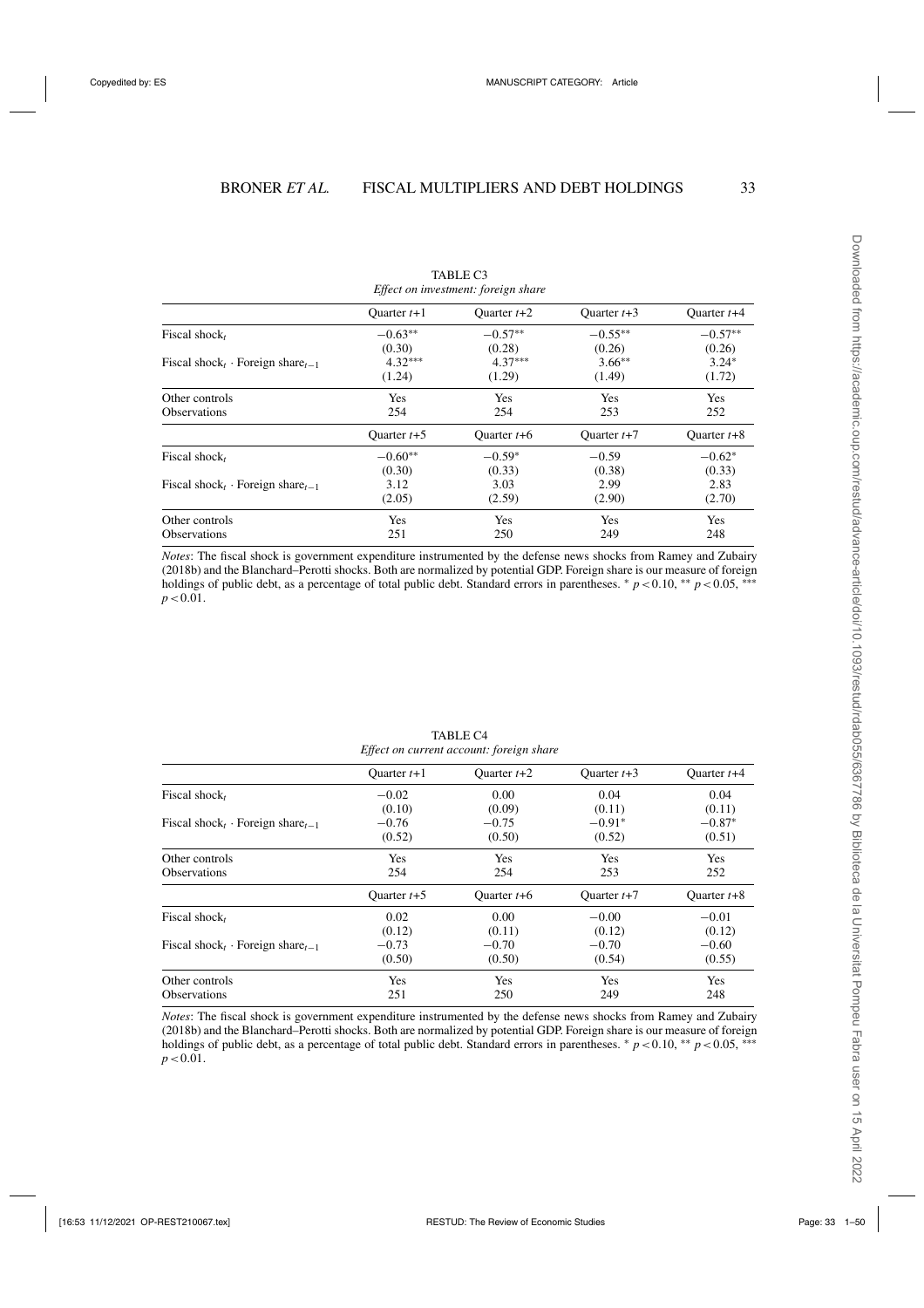|                                                          | Ouarter $t+1$ | Ouarter $t+2$ | Ouarter $t+3$ | Ouarter $t+4$ |
|----------------------------------------------------------|---------------|---------------|---------------|---------------|
| Fiscal shock $_t$                                        | $2.55***$     | $2.77***$     | $2.45***$     | $2.08**$      |
|                                                          | (0.96)        | (1.01)        | (0.91)        | (0.89)        |
| Fiscal shock <sub>t</sub> · Foreign share <sub>t-1</sub> | $18.80***$    | $21.01***$    | $19.15***$    | $17.28**$     |
|                                                          | (5.55)        | (6.79)        | (7.19)        | (7.48)        |
| Fiscal shock <sub>t</sub> Trade openness <sub>t-1</sub>  | $-28.67***$   | $-31.64***$   | $-28.52**$    | $-25.27**$    |
|                                                          | (10.34)       | (12.02)       | (11.62)       | (11.37)       |
| Other controls                                           | Yes           | Yes           | Yes           | Yes           |
| <b>Observations</b>                                      | 254           | 254           | 253           | 252           |
|                                                          | Ouarter $t+5$ | Ouarter $t+6$ | Ouarter $t+7$ | Quarter $t+8$ |
| Fiscal shock,                                            | 1.54          | 1.24          | 1.01          | 0.81          |
|                                                          | (0.96)        | (1.08)        | (1.12)        | (1.11)        |
| Fiscal shock <sub>t</sub> · Foreign share <sub>t-1</sub> | 14.88*        | 13.03         | 11.35         | 9.58          |
|                                                          | (8.16)        | (8.80)        | (8.87)        | (8.34)        |
| Fiscal shock <sub>t</sub> Trade openness <sub>t-1</sub>  | $-20.02*$     | $-16.47$      | $-13.76$      | $-11.22$      |
|                                                          | (11.96)       | (12.84)       | (12.97)       | (12.34)       |
| Other controls                                           | Yes           | Yes           | Yes           | Yes           |
| <b>Observations</b>                                      | 251           | 250           | 249           | 248           |

TABLE C5 *Effect on output: foreign share and trade openness*

*Notes*: The fiscal shock is government expenditure instrumented by the defense news shocks from Ramey and Zubairy (2018b) and the Blanchard–Perotti shocks. Both are normalized by potential GDP. Foreign share is our measure of foreign holdings of public debt, as a percentage of total public debt. Trade openness is the sum of imports and exports divided by GDP. Standard errors in parentheses.  $p < 0.10$ , \*\*  $p < 0.05$ , \*\*\*  $p < 0.01$ .

|                                                                | Ouarter $t+1$ | Ouarter $t+2$ | Ouarter $t+3$ | Ouarter $t+4$ |
|----------------------------------------------------------------|---------------|---------------|---------------|---------------|
| Fiscal shock,                                                  | 0.62          | $0.69**$      | $0.68**$      | 0.55          |
|                                                                | (0.40)        | (0.35)        | (0.31)        | (0.36)        |
| Fiscal shock <sub>t</sub> · Foreign share <sub>t-1</sub>       | $8.49***$     | $9.85***$     | $9.02***$     | $8.68***$     |
|                                                                | (1.90)        | (2.29)        | (2.53)        | (2.92)        |
| Fiscal shock <sub>t</sub> $\cdot$ Exchange rate <sub>t-1</sub> | $-1.17**$     | $-1.42**$     | $-1.29**$     | $-1.17**$     |
|                                                                | (0.57)        | (0.59)        | (0.56)        | (0.58)        |
| Other controls                                                 | Yes           | Yes           | Yes           | Yes           |
| <b>Observations</b>                                            | 254           | 254           | 253           | 252           |
|                                                                | Ouarter $t+5$ | Ouarter $t+6$ | Ouarter $t+7$ | Ouarter $t+8$ |
| Fiscal shock,                                                  | 0.41          | 0.44          | 0.53          | 0.63          |
|                                                                | (0.46)        | (0.54)        | (0.58)        | (0.57)        |
| Fiscal shock <sub>t</sub> · Foreign share <sub>t-1</sub>       | $8.24***$     | $7.28**$      | $6.22*$       | 5.34          |
|                                                                | (3.38)        | (3.56)        | (3.66)        | (3.68)        |
| Fiscal shock <sub>t</sub> $\cdot$ Exchange rate <sub>t-1</sub> | $-0.87$       | $-0.64$       | $-0.49$       | $-0.46$       |
|                                                                | (0.65)        | (0.71)        | (0.75)        | (0.73)        |
| Other controls                                                 | Yes           | Yes           | Yes           | Yes           |
| <b>Observations</b>                                            | 251           | 250           | 249           | 248           |
|                                                                |               |               |               |               |

TABLE C6 *Effect on output: foreign share and exchange rate regime*

*Notes*: The fiscal shock is government expenditure instrumented by the defense news shocks from Ramey and Zubairy (2018b) and the Blanchard–Perotti shocks. Both are normalized by potential GDP. Foreign share is our measure of foreign holdings of public debt, as a percentage of total public debt. Exchange rate is a dummy for a freefloating rate, as defined by Ilzetzki *et al*. (2019a). Standard errors in parentheses. <sup>∗</sup> *p*<0.10, ∗∗ *p*<0.05, ∗∗∗ *p*<0.01.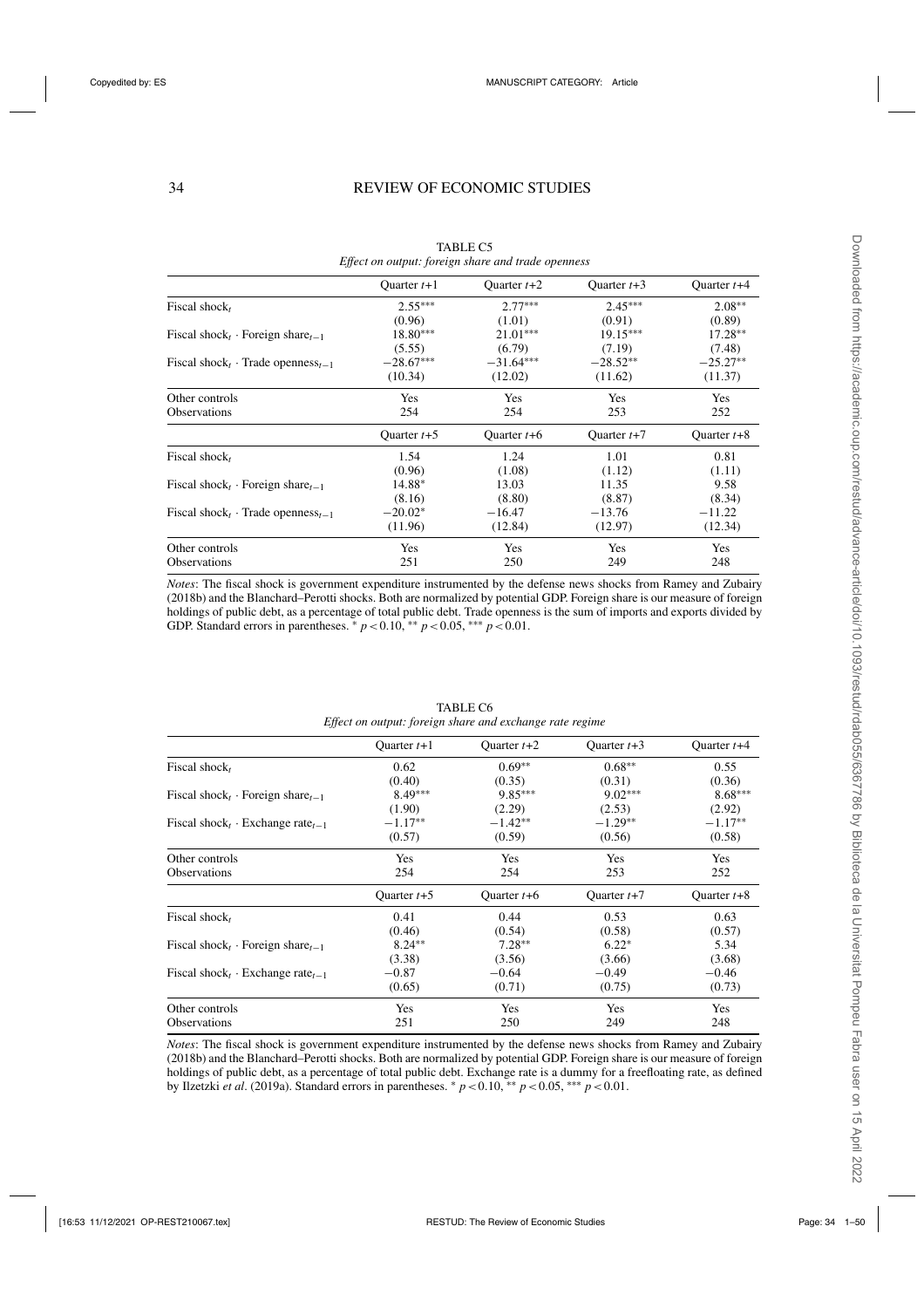|                                                          | Ouarter $t+1$ | Ouarter $t+2$ | Ouarter $t+3$ | Ouarter $t+4$ |
|----------------------------------------------------------|---------------|---------------|---------------|---------------|
| Fiscal shock,                                            | 0.33          | 0.34          | 0.49          | 0.96          |
|                                                          | (0.87)        | (0.91)        | (0.84)        | (0.81)        |
| Fiscal shock <sub>t</sub> · Foreign share <sub>t-1</sub> | $4.17**$      | $4.28**$      | $3.48*$       | 3.24          |
|                                                          | (1.78)        | (1.91)        | (1.94)        | (2.22)        |
| Fiscal shock, Public debt <sub>t-1</sub>                 | 0.62          | 0.73          | 0.35          | $-1.02$       |
|                                                          | (2.27)        | (2.19)        | (1.95)        | (1.88)        |
| Other controls                                           | Yes           | Yes           | Yes           | Yes           |
| <b>Observations</b>                                      | 254           | 254           | 253           | 252           |
|                                                          | Ouarter $t+5$ | Ouarter $t+6$ | Ouarter $t+7$ | Ouarter $t+8$ |
| Fiscal shock,                                            | $1.35*$       | $2.04***$     | $2.54***$     | $2.69***$     |
|                                                          | (0.78)        | (0.75)        | (0.75)        | (0.77)        |
| Fiscal shock <sub>t</sub> · Foreign share <sub>t-1</sub> | 3.37          | 3.37          | 3.09          | 2.74          |
|                                                          | (2.60)        | (3.16)        | (3.56)        | (3.58)        |
| Fiscal shock, Dublic debt <sub><math>t-1</math></sub>    | $-2.21$       | $-3.97*$      | $-5.26**$     | $-5.71**$     |
|                                                          | (2.01)        | (2.09)        | (2.23)        | (2.33)        |
| Other controls                                           | Yes           | Yes           | Yes           | Yes           |
| <b>Observations</b>                                      | 251           | 250           | 249           | 248           |

TABLE C7 *Effect on output: foreign share and public debt-to-GDP*

*Notes*: The fiscal shock is government expenditure instrumented by the defense news shocks from Ramey and Zubairy (2018b) and the Blanchard–Perotti shocks. Both are normalized by potential GDP. Foreign share is our measure of foreign holdings of public debt, as a percentage of total public debt. Public debt is in percentage of GDP. Standard errors in parentheses.  $* p < 0.10$ ,  $** p < 0.05$ ,  $** p < 0.01$ .

|                                                                                | Ouarter $t+1$ | Ouarter $t+2$ | Ouarter $t+3$ | Ouarter $at + 4$ |
|--------------------------------------------------------------------------------|---------------|---------------|---------------|------------------|
| Fiscal shock,                                                                  | 0.31          | 0.34          | 0.35          | 0.30             |
|                                                                                | (0.39)        | (0.39)        | (0.33)        | (0.31)           |
| Fiscal shock <sub>t</sub> · Foreign share <sub>t-1</sub>                       | $4.28*$       | $4.62*$       | $5.06*$       | $5.82*$          |
|                                                                                | (2.44)        | (2.62)        | (2.92)        | (3.36)           |
| Fiscal shock <sub>t</sub> $\cdot$ Ex-post change in public debt <sub>t</sub>   | 10.25         | 11.84         | 5.24          | $-0.93$          |
|                                                                                | (12.14)       | (15.38)       | (16.57)       | (18.49)          |
| Other controls                                                                 | Yes           | Yes           | Yes           | Yes              |
| <b>Observations</b>                                                            | 250           | 250           | 250           | 250              |
|                                                                                | Ouarter $t+5$ | Ouarter $t+6$ | Ouarter $t+7$ | Ouarter $t+8$    |
| Fiscal shock,                                                                  | 0.25          | 0.29          | 0.34          | 0.37             |
|                                                                                | (0.34)        | (0.38)        | (0.40)        | (0.41)           |
| Fiscal shock, Foreign share $t_{-1}$                                           | $6.56*$       | $6.95*$       | 6.55          | 6.08             |
|                                                                                | (3.78)        | (4.04)        | (4.09)        | (3.93)           |
| Fiscal shock <sub>t</sub> $\cdot$ Ex-post change in public debt <sub>t-1</sub> | $-5.17$       | $-9.14$       | $-9.50$       | $-10.67$         |
|                                                                                | (19.35)       | (18.90)       | (17.92)       | (16.97)          |
| Other controls                                                                 | <b>Yes</b>    | Yes           | <b>Yes</b>    | Yes              |
| <b>Observations</b>                                                            | 250           | 250           | 249           | 248              |

TABLE C8 *Effect on output: foreign share and ex-post change in public debt-to-GDP*

*Notes*: The fiscal shock is government expenditure instrumented by the defense news shocks from Ramey and Zubairy (2018b) and the Blanchard–Perotti shocks. Both are normalized by potential GDP. Foreign share is our measure of foreign holdings of public debt, as a percentage of total public debt. Ex-post (one-year ahead) change in public debt is in percentage of GDP. Standard errors in parentheses.  $* p < 0.10$ ,  $* p < 0.05$ ,  $* * p < 0.01$ .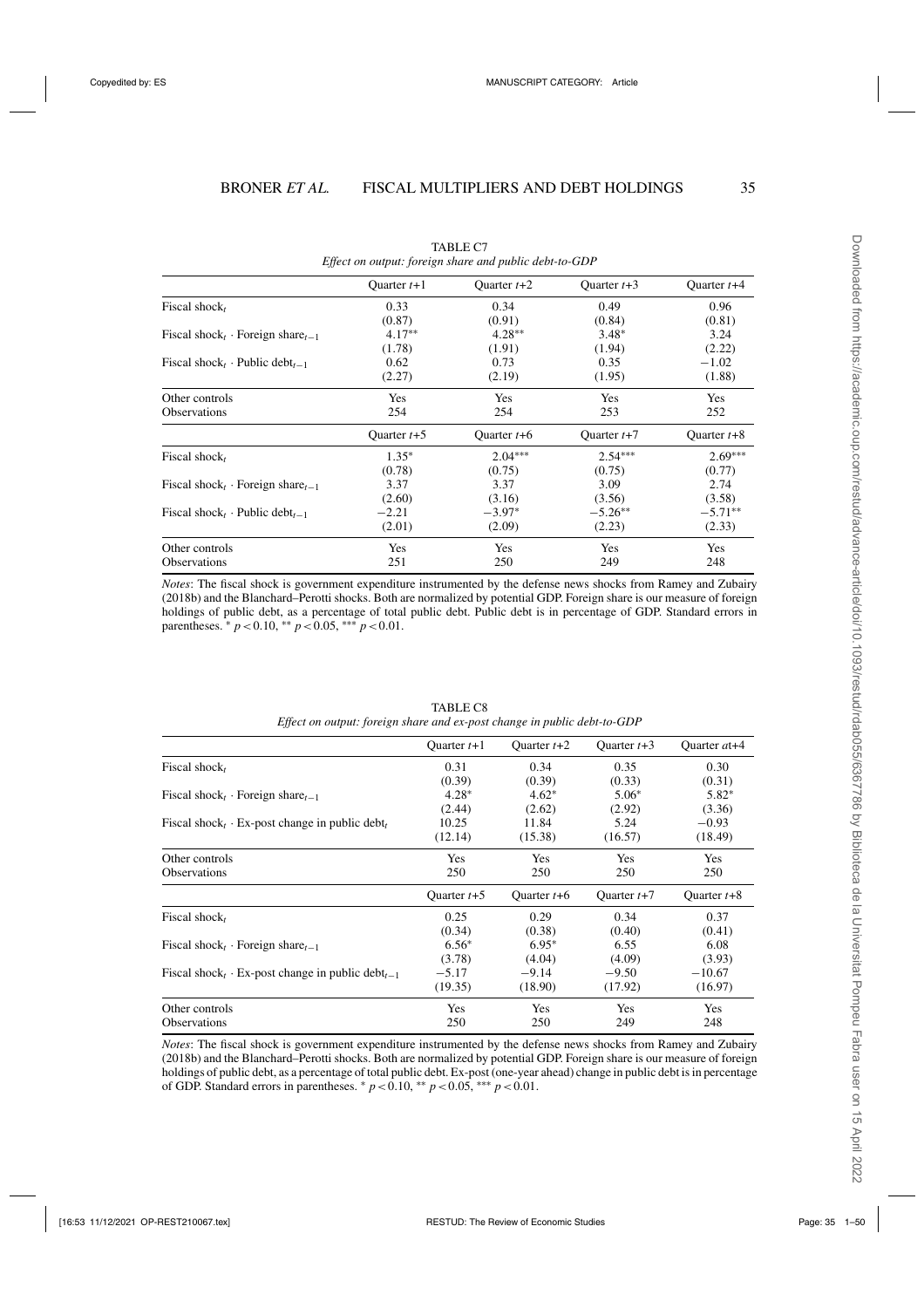|                                      | Ouarter $t+1$ | Ouarter $t+2$ | Ouarter $t+3$ | Ouarter $t+4$ |
|--------------------------------------|---------------|---------------|---------------|---------------|
| Fiscal shock,                        | $-0.30$       | $-0.49$       | $-0.45$       | $-0.44$       |
|                                      | (0.64)        | (0.66)        | (0.60)        | (0.54)        |
| Fiscal shock, Foreign share $t-1$    | $6.20***$     | $7.21***$     | $6.64***$     | 5.98***       |
|                                      | (1.59)        | (1.74)        | (1.77)        | (1.80)        |
| Other controls                       | Yes           | <b>Yes</b>    | <b>Yes</b>    | <b>Yes</b>    |
| <b>Observations</b>                  | 166           | 166           | 165           | 164           |
|                                      | Ouarter $t+5$ | Ouarter $t+6$ | Ouarter $t+7$ | Ouarter $t+8$ |
| Fiscal shock $_t$                    | $-0.17$       | 0.03          | 0.14          | 0.34          |
|                                      | (0.53)        | (0.56)        | (0.56)        | (0.54)        |
| Fiscal shock, Foreign share $t_{-1}$ | $4.75***$     | $3.97*$       | 3.44          | 2.07          |
|                                      | (1.95)        | (2.14)        | (2.24)        | (2.30)        |
| Other controls                       | Yes           | <b>Yes</b>    | <b>Yes</b>    | <b>Yes</b>    |
| <b>Observations</b>                  | 163           | 162           | 161           | 160           |

TABLE C9 *Effect on output: foreign share in post-Vietnam sample (Q1 1973–Q1 2015)*

*Notes*: The fiscal shock is government expenditure instrumented by the defense news shocks from Ramey and Zubairy (2018b) and the Blanchard–Perotti shocks. Both are normalized by potential GDP. Foreign share is our measure of foreign holdings of public debt, as a percentage of total public debt. Standard errors in parentheses. *\* p* <0.10, *\*\* p* <0.05, <sup>∗∗∗</sup>  $p < 0.01$ .

|                                                          | Ouarter $t+1$ | Ouarter $t+2$ | Ouarter $t+3$ | Ouarter $t+4$ |
|----------------------------------------------------------|---------------|---------------|---------------|---------------|
| Fiscal shock,                                            | 3.23          | 2.44          | 2.35          | 1.83          |
|                                                          | (2.15)        | (2.06)        | (1.86)        | (1.63)        |
| Fiscal shock <sub>t</sub> · Foreign share <sub>t-1</sub> | $14.41**$     | $12.65**$     | 11.49*        | $9.79*$       |
|                                                          | (6.51)        | (6.38)        | (6.06)        | (5.73)        |
| Fiscal shock, Private debt-to-GDP <sub>t-1</sub>         | $-0.04$       | $-0.03$       | $-0.03$       | $-0.02$       |
|                                                          | (0.03)        | (0.03)        | (0.03)        | (0.02)        |
| Other controls                                           | Yes           | Yes           | Yes           | Yes           |
| <b>Observations</b>                                      | 253           | 253           | 252           | 251           |
|                                                          | Ouarter $t+5$ | Ouarter $t+6$ | Ouarter $t+7$ | Ouarter $t+8$ |
| Fiscal shock $t$                                         | 1.58          | 1.28          | 0.89          | 0.45          |
|                                                          | (1.53)        | (1.48)        | (1.56)        | (1.57)        |
| Fiscal shock <sub>t</sub> · Foreign share <sub>t-1</sub> | $9.42*$       | 8.10          | 6.68          | 4.78          |
|                                                          | (5.62)        | (5.36)        | (5.36)        | (5.04)        |
| Fiscal shock, Private debt-to-GDP <sub>t-1</sub>         | $-0.02$       | $-0.01$       | $-0.01$       | $-0.00$       |
|                                                          | (0.02)        | (0.02)        | (0.02)        | (0.02)        |
| Other controls                                           | Yes           | Yes           | Yes           | Yes           |
| <b>Observations</b>                                      | 250           | 249           | 248           | 247           |

TABLE C10 *Effect on output: foreign share and private debt-to-GDP*

*Notes*: The fiscal shock is government expenditure instrumented by the defense news shocks from Ramey and Zubairy (2018b) and the Blanchard–Perotti shocks. Both are normalized by potential GDP. Foreign share is our measure of foreign holdings of public debt, as a percentage of total public debt. Private debt is total credit to the private non-financial sector, as a percentage of GDP. Standard errors in parentheses.  $* p < 0.10, ** p < 0.05, ** p < 0.01$ .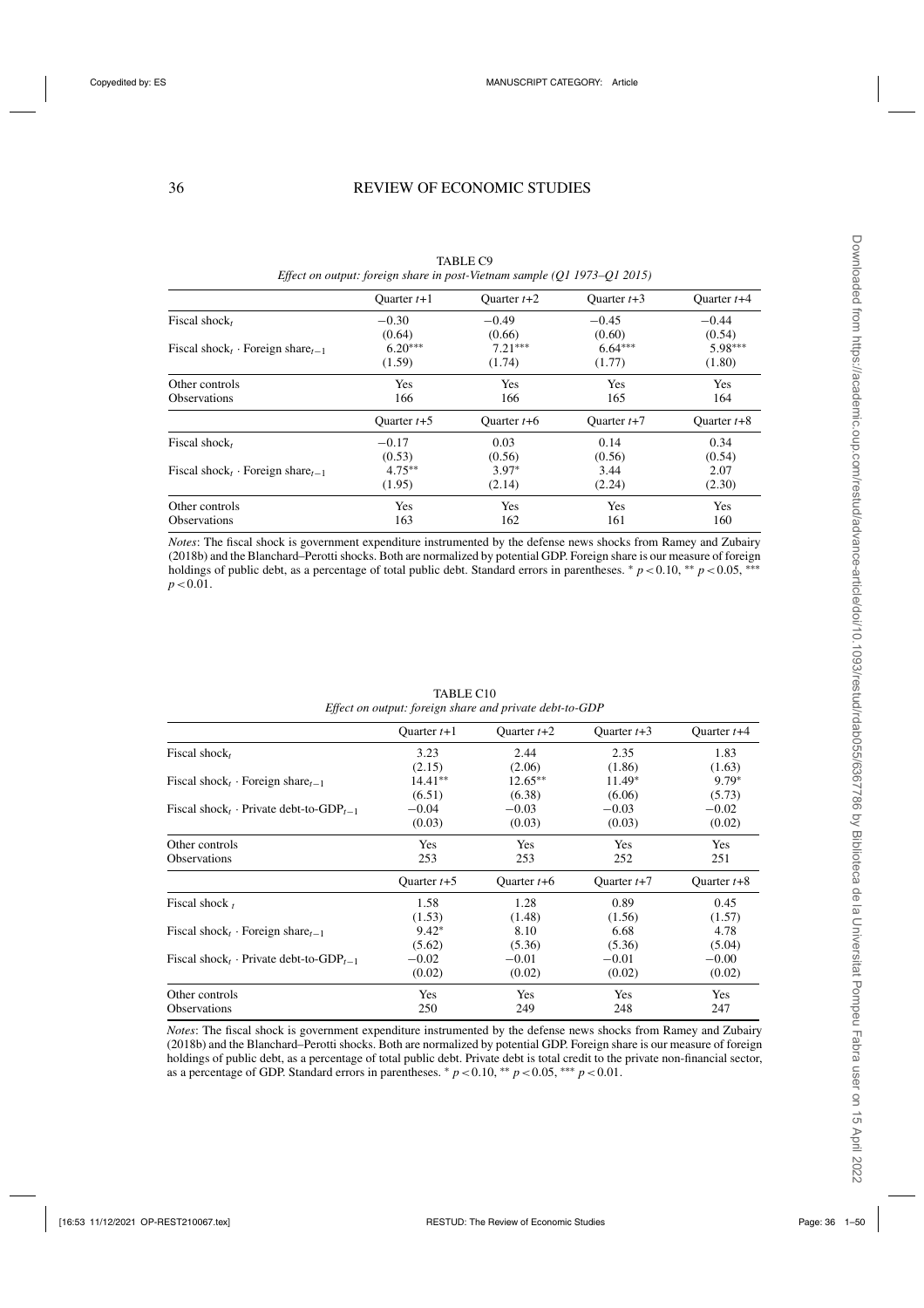# D. DATA DEFINITION AND SOURCES: INTERNATIONAL PANEL

# D.1. *Macroeconomic data*

To maximize consistency across countries, we collect as many macroeconomic variables as possible from the OECD's Economic Outlook No. 95, from November 2015. Due to the availability of the fiscal shock data, our maximum sample period runs from 1978 to 2014.

*All countries* **Population** is the total population (OECD series: POP); **Narrative fiscal shocks** are from[Guajardo](#page-48-0) *et al.* [\(2014b](#page-48-0)) and [Kataryniuk and Valles](#page-48-0) [\(2018b](#page-48-0)); **Government spending** is the volume of final government expenditure (OECD series: CGV); **Nominal Output** is nominal GDP (OECD series: NGDP); **Real Output** is nominal output divided by the **GDP deflator** (OECD series: PGDP); **Potential output** is computed as the HP-filtered real GDP; **Budget deficit** is the value of the cyclically adjusted primary balance (OECD series: NLGXA); **Private investment** is the volume of private total fixed capital formation (OECD series: IPV); **Net exports** is the value of exports of goods and services (OECD series: NX) minus the value of imports of goods and services (OECD series: NM); **Total financial assets** are from Lane and Milesi-Ferretti (2018); **Total financial liabilities** are from Lane and Milesi-Ferretti (2018); **Sovereign credit ratings** are the average of the ratings from Fitch, Moody's and S&P; **Bank crises** is a dummy constructed from [Laeven and Valencia](#page-48-0) [\(2020b](#page-48-0))'s systemic bank crises database; textbfExchange rate classifications are from Ilzetzki *et al.* (2019b).

Our data on public debt, foreign holdings of public debt, the current account and exchange rate with the U.S. dollar are from a variety of sources and are discussed next.

# D.2. *Public debt*

Where possible, we use total general government debt. We extend the series back by gathering data directly from domestic and international sources.

*Australia:* Non-consolidated general government debt. Millions of national currency. Final quarter taken as the annual value.

1988–2014: Financial Account by Institutional Sector, Flow of Funds. Haver code: AUNFLGGD@ANZ.

*Austria:* Sum of government debt held by residents and non-residents. Millions of national currency. European Central Bank Statistical Data Warehouse.

1995–2014: Variable codes:

GFS.A.N.AT.W2.S13.S1.C.L.LE.GD.T.\_Z.XDC.\_T.F.V.N.\_T (residents); GFS.A.N.AT.W1.S13.S1.C.L.LE.GD.T.\_Z.XDC.\_T.F.V.N.\_T (non-residents).

*Belgium:* Consolidated gross debt of General Government. Millions of national currency. 1990–2014: National Bank of Belgium. Haver code: BEAFD@BENELUX.

*Canada:* Gross debt of the general government. Millions of national currency. 1981–2014: International Monetary Fund, World Economic Outlook Database. Haver code: A156GDS@IMFWEO.

*Denmark:* 1990–1: Sum of short- and long-term general government debt. Millions of national currency. European Central Bank Statistical Data Warehouse. Variable codes:

GST.A.DK.N.B0X13.MJS.B1300.SA.N\_T (short-term debt);

GST.A.DK.N.B0X13.MJM.B1300.SA.N (long-term debt).

1992–2014: Gross debt of the general government. International Monetary Fund, World Economic Outlook Database. Haver code: A128GDS@IMFWEO.

*Finland:* Gross debt of the (consolidated) general government. Millions of national currency. 1990–2014: Statistics Finland.

*France:* Sum of government debt held by residents and non-residents, consolidating for within general government holdings. Millions of national currency.

1995–2014: European Central Bank Statistical Data Warehouse. Variable codes:

GFS.A.N.FR.W2.S13.S1.C.L.LE.GD.T.\_Z.XDC.\_T.F.V.N.\_T (residents);

GFS.A.N.FR.W1.S13.S1.C.L.LE.GD.T.\_Z.XDC.\_T.F.V.N.\_T (non-residents);

GFS.A.N.FR.W2.S13.S13.CI.L.LE.GD.T.\_Z.XDC.\_T.F.V.N.\_T (intra general government).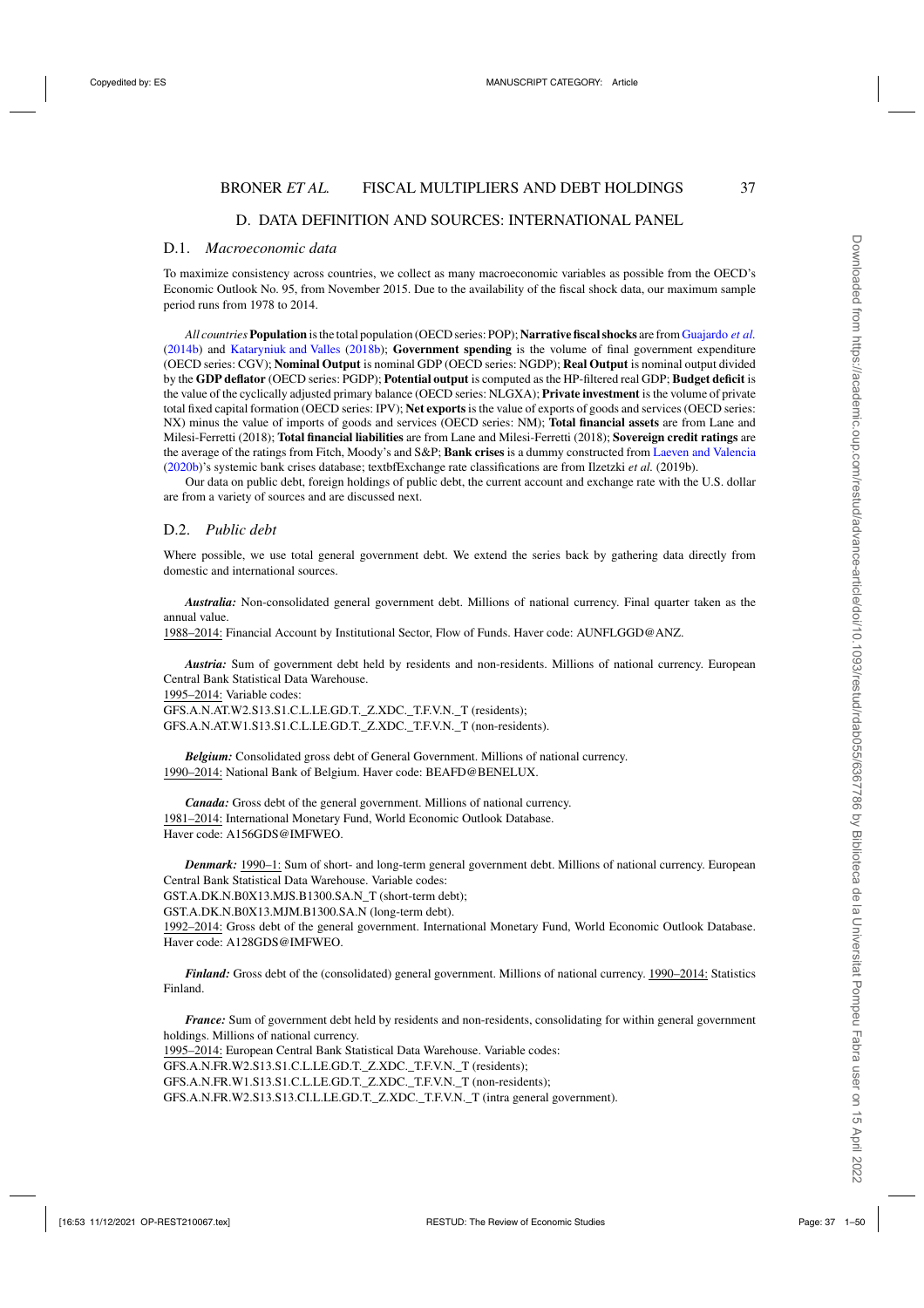# 38 REVIEW OF ECONOMIC STUDIES

*Germany:* Consolidated General Government liabilities. Millions of national currency. 1990–2014: European Central Bank Statistical Data Warehouse. Variable code: GST.A.DE.N.B0000.MAL.B1300.SA.E. Data for year 1990 were extracted from the Bruegel dataset on sovereign holdings.

*Ireland:* Holdings of long-term government bonds by sectors. Millions of national currency. 1987–2014: Central Bank of Ireland, Securities Statistics. Sum of resident sectors holdings and Nonresident sector holdings.

*Italy:* Consolidated General Government Debt. Millions of national currency. 1980–2014: Banca d'Italia. Sum of government debt held by resident and non-resident sectors. Datastream variable codes: ITNPD6@ITALY (debt held by Banca d'Italia); ITNPD8@ITALY (debt held by Other Resident MFIs); ITNPD8@ITALY (debt held by Other Resident Financial Institutions); ITNPD12@ITALY (debt held by Other Residents); ITNPD14@ITALY (debt held by Nonresidents).

*Japan:* Sum of government domestic law bonds, foreign law bonds and T-bills. Billions of national currency. 1982–2014: Bank of Japan Database, Public Finance. Data code: PF'PFGD11 (government bonds, domestic law); PF'PFGD12 (government bonds, foreign law); PF'PFGD@01 (government T-bills).

*Netherlands:* Gross General Government Debt. Millions of national currency. 1990–2014: European Central Bank Statistical Data Warehouse. Variable codes: GST.A.NL.N.B0000.MAL.B1300.SA.E

*Portugal:* Gross General Government Debt. Millions of national currency. 1995–2014: European Central Bank Statistical Data Warehouse. Variable codes: GST.A.PT.N.B0000.MAL.B1300.SA.E

*Spain:* General Government securities. Millions of national currency. 1989–2014: Statistical Bulletin of Bank of Spain. Financial Accounts: Securities holdings by institutional sectors. Sum of all domestic sectors (code: BE\_3\_13.4) and Rest of the World (code: BE\_3\_13.29), minus intra-government holdings (code: BE\_3\_13.19).

*Sweden:* Gross General Government Debt. Millions of national currency. 1995–2014: European Central Bank Statistical Data Warehouse. Sum of liabilities vis-a-vis resident and Nonresident sectors. Variable codes: GFS.A.N.SE.W1.S13.S1.C.L.LE.GD.T.\_Z.XDC.\_T.F.V.N.\_T (Domestic excl. General government); GFS.A.N.SE.W2.S13.S1.C.L.LE.GD.T\_Z.XDC.\_T.F.V.N.\_T (Rest of the World); GFS.A.N.SE.W2.S13.S13.CI.L.LE.GD.T. Z.XDC. T.F.V.N. T (Intra-General government).

*United Kingdom:* Long-term bonds of the Central Government. Millions of national currency. Fourth quarter taken as the annual value. Office of National Statistics. 1987–2013: Variable code: AF.3321: CP NSA

*United States:* Federal Government, Treasury securities liabilities. Millions of national currency. 1978–2014: Federal Reserve Bank of St. Louis FRED database. FRED series: FGTSUSQ027S. Fourth quarter taken as the annual value.

#### D.3. *Foreign share*

This is the foreign holdings of total public debt, as described above. We extend the series back by gathering data directly from domestic and international sources.

*Australia:* Liabilities of the public sector (general government) held by the rest of the world. Millions of national currency.

1988–2014: Australian Bureau of Statistics, Balance of Payments and International Investment Position, Foreign Debt Levels, Table 30. Series ID: A3374931F.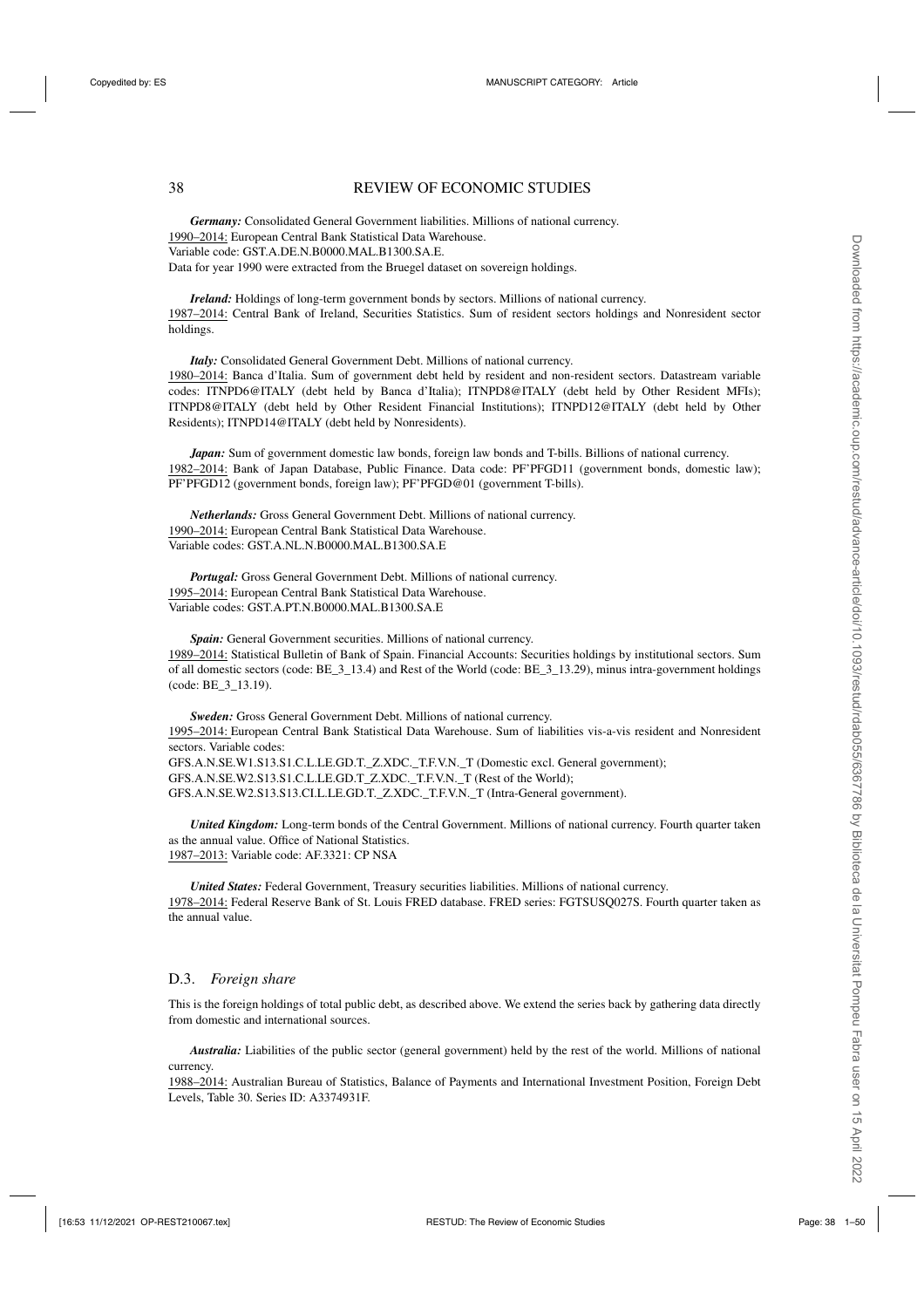# BRONER *ET AL.* FISCAL MULTIPLIERS AND DEBT HOLDINGS 39

*Austria:* General Government debt held by non-residents. Millions of national currency. 1995–2014: European Central Bank Statistical Data Warehouse. Variable code: GFS.A.N.AT.W1.S13.S1.C.L.LE.GD.T.\_Z.XDC.\_T.F.V.N.\_T.

*Belgium:* Consolidated gross debt of the general government, held by the rest of the world. Millions of national currency.

1990–4: Bruegel dataset on sovereign bond holdings. Based on data from the European Central Bank Statistical Data Warehouse.

1995–2014: Government debt held by non-residents. European Central Bank Statistical Data Warehouse. Variable code: GFS.A.N.BE.W1.S13.S1.C.L.LE.GD.T.\_Z.XDC.\_T.F.V.N.\_T

*Canada:* Portfolio investment in government bonds by foreigners. Millions of national currency. 1981–2014: Statistics Canada, International Investment Position, Table 376-0143.

*Denmark:* Liabilities of the public sector (general government) held by the rest of the world. Millions of national currency. Statistics Denmark, International Investment Position.

1980–7: annual data. 1999–2014: Final quarter taken as the annual value. 1998: Linear interpolation between the 1997 and 1999 values.

*Finland:* Consolidated General Government held by the rest of the world. Millions of national currency. 1990–4: Bruegel dataset on sovereign bond holdings. Based on data from the European Central Bank Statistical Data Warehouse.

1995–2014: General Government debt held by non-residents. Millions of national currency. Statistics Finland, annual financial accounts. Sum of bonds (AF32) and loans (AF4).

*France:* Government debt held by non-residents. Millions of national currency. 1995–2014: European Central Bank Statistical Data Warehouse. Variable code: GFS.A.N.FR.W1.S13.S1.C.L.LE.GD.T.\_Z.XDC.\_T.F.V.N.\_T.

*Germany:* General Government Financial stocks at nominal value held by the rest of the world. Millions of national currency.

1990–4: Bruegel dataset on sovereign bond holdings. Based on data from the European Central Bank Statistical Data Warehouse.

1995–2014: European Central Bank Statistical Data Warehouse. Variable code: GST.A.DE.N.B2000.MAL.B1300.SA.E.

*Ireland:* Holdings of long-term government bonds by non-residents. Millions of national currency. 1978–2014: Central Bank of Ireland, Securities Statistics.

*Italy:* General Government Debt held by Nonresidents. Millions of national currency. 1988–2014: Banca d'Italia. Datastream code: ITNPD14@ITALY.

*Japan:* Sum of foreign holdings of government T-bills, central government securities, local government securities and public corporation securities. Billions of national currency.

1982–2014: Bank of Japan Database, Flow of Funds. Data code: FF'FOF\_93FFYS500A310 (government T-bills); FF'FOF\_93FFYS500A311 (central government securities); FF'FOF\_93FFYS500A312 (local government securities); FF'FOF\_93FFYS500A313 (public corporation securities).

*Netherlands:* Consolidated gross debt of the general government, held by Rest of the world. Millions of national currency.

1990–4: Bruegel dataset on sovereign bond holdings. Based on data from the European Central Bank Statistical Data Warehouse.

1995–2014: European Central Bank Statistical Data Warehouse.

Variable code: GFS.A.N.NL.W1.S13.S1.C.L.LE.GD.T.\_Z.XDC\_R\_B1GQ.\_T.F.V.N.\_T.

*Portugal:* Consolidated gross debt of the general government, held by Rest of the world. Millions of national currency.

1995–2014: European Central Bank Statistical Data Warehouse.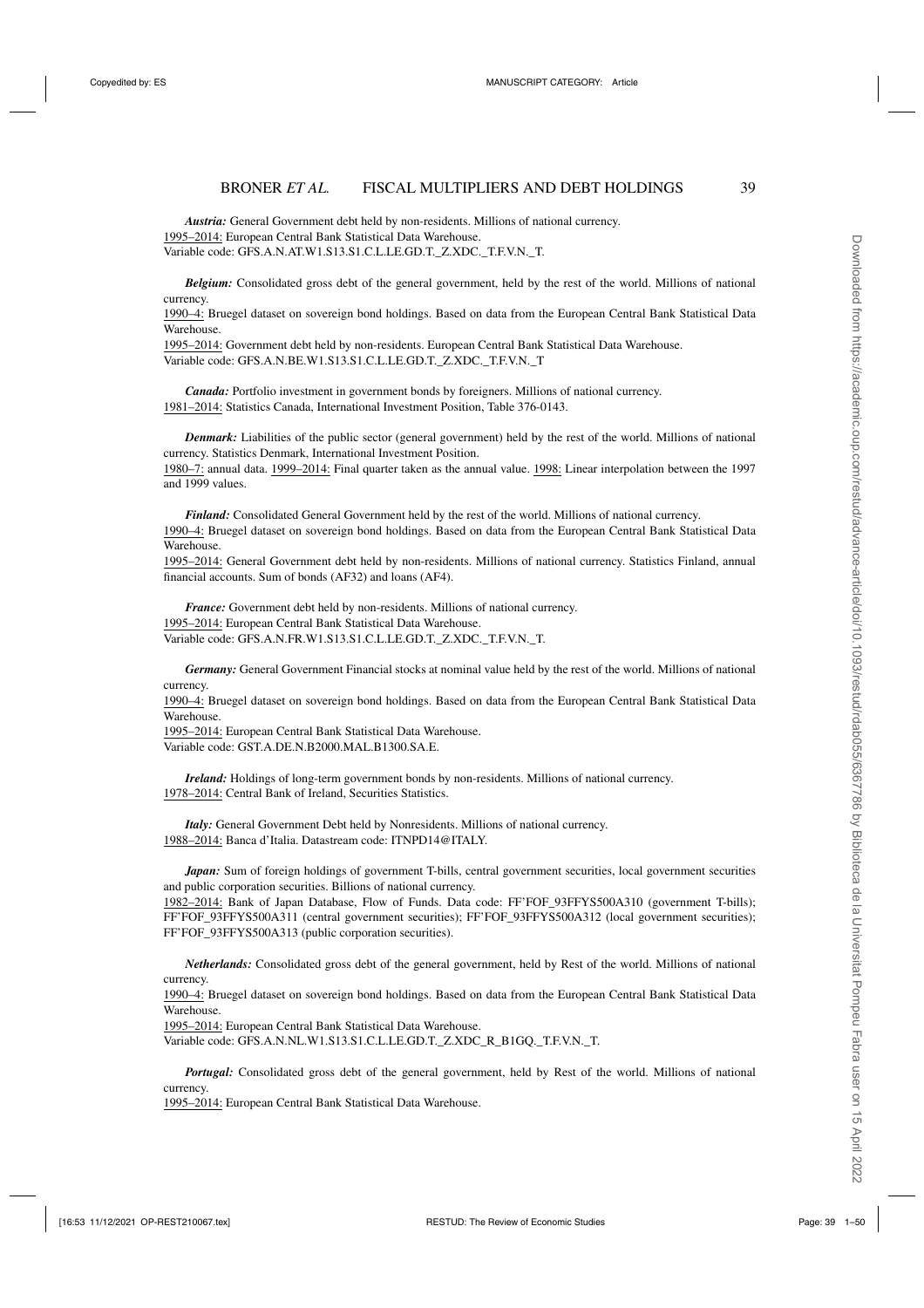Variable code: GFS.A.N.PT.W1.S13.S1.C.L.LE.GD.T.\_Z.XDC\_R\_B1GQ.\_T.F.V.N.\_T.

*Spain:* General Government securities held by Rest of the world. Millions of national currency. 1989–2014: Statistical Bulletin of Bank of Spain. Financial Accounts: Securities holdings by institutional sectors.Variable code: BE\_3\_13.29.

*Sweden:* Government debt held by non-residents. Millions of national currency. 1995–2014: European Central Bank Statistical Data Warehouse. Variable code: GFS.A.N.SE.W1.S13.S1.C.L.LE.GD.T.\_Z.XDC.\_T.F.V.N.\_T.

*United Kingdom:* Long-term bonds of the central government, held by the rest of the world. Millions of national currency.

1987–2013: Office of National Statistics.

*United States:* Federal government's treasury securities liabilities, held by the rest of the world. Millions of national currency.

1978–2014: Federal Reserve Bank of St. Louis FRED database. FRED series: ROWTSEQ027S.

#### D.4. *Current account*

Where possible, we collect data in national currency. We extend the series back by gathering data directly from domestic and international sources, and using data in U.S. dollars and from the BMP5 and BMP6 methodologies where necessary.

*Australia:* Australian Bureau of Statistics.

1978–2014: Current account balance, millions of national currency. Haver code: AUABC@ANZ

*Austria:* Oesterrichische National bank.

1992–4: Current account balance, millions of national currency. BMP5, Haver code: ATOBC@ALPMED 1980–2014: Current account balance, millions of national currency. BMP6, Haver code: ATNBC@ALPMED

*Belgium:* National Bank of Belgium.

1995–9: Current account balance, millions of national currency. BMP5, Haver code: BEOBC@BENELUX 1980–2014: Current account balance, millions of national currency. BMP6, Haver code: BEQBC@BENELUX

*Canada:* International Monetary Fund. 1978–2014: Current account balance, millions of U.S. dollars. Haver code: C156B6CU@IFS

*Denmark:* International Monetary Fund. 1978–2014: Current account balance, millions of U.S. dollars. Haver code: C128B6CU@IFS

*Finland:* Statistics Finland.

1980–2014: Current account balance, millions of national currency. Haver code: FINBC@NORDIC

*France:* International Monetary Fund. 1978–2014: Current account balance, millions of U.S. dollars. Haver code: C132B6CU@IFS

*Germany:* Deutsche Bundesbank. 1978–2014: Current account balance, millions of national currency. Haver code: DENBCW@GERMANY

*Ireland:* Central Statistics Office. 1981–2014: Current account balance, millions of national currency. Haver code: IENBC@IRELAND

*Italy:* International Monetary Fund. 1978–2014: Current account balance, millions of U.S. dollars. Haver code: C136B6CU@IFS

*Japan:* Bank of Japan. 1985–2014: Current account balance, hundreds of millions of national currency. Haver code: N158BC@G10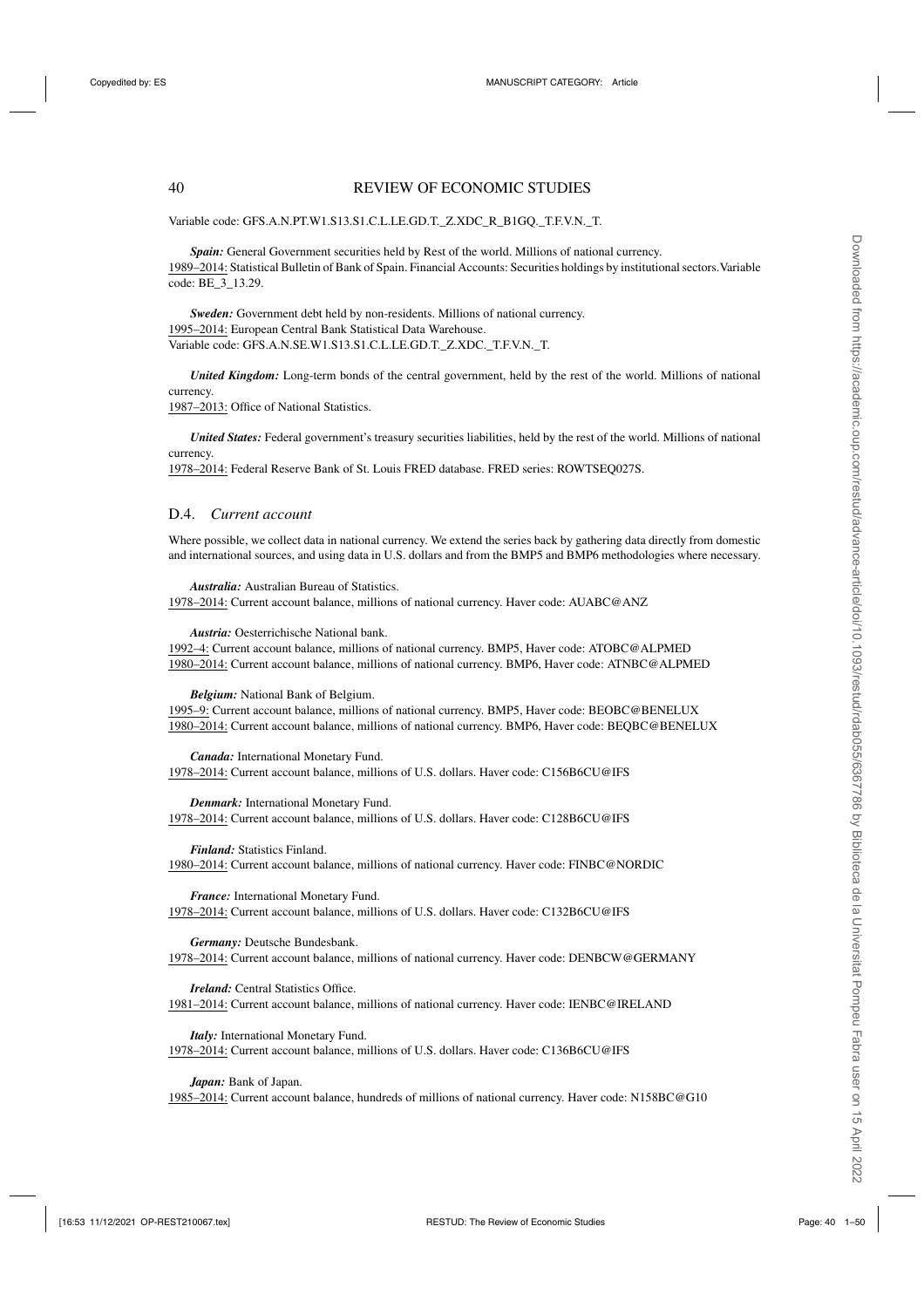Downloaded from https://academic.oup.com/restud/advance-article/doi/10.1093/restud/rdab055/6367786 by Biblioteca de la Universitat Pompeu Fabra user on 15 April 2022 Downloaded from https://academic.oup.com/restud/advance-article/doi/10.1093/restud/rdab055/6367786 by Biblioteca de la Universitat Pompeu Fabra user on 15 April 2022

*Netherlands:* International Monetary Fund. 1978–2014: Current account balance, millions of U.S. dollars. Haver code: C138B6CU@IFS

*Portugal:* International Monetary Fund. 1978–2014: Current account balance, millions of U.S. dollars. Haver code: C182B6CU@IFS

*Spain:* International Monetary Fund. 1978–2014: Current account balance, millions of U.S. dollars. Haver code: C184B6CU@IFS

*Sweden:* International Monetary Fund. 1978–2014: Current account balance, millions of U.S. dollars. Haver code: C144B6CU@IFS

*United Kingdom:* Office of National Statistics. 1978–2014: Current account balance, millions of national currency. Haver code: HBOPQ@UK

*United States:* Bureau of Economic Analysis. 1978–2014: Current account balance, millions of national currency. Haver code: BSBC@USECON

### D.5. *Exchange rates*

For Canada, Denmark, France, Italy, the Netherlands, Portugal, Spain, and Sweden, the longest time series we could find for the current account were in U.S. dollars. We convert to national currency values using the exchange rate with the U.S. dollar provided by the Federal Reserve Board (FRB). We use the average annual exchange rate from the FRB G.5 release. Data for the euro area countries only begin in 1980. Before this, we use the individual national currencies to U.S. dollar exchange rate and divide it by the individual national currency to euro exchange rate. For completeness, we provide the exchange series for all our sample, but only use it for the eight countries mentioned above.

*Australia:* Federal Reserve Board, Foreign Exchange Rates. 1978–2014: Australian Dollar / U.S. Dollar foreign exchange rate. Haver code: A193@FXRATES

*Austria:* Federal Reserve Board, Foreign Exchange Rates. 1978–9: Austrian Schilling / U.S. Dollar foreign exchange rate (Haver code: FXAST@USECON) divided by Austrian Schilling / Euro foreign exchange rate (Haver code: X122EXR@EUDATA) 1980–2014: Synthetic Euro / U.S. Dollar foreign exchange rate. Haver code: A124@FXRATES

*Belgium:* Federal Reserve Board, Foreign Exchange Rates. 1978–9: Belgian Franc / U.S. Dollar foreign exchange rate (Haver code: FXBLG@USECON) divided by Belgium-Luxembourg Franc / Euro foreign exchange rate (Haver code: X126EXR@EUDATA) 1980–2014: Synthetic Euro / U.S. Dollar foreign exchange rate. Haver code: A122@FXRATES

*Canada:* Federal Reserve Board, Foreign Exchange Rates. 1978–2014: Canadian Dollar / U.S. Dollar foreign exchange rate. Haver code: A156@FXRATES

*Denmark:* Federal Reserve Board, Foreign Exchange Rates. 1978–2014: Danish Krone / U.S. Dollar foreign exchange rate. Haver code: A128@FXRATES

*Finland:* Federal Reserve Board, Foreign Exchange Rates. 1978–9: Finnish Markka / U.S. Dollar foreign exchange rate (Haver code: FXFIN@USECON) divided by Finnish Markka / Euro foreign exchange rate (Haver code: X172EXR@EUDATA) 1980–2014: Synthetic Euro / U.S. Dollar foreign exchange rate. Haver code: A172@FXRATES

*France:* Federal Reserve Board, Foreign Exchange Rates. 1978–9: French Franc / U.S. Dollar foreign exchange rate (Haver code: FXFR@USECON) divided by French Franc / Euro foreign exchange rate (Haver code: X132EXR@EUDATA) 1980–2014: Synthetic Euro / U.S. Dollar foreign exchange rate. Haver code: A132@FXRATES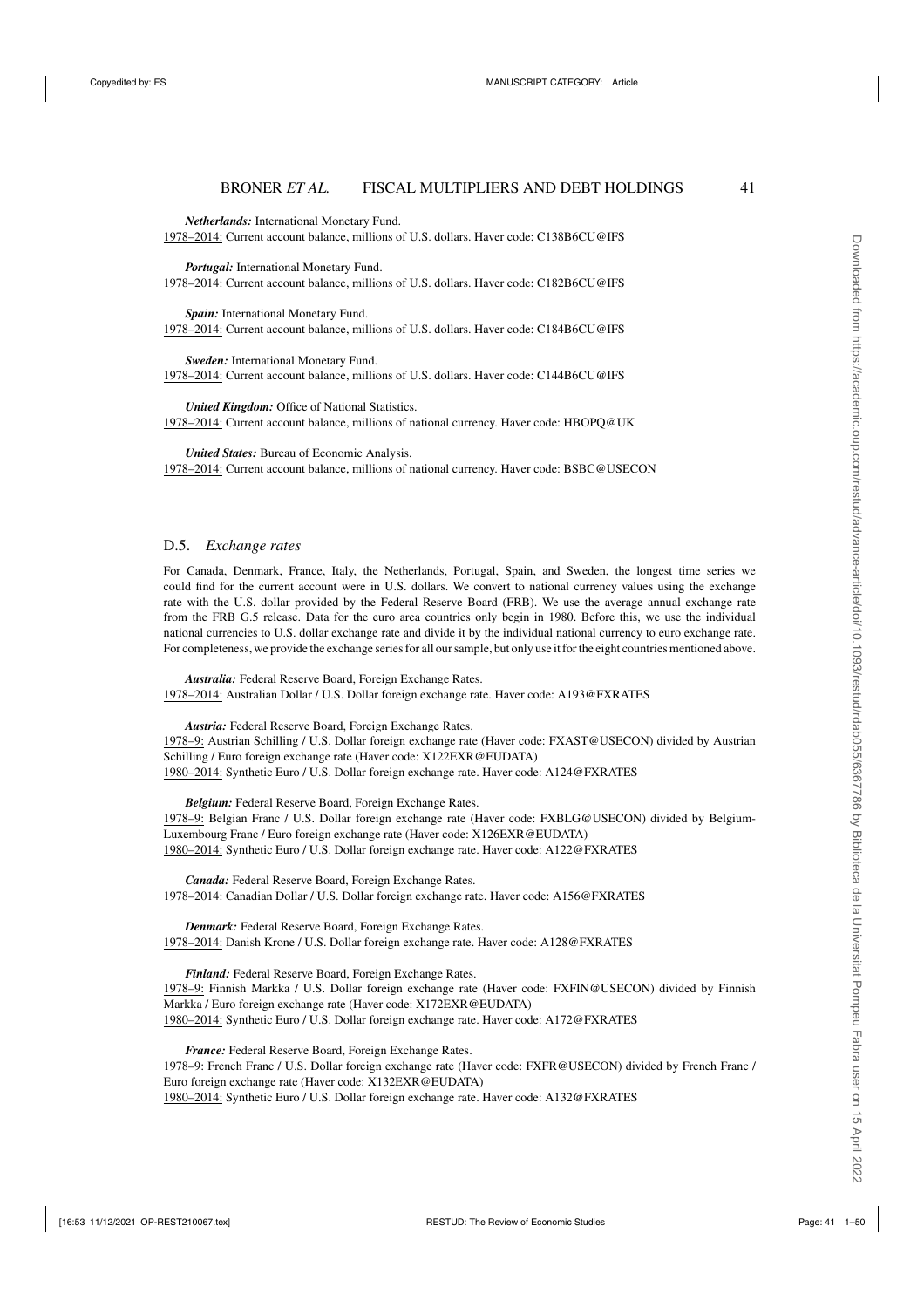# 42 REVIEW OF ECONOMIC STUDIES

*Germany:* Federal Reserve Board, Foreign Exchange Rates. 1978–9: German Deutschmark / U.S. Dollar foreign exchange rate (Haver code: FXGER@USECON) divided by German Deutschmark / Euro foreign exchange rate (Haver code: X134EXR@EUDATA) 1980–2014: Synthetic Euro / U.S. Dollar foreign exchange rate. Haver code: A134@FXRATES

*Ireland:* Federal Reserve Board, Foreign Exchange Rates. 1978–9: Irish Pound / U.S. Dollar foreign exchange rate (Haver code: FXIRL@USECON) divided by Irish Pound / Euro foreign exchange rate (Haver code: X178EXR@EUDATA) 1980–2014: Synthetic Euro / U.S. Dollar foreign exchange rate. Haver code: A178@FXRATES

*Italy:* Federal Reserve Board, Foreign Exchange Rates. 1978–9: Italian Lira / U.S. Dollar foreign exchange rate (Haver code: FXITL@USECON) divided by Italian Lira / Euro foreign exchange rate (Haver code: X136EXR@EUDATA) 1980–2014: Synthetic Euro / U.S. Dollar foreign exchange rate. Haver code: A136@FXRATES

*Japan:* Federal Reserve Board, Foreign Exchange Rates. 1978–2014: Japanese Yen / U.S. Dollar foreign exchange rate. Haver code: A158@FXRATES

*Netherlands:* Federal Reserve Board, Foreign Exchange Rates. 1978–9: Dutch Guilder / U.S. Dollar foreign exchange rate (Haver code: FXNET@USECON) divided by Dutch Guilder / Euro foreign exchange rate (Haver code: X138EXR@EUDATA) 1980–2014: Synthetic Euro / U.S. Dollar foreign exchange rate. Haver code: A138@FXRATES

*Portugal:* Federal Reserve Board, Foreign Exchange Rates. 1978–9: Portuguese Escudo / U.S. Dollar foreign exchange rate (Haver code: FXPOR@USECON) divided by Portuguese Escudo / Euro foreign exchange rate (Haver code: X182EXR@EUDATA) 1980–2014: Synthetic Euro / U.S. Dollar foreign exchange rate. Haver code: A182@FXRATES

*Spain:* Federal Reserve Board, Foreign Exchange Rates. 1978–9: Spanish Peseta / U.S. Dollar foreign exchange rate (Haver code: FXSPA@USECON) divided by Spanish Peseta / Euro foreign exchange rate (Haver code: X184EXR@EUDATA) 1980–2014: Synthetic Euro / U.S. Dollar foreign exchange rate. Haver code: A184@FXRATES

*Sweden:* Federal Reserve Board, Foreign Exchange Rates. 1978–2014: Swedish Krona / U.S. Dollar foreign exchange rate. Haver code: A144@FXRATES

*United Kingdom:* Federal Reserve Board, Foreign Exchange Rates. 1978–2014: British Pound / U.S. Dollar foreign exchange rate. Haver code: A112@FXRATES

### E. INSTRUMENT RELEVANCE: INTERNATIONAL PANEL

As for the U.S., we use instrumental variable regressions to examine how foreign holdings of public debt affect the size of fiscal multipliers in our panel of advanced economies. We report here the first-stage regression results, related to the (second-stage) regression results discussed in Section 6. The results in Tables [E1](#page-9-0) and [E2](#page-12-0) correspond to the estimation of the instruments on the change in the cyclically adjusted primary balance and the change in the cyclically adjusted primary balance interacted with our measure of the foreign share respectively. We use the narrative fiscal shock produced by [Guajardo](#page-48-0) *et al.* [\(2014b](#page-48-0)) and subsequently updated by [Kataryniuk and Valles](#page-48-0) [\(2018b](#page-48-0)) to instrument the change in the cyclically adjusted primary balance. The first-stage results show that the interaction of the fiscal shocks and the foreign share are statistically significant in both regressions.

To assess the relevance of our instruments, we follow our approach for the U.S. and use the test statistics from [Sanderson and Windmeijer](#page-49-0) [\(2016](#page-49-0)). The results for the weak and underidentification tests are in Tables [E3](#page-13-0) and [E4,](#page-23-0) respectively. [Sanderson and Windmeijer](#page-49-0) [\(2016\)](#page-49-0) note that the [Stock and Yogo](#page-49-0) [\(2005\)](#page-49-0) critical values can be used for their conditional F-statistics.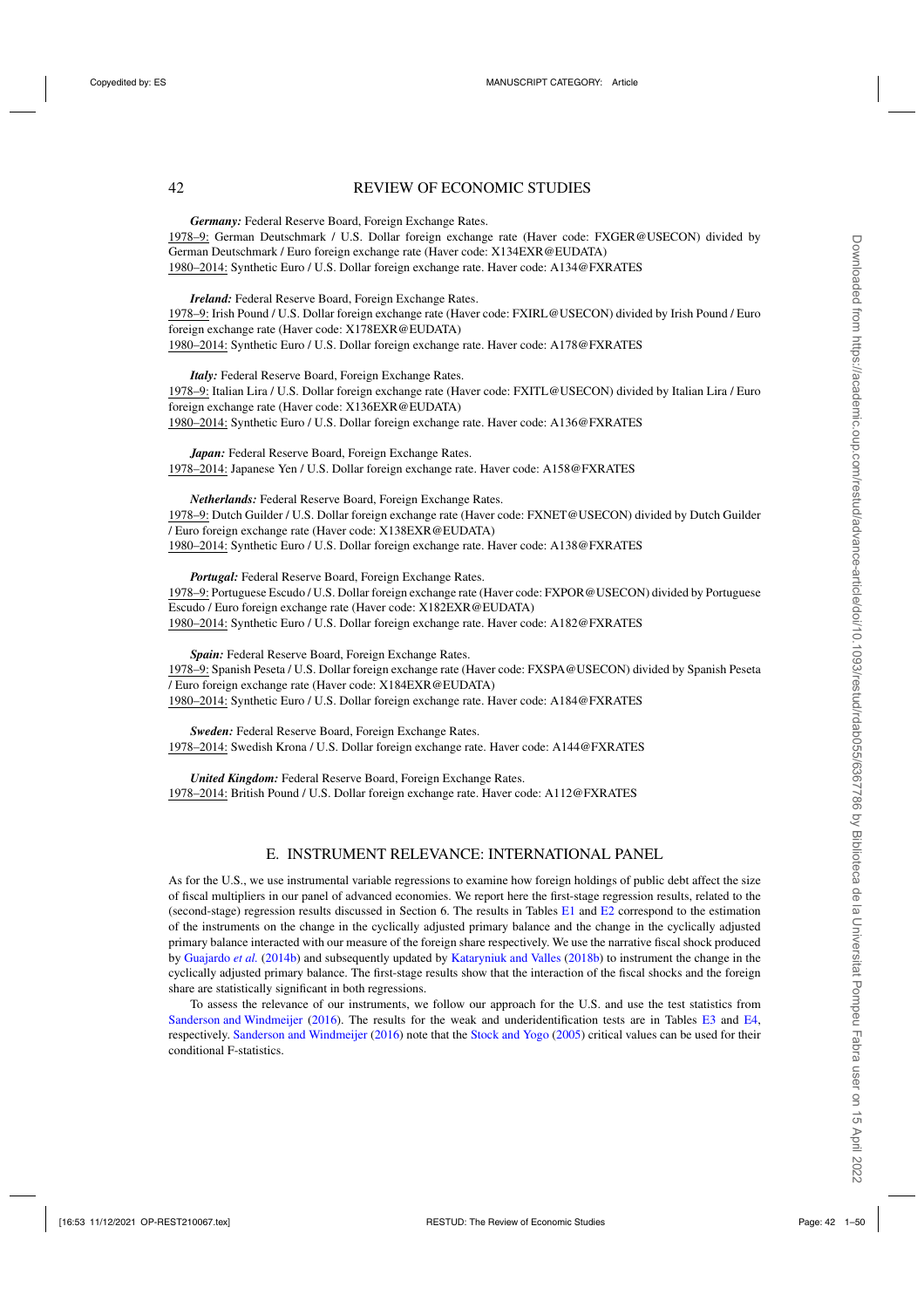| Panel. First stage— fiscal variable  |            |            |            |            |
|--------------------------------------|------------|------------|------------|------------|
|                                      | Year $t+1$ | Year $t+2$ | Year $t+3$ | Year $t+4$ |
| Narrative shock,                     | $0.73***$  | 0.50       | $1.29***$  | $1.18**$   |
|                                      | (0.17)     | (0.39)     | (0.41)     | (0.49)     |
| Narrative shock, Foreign share $t-1$ | $-0.44$    | 1.03       | $-0.51$    | $-0.45$    |
|                                      | (0.31)     | (0.81)     | (0.96)     | (1.03)     |
| <b>Observations</b>                  | 405        | 387        | 369        | 352        |

|  | <b>TABLE E1</b>                  |  |
|--|----------------------------------|--|
|  | anel. First stage— fiscal variab |  |

*Notes*: The dependent (fiscal) variable is the change in the cyclically adjusted primary balance. The shocks are from [Guajardo](#page-48-0) *et al.* [\(2014b](#page-48-0)), updated by [Kataryniuk and Valles](#page-48-0) [\(2018b\)](#page-48-0). The magnitudes of the shocks reflect the expected future budgetary impact of the consolidations, as a percentage of GDP. Standard errors in parentheses. <sup>\*</sup> *p* <0.10, \*\* *p* <0.05, \*\*\* *p* <0.01.

| TABLE E2                                      |  |
|-----------------------------------------------|--|
| Panel. First stage—fiscal variable interacted |  |

| Year $t+1$ | Year $t+2$ | Year $t+3$ | Year $t+4$ |
|------------|------------|------------|------------|
| 0.11       | $-0.17$    | $-0.06$    | $-0.05$    |
|            | (0.11)     |            | (0.14)     |
| 0.16       | $1.57***$  | $1.31**$   | $1.24***$  |
| (0.23)     | (0.36)     | (0.56)     | (0.49)     |
| 405        | 387        | 369        | 352        |
|            | (0.08)     |            | (0.15)     |

*Notes*: The dependent (fiscal) variable is the fiscal variable is the change in the cyclically adjusted primary balance interacted with our measure of the foreign share. The shocks are from [Guajardo](#page-48-0) *et al.* [\(2014b](#page-48-0)), updated by [Kataryniuk and Valles](#page-48-0) [\(2018b](#page-48-0)). The magnitudes of the shocks reflect the expected future budgetary impact of the consolidations, as a percentage of GDP. Standard errors in parentheses.  $* p < 0.10, ** p < 0.05, ** p < 0.01$ .

| h | Fiscal variable       | Interacted fiscal variable | Fiscal variable | Interacted fiscal variable |
|---|-----------------------|----------------------------|-----------------|----------------------------|
|   | chi-squared statistic | chi-squared statistic      | $p$ -value      | <i>p</i> -value            |
|   | 12.6                  | 4.5                        | 0.000           | 0.034                      |
| 2 | 6.4                   | 13.3                       | 0.012           | 0.000                      |
| 4 | 20.5                  | 19.8                       | 0.000           | 0.000                      |
|   | l 3.1                 | 18.8                       | 0.000           | 0.000                      |

TABLE E3 *International panel: Sanderson-Windmeijer (2016) weak identification test statistics*

*Notes:* The dependent (fiscal) variable is the change in the cyclically adjusted primary balance. The second and fourth columns are the fiscal variable interacted with our measure of the foreign share. The shocks are from [Guajardo](#page-48-0) *et al.* [\(2014b](#page-48-0)), updated by [Kataryniuk and Valles](#page-48-0) [\(2018b\)](#page-48-0). The *p*-values are from the first-stage regressions and assume i.i.d. errors.

TABLE E4 *International panel: Sanderson–Windmeijer (2016) under-identification test statistics*

| h | Fiscal variable<br>F-statistic | Interacted fiscal variable<br>F-statistic | Fiscal variable<br>$p$ -value | Interacted fiscal variable<br>$p$ -value |
|---|--------------------------------|-------------------------------------------|-------------------------------|------------------------------------------|
|   | 11.3                           | 4.0                                       | 0.001                         | 0.046                                    |
|   | 5.7                            | 11.8                                      | 0.018                         | 0.001                                    |
|   | 18.2                           | 17.6                                      | 0.000                         | 0.000                                    |
| 4 | 11.6                           | 16.6                                      | 0.001                         | 0.000                                    |

*Notes:* The dependent (fiscal) variable is the change in the cyclically adjusted primary balance. The second and fourth columns are the fiscal variable interacted with our measure of the foreign share. The shocks are from [Guajardo](#page-48-0) *et al.* [\(2014b](#page-48-0)), updated by [Kataryniuk and Valles](#page-48-0) [\(2018b\)](#page-48-0). The p-values are from the first-stage regressions and assume i.i.d. errors.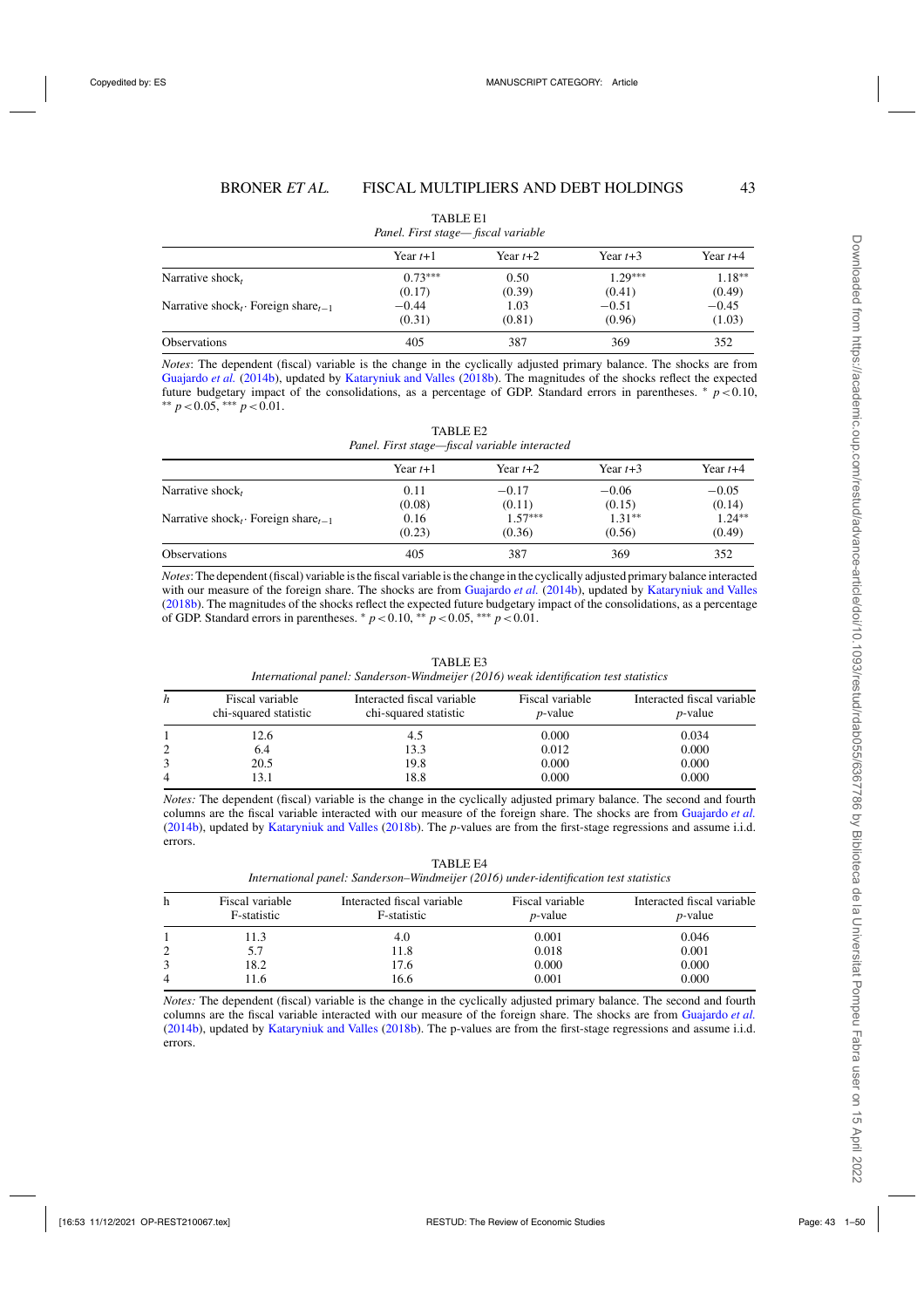# 44 REVIEW OF ECONOMIC STUDIES

For our case of two endogenous regressors and two instruments, the critical values for the [Stock and Yogo](#page-49-0) [\(2005\)](#page-49-0) weak ID test are:

- 10% maximal IV size: 7.03
- 15% maximal IV size: 4.48
- 20% maximal IV size: 3.95
- 25% maximal IV size: 3.63

Taken together, the results in Tables [E3](#page-13-0) and [E4](#page-23-0) show that our instruments are suitable for use in our empirical analysis. We therefore believe they are suitable for use in the empirical analysis.

# F. ADDITIONAL ANALYSIS: INTERNATIONAL PANEL

In this section, we provide the impulse responses for the international panel analysis mentioned in the article. In Figure [F1,](#page-4-0) we demonstrate that our result holds in the pre-crisis sample (Figure [F1a](#page-4-0)) and excluding the three countries that received official-sector financial assistance (Figure [F1b](#page-4-0)). In Figure [F2,](#page-5-0) we provide evidence our results are robust to the exclusion of narratively identified fiscal consolidations that are subsequently reversed (Figure [F2a](#page-5-0)) or consolidations that are largely based on expenditure measures (Figure [F2b](#page-5-0)).

Although [Guajardo](#page-48-0) *et al.* [\(2014a\)](#page-48-0) try to include only consolidations that do not respond to current or prospective economic conditions, [Jorda and Taylor](#page-48-0) [\(2016](#page-48-0)) document that the resulting fiscal consolidation shocks are not completely independent from fundamentals. To address this concern, we follow their methodology: namely, we re-run our local



International panel foreign share: output multiplier robustness

*Notes:* Cumulative GDP multipliers from a fiscal shock equal to 1% of GDP for low (10th percentile of foreign holdings in the sample, solid grey line) and high (90th percentile of foreign holdings in the sample, solid black line) foreign shares, and the difference between the two multipliers. Changes in the cyclically adjusted primary deficit are instrumented using the narrative measure on fiscal consolidation episodes by [Guajardo](#page-48-0) *et al.* [\(2014b\)](#page-48-0), updated by [Kataryniuk and Valles](#page-48-0) [\(2018b\)](#page-48-0). The dashed confidence bands represent significance at the 10% level.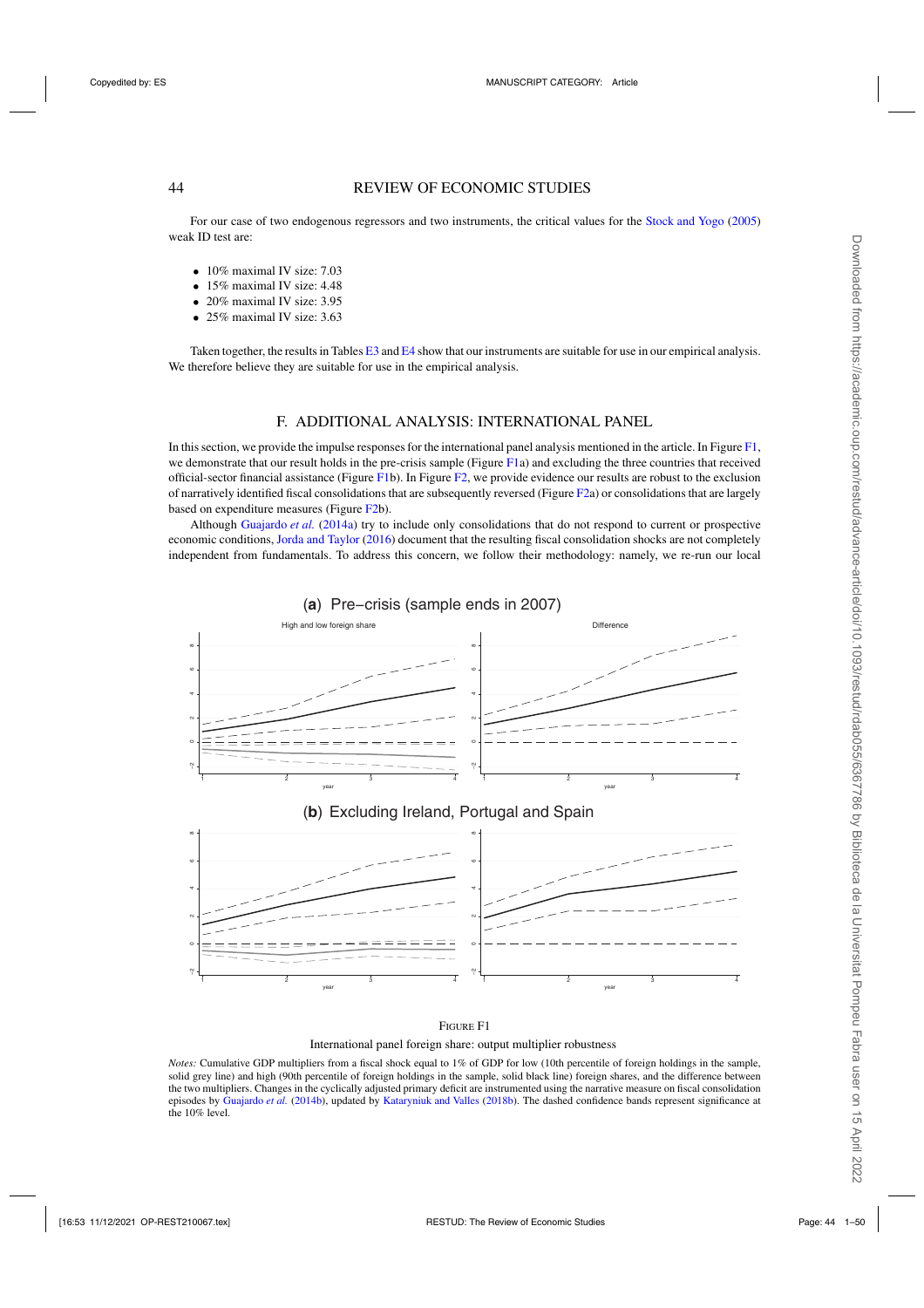Excluding temporary measures (**a**)





**International panel foreign share: output multiplier robustness II** 

*Notes:* Cumulative GDP multipliers from a fiscal shock equal to 1% of GDP for low (10th percentile of foreign holdings in the sample, solid grey line) and high (90th percentile of foreign holdings in the sample, solid black line) foreign shares, and the difference between the two multipliers. Changes in the cyclically adjusted primary deficit are instrumented using the narrative measure on fiscal consolidation episodes by [Guajardo](#page-48-0) *et al.* [\(2014b](#page-48-0)), updated by [Kataryniuk and Valles](#page-48-0) [\(2018b\)](#page-48-0). The dashed confidence bands represent significance at the 10% level.

projections using an augmented inverse probability weighting scheme (AIPW), which was shown by [Jorda and Taylor](#page-48-0) [\(2016](#page-48-0)) to effectively reduce the endogeneity of the narrative fiscal shocks.

This technique uses propensity-scores to reduce the weight in the local projections of those observations which, given fundamentals, are more likely to experience a fiscal consolidation. In the first stage, we estimate propensity scores in the sample, which corresponds to the probability that a consolidation event occurs. We implement this using a probit model of the decision to perform a fiscal consolidation, that allow us to compute the required weights. Interestingly, the first step also allows us to study whether the timing of a fiscal consolidation is dependent on the foreign share. In this way, this exercise also helps addressing concerns regarding endogeneity. The results for the first step are presented in Table [F1.](#page-9-0) The results show that consolidations are effectively driven by fundamentals: real output growth, the cyclical component of the log of output (estimated using a HP filter), the current account deficit and bank distress all increase the likelihood of observing a fiscal consolidation. Instead, the foreign share is, on average, not a major driver of fiscal consolidations. Further confirmation is given by the AUC statistics reported in Table [F1.](#page-9-0)<sup>40</sup> The AUC statistics show a good predictive ability ( $AUC = 0.85$ ).

The AIPW-corrected impulse responses are presented in Figure [F3.](#page-13-0) The results are very similar and show, again, a strong relation between the size of the foreign share and the size of the output multiplier.

40. AUC stands for area under the curve. The curve usually refers to the receiver operating characteristic (ROC) curve. Under the null that the covariates have no classification ability,  $AUC = 0.5$ , while perfect classification ability corresponds to  $AUC = 1$ .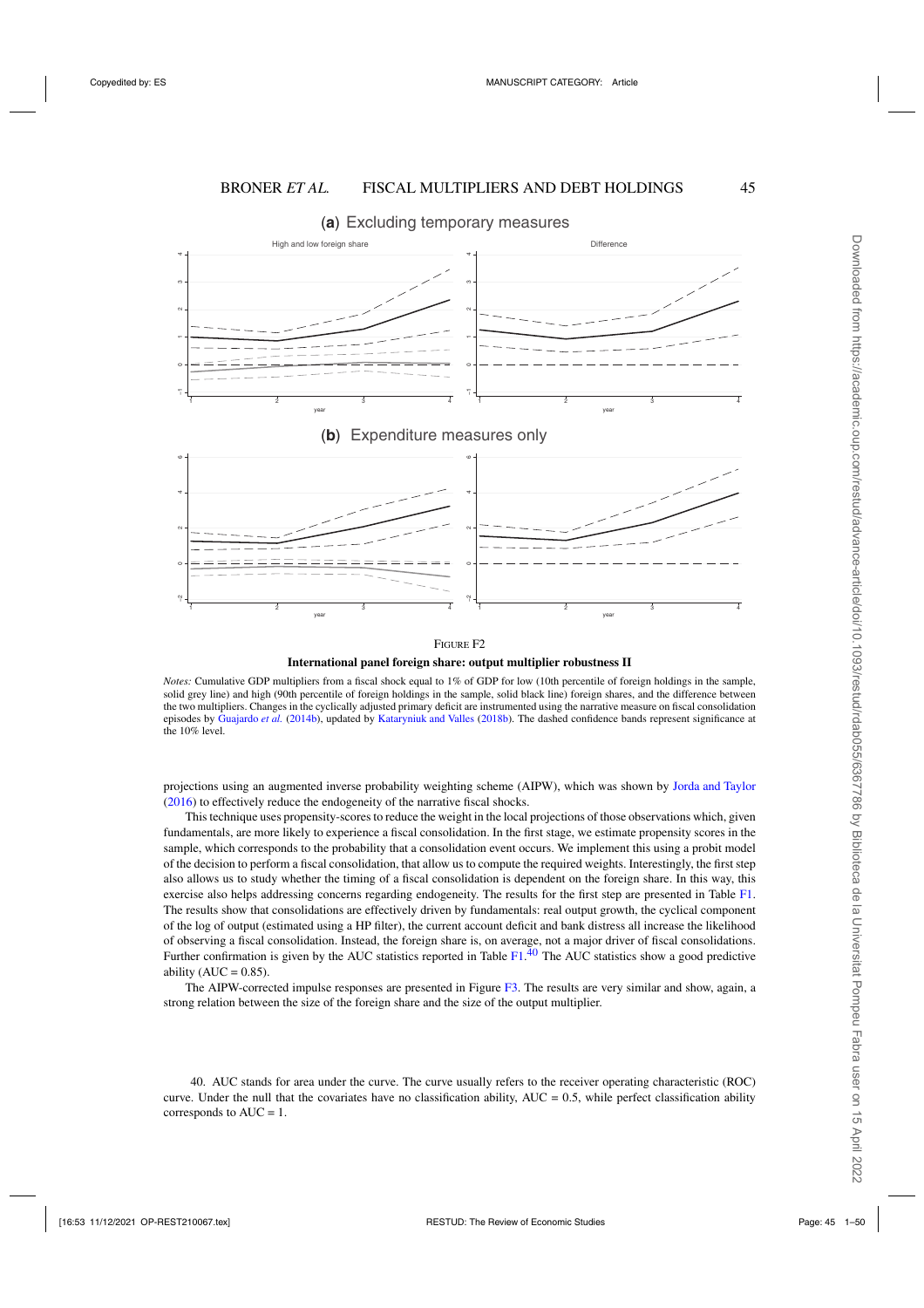# 46 REVIEW OF ECONOMIC STUDIES

|                                     | Treatment $(t+1)$ | Treatment $(t+1)$ | Treatment $(t+1)$ |
|-------------------------------------|-------------------|-------------------|-------------------|
| Public debt-to-GDP,                 | $0.00*$           | $0.00**$          | $0.00**$          |
|                                     | (0.00)            | (0.00)            | (0.00)            |
| Cyclical component of output,       | 1.76              | 1.67              | 1.72              |
|                                     | (1.08)            | (1.11)            | (1.16)            |
| Real output growth,                 | $-4.65***$        | $-4.69**$         | $-4.82***$        |
|                                     | (1.36)            | (1.39)            | (1.44)            |
| Fiscal consolidation dummy $_t$     | $0.55***$         | $0.52***$         | $0.52***$         |
|                                     | (0.04)            | (0.04)            | (0.04)            |
| Current account-to-GDP <sub>t</sub> |                   | $-1.35***$        | $-1.41***$        |
|                                     |                   | (0.51)            | (0.51)            |
| Change in $CAPB_t$                  |                   | $-1.71$           | $-1.75$           |
|                                     |                   | (1.28)            | (1.30)            |
| Bank crisis,                        |                   | 0.06              | 0.06              |
|                                     |                   | (0.06)            | (0.06)            |
| Fixed exchange rate regime,         |                   | 0.02              | 0.03              |
|                                     |                   | (0.04)            | (0.05)            |
| Foreign holdings of public debt,    |                   |                   | $-0.02$           |
|                                     |                   |                   | (0.13)            |
| <b>Observations</b>                 | 432               | 420               | 414               |
| Classification test: AUC            | 0.85              | 0.86              | 0.86              |
|                                     | (0.02)            | (0.02)            | (0.02)            |

#### TABLE F1 *AIPW: first-stage regression*

*Notes:* Column (1) shows the probit model employed by [Jorda and Taylor](#page-48-0) [\(2016\)](#page-48-0). Columns (2) and (3) show the saturated regression, omitting the foreign share in the former. Standard errors in parentheses  $p < 0.10$ , \*\*  $p < 0.05$ , \*\*\*  $p < 0.01$ .

|                                                          | Year $t+1$ | Year $t+2$ | Year $t+3$ | Year $t+4$ |
|----------------------------------------------------------|------------|------------|------------|------------|
| Fiscal shock,                                            | $-0.67*$   | $-0.57$    | $-0.19$    | $-0.56$    |
|                                                          | (0.40)     | (0.51)     | (0.45)     | (0.90)     |
| Fiscal shock <sub>t</sub> · Foreign share <sub>t-1</sub> | $2.37**$   | $2.65***$  | 2.85       | 5.80       |
|                                                          | (1.13)     | (1.24)     | (1.80)     | (3.80)     |
| Fiscal shock, Financial openness <sub>t-1</sub>          | 0.03       | $-0.00$    | $-0.02$    | $-0.05$    |
|                                                          | (0.05)     | (0.05)     | (0.05)     | (0.08)     |
| Other controls                                           | Yes        | Yes        | Yes        | Yes        |
| <b>Observations</b>                                      | 405        | 387        | 369        | 352        |

TABLE F2 *International panel foreign share and financial openness: output multiplier*

*Notes*: The fiscal shock is the change in the cyclically adjusted primary deficit instrumented by the narrative shocks from [Guajardo](#page-48-0) *et al.* [\(2014b\)](#page-48-0), updated by [Kataryniuk and Valles](#page-48-0) [\(2018b\)](#page-48-0). The magnitudes of the shocks reflect the expected future budgetary impact of the consolidations, as a percentage of GDP. Foreign share is our measure of foreign holdings of public debt as a percentage of total public debt. Standard errors in parentheses. <sup>∗</sup> *p*<0.10, ∗∗ *p*<0.05, ∗∗∗ *p*<0.01.

Finally, we provide the regression results for the two races we were unable to conduct with the U.S. sample: financial openness (Table [F2\)](#page-12-0) and sovereign credit rating (Table [F3\)](#page-13-0). We measure financial openness as the share of total financial assets and liabilities to GDP. We source the financial data from Lane and Milesi-Ferretti (2018). Our sovereign credit rating is an average of the rating provided by the three main agencies: Fitch, Moody's and Standard and Poors. The scale runs between 19 (for highest rating) and 1 (in default). Our results are robust to the inclusion of these two alternative explanations.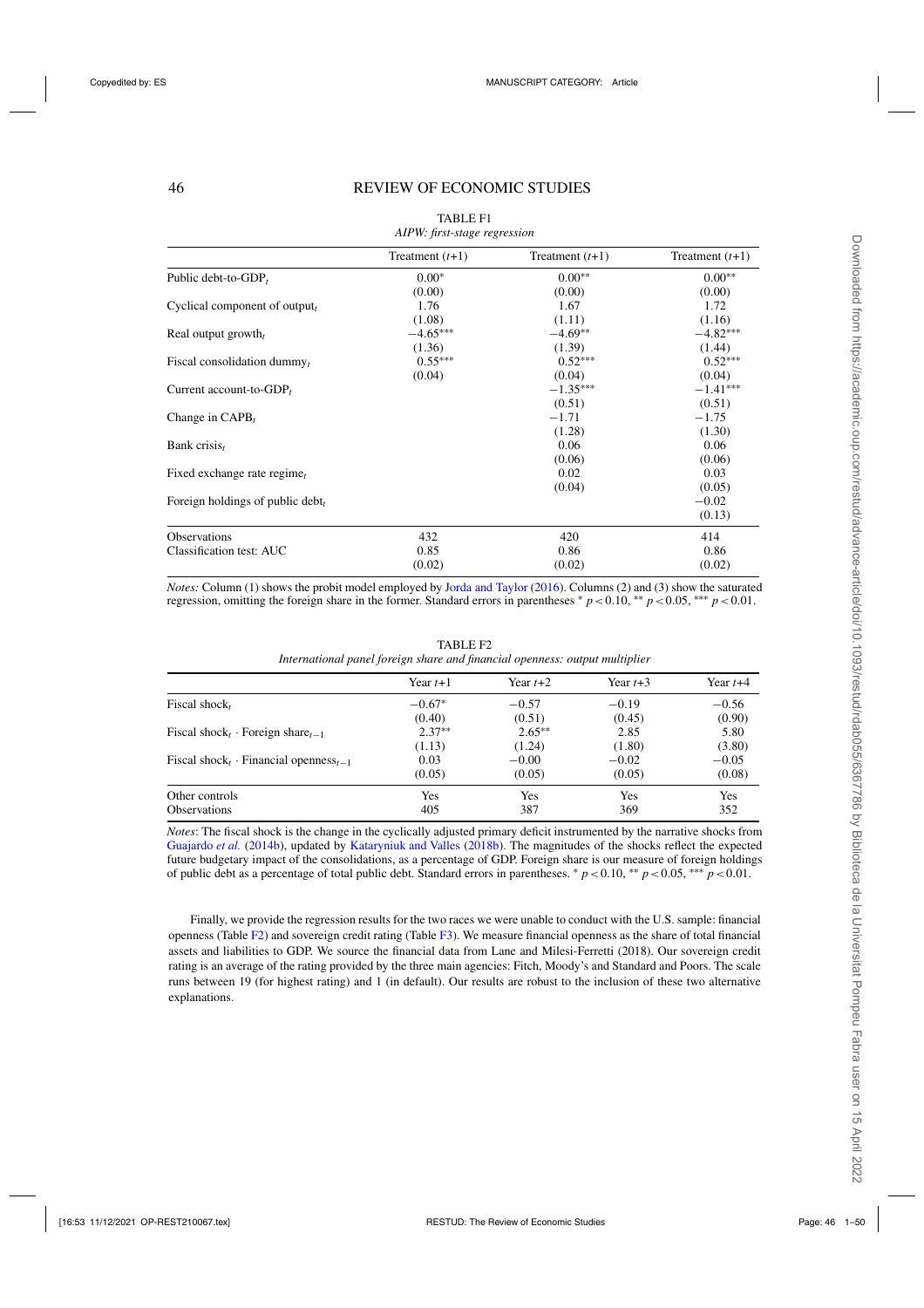

FIGURE F3

International panel foreign share: output multiplier AIPW

*Notes:* Cumulative GDP multipliers from a fiscal shock equal to 1% of GDP for low (10th percentile of foreign holdings in the sample, solid grey lines) and high (90th percentile of foreign holdings in the sample, solid black lines) foreign shares, and the difference between the two multipliers. Changes in the cyclically adjusted primary deficit are instrumented using the narrative measure on fiscal consolidation episodes by [Guajardo](#page-48-0) *et al.* [\(2014b\)](#page-48-0), updated by [Kataryniuk and Valles](#page-48-0) [\(2018b\)](#page-48-0). Following [Jorda and Taylor](#page-48-0) [\(2016\)](#page-48-0), we run the local projection using an augmented inverse probability weighting scheme (APIW). The dashed confidence bands represent significance at the 10% level.

|                                                          | Year $t+1$ | Year $t+2$ | Year $t+3$ | Year $t+4$ |
|----------------------------------------------------------|------------|------------|------------|------------|
| Fiscal shock,                                            | $-3.47$    | $-5.11***$ | $-7.10**$  | $-7.39$    |
|                                                          | (4.21)     | (1.86)     | (3.10)     | (5.34)     |
| Fiscal shock <sub>t</sub> · Foreign share <sub>t-1</sub> | 4.67       | $3.32**$   | $3.98*$    | $7.91*$    |
|                                                          | (5.24)     | (1.51)     | (2.30)     | (4.16)     |
| Fiscal shock <sub>t</sub> Credit rating <sub>t-1</sub>   | 0.13       | $0.25***$  | $0.37**$   | 0.34       |
|                                                          | (0.18)     | (0.09)     | (0.16)     | (0.27)     |
| Other controls                                           | Yes        | Yes        | Yes        | Yes        |
| <b>Observations</b>                                      | 405        | 387        | 369        | 352        |

TABLE F3 *International panel foreign share and credit rating: Output multiplier*

*Notes*: The fiscal shock is the change in the cyclically adjusted primary deficit instrumented by the narrative shocks from [Guajardo](#page-48-0) *et al.* [\(2014b](#page-48-0)), updated by [Kataryniuk and Valles](#page-48-0) [\(2018b\)](#page-48-0). The magnitudes of the shocks reflect the expected future budgetary impact of the consolidations, as a percentage of GDP. Foreign share is our measure of foreign holdings of public debt as a percentage of total public debt. Standard errors in parentheses. <sup>∗</sup> *p*<0.10, ∗∗ *p*<0.05, ∗∗∗ *p*<0.01.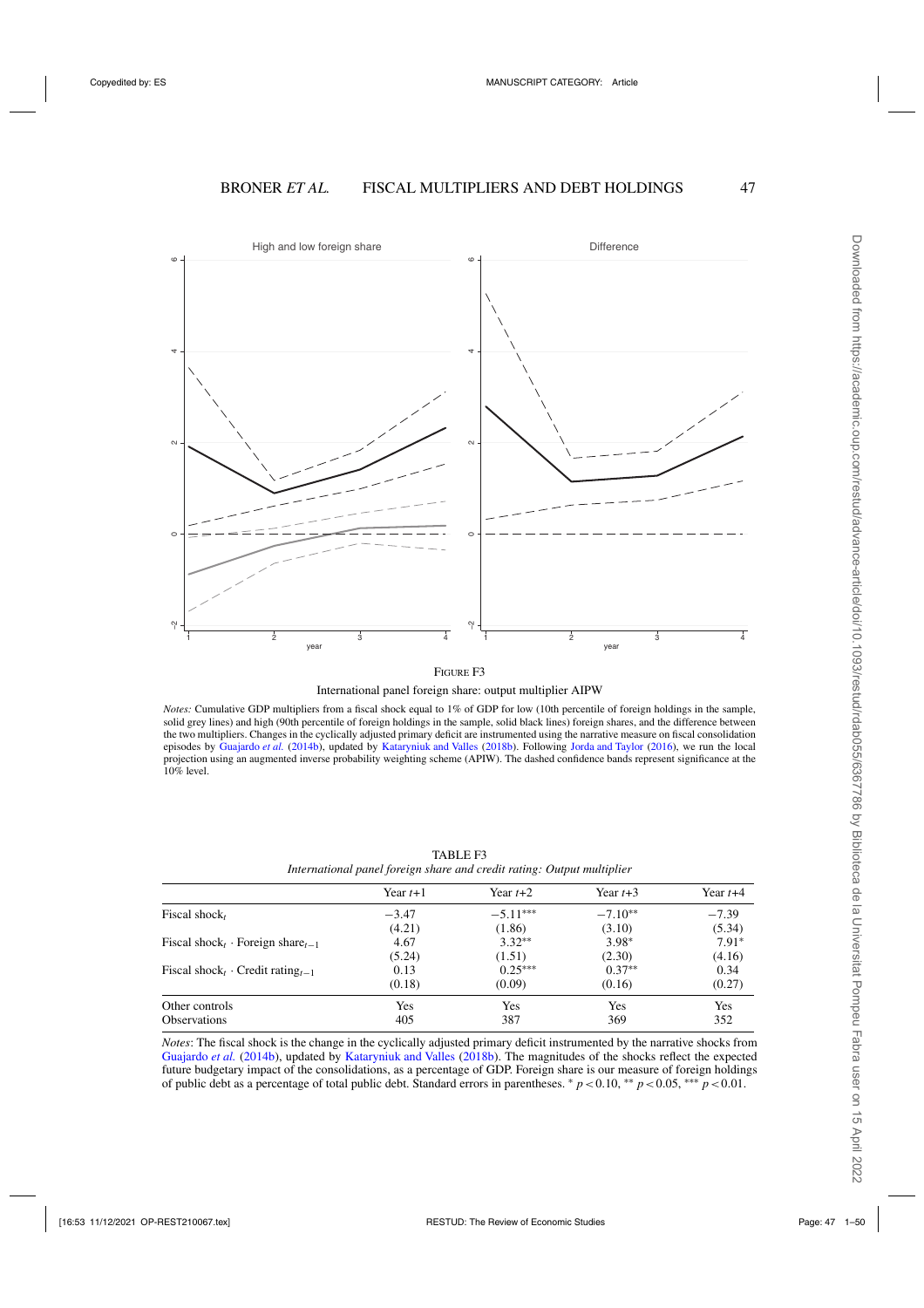<span id="page-47-0"></span>*Acknowledgments*. We thank Inês Martins, Mattia Picarelli, Donghai Zhang and Alessandro Franconi, for excellent research assistance. We received valuable comments from Neele Balke, Pablo Burriel, Giancarlo Corsetti, Sergio de Ferra, Carl-Wolfram Horn, Philip Lane, Johannes Pfeifer, Morten Ravn, Dmitriy Sergeyev, and participants at various conferences and seminars. Broner and Martin acknowledge financial support from the Spanish Ministry of Economy, Industry and Competitiveness through the I+D Excelencia grant (ECO2016-79823-P), the Agencia Estatal de Investigación (AEI), through the Severo Ochoa Programme for Centres of Excellence in R&D (Barcelona School of Economics CEX2019-000915-S), and the Generalitat de Catalunya through the AGAUR grant (2017-SGR-1393) and the CERCA Programme. Martin also acknowledges financial support from the European Research Council under the EU Seventh Framework Programme (FP7/2007-2013) Consolidator Grant (615651-MacroColl). These are the views of the authors and not those of the Central Bank of Ireland.

#### REFERENCES

- ABADIE, A., ATHEY, S., IMBENS, G. W., et al. (2017), "When Should You Adjust Standard Errors for Clustering?" (NBER Working Paper 24003).
- ACCONCIA, A., CORSETTI, G. and SIMONELLI, S. (2014), "Mafia and Public Spending: Evidence on the Fiscal Multiplier from a Quasi-experiment", *American Economic Review*, **104**, 2185–2209.
- ACHARYA, V., DRECHSLER, I. and SCHNABL, P. (2014), "A Pyrrhic Victory? Bank Bailouts and Sovereign Credit Risk", *Journal of Finance*, **69**, 2689–2739.
- ACHARYA, V., EISERT, T. and HIRSCH, C. (2018), "Real Effects of the Sovereign Debt Crisis in Europe: Evidence from Syndicated Loans", *The Review of Financial Studies*, **31**, 2855–2896.
- ALESINA, A. and ARDAGNA, S. (2013), "The Design of Fiscal Adjustments", *Tax Policy and the Economy*, **27**, 19–68.
- ARSLANALP, S. and TAKAHIRO, T. (2012), "Tracking Global Demand for Advanced Economy Sovereign Debt" (IMF WP/12/284).
- AUERBACH, A. J. and GORODNICHENKO, Y. (2012), "Measuring the Output Responses to Fiscal Policy", *American Economic Journal: Economic Policy*, **4**, 1–27.
- BARRO, R. J. (1974), "Are Government Bonds Net Wealth?", *Journal of Political Economy*, **82**, 1095–1117.
- BARNICHON, R., DEBORTOLI, D. and MATTHES, C. (2020), "Understanding the Size of the Government Spending Multiplier: It's in the Sign", *Review of Economic Studies*, forthcoming.
- BERNANKE, B., REINHART, V. and SACK, B. (2004), "Monetary Policy Alternatives at the Zero Bound: An Empirical Assessment", *Brooking Papers on Economic Activity*, **2**, 1–100.
- BERNARDINI, M. and PEERSMAN, G. (2018), "Private Debt Overhang and the Government Spending Multiplier: Evidence for the United States", *Journal of Applied Econometrics*, **33**, 485–508.
- BLANCHARD, O. J. and LEIGH, D. (2013), "Growth Forecast Errors and Fiscal Multipliers", *American Economic Review: Papers and Proceedings*, **103**, 117–120.
- BLANCHARD, O. J. and PEROTTI, R. (2002), "An Empirical Characterization of the Dynamic Effects of Changes in Government Spending and Taxes on Output", *Quarterly Journal of Economics*, **117**, 1329–1368.
- BRONER, F., DIDIER, T., ERCE, A. et al. (2013), "Gross Capital Flows: Dynamics and Crises", *Journal of Monetary Economics*, **60**, 113–133.
- BRONER, F., ERCE, A., MARTIN, A. et al. (2014), "Sovereign Debt Markets in Turbulent Times: Creditor Discrimination and Crowding Out", *Journal of Monetary Economics*, **61**, 114–142.
- BRONER, F., MARTIN, A. and VENTURA, J. (2021), "On Public Spending and Economic Unions", *IMF Economic Review*, **69**, 122–154.

BRONER, F. and VENTURA, J. (2011), "Globalization and Risk Sharing", *Review of Economic Studies*, **78**, 49–82.

- BRUTTI, F. and SAURE, P. (2015), "Transmission of Sovereign Risk in the Euro Crisis", *Journal of International Economics*, **97**, 231–248.
- BRUTTI, F. and SAURE, P. (2016), "Repatriation of Debt in the Euro Crisis", *Journal of the European Economic Association*, **14**, 145–174.
- CABALLERO, R., FARHI, E. and GOURINCHAS, P. O. (2016), "Safe Asset Scarcity and Aggregate Demand", *American Economic Review Papers and Proceedings*, **106**, 513–518.
- CACCIATORE, M. and TRAUM, N. (2018), "Trade Flows and Fiscal Multipliers", *The Review of Economics and Statistics*, forthcoming.
- CAMERON C. A. and MILLER, D. L. (2015), "A Practitioners Guide to Cluster-robust Inference", *Journal of Human Resources*, **50**, 317–372.
- CHARI, V. V., DOVIS, A. and KEHOE, P. J. (2020), "On the Optimality of Financial Repression", *Journal of Political Economy*, **128**, 710–739.

CECCHETTI, S, MOHANTY, M. and ZAMPOLLI, F. (2011), "The Real Effects of Debt" (BIS Working Paper No 352).

- CHRISTIANO, L., EICHENBAUM, M. and REBELO, S. (2011), "When is the Government Spending Multiplier Large?", *Journal of Political Economy*, **119**, 78–121.
- CORBI, R., PAPAIOANNOU, E., and SURICO, P. (2019), "Regional Transfer Multipliers", *Review of Economic Studies*, **86**, 1901–1934.
- CORSETTI, G., MEIER, A. and MÜLLER, G. J. (2012), "What Determines Government Spending Multipliers?", *Economic Policy*, **27**, 521–565.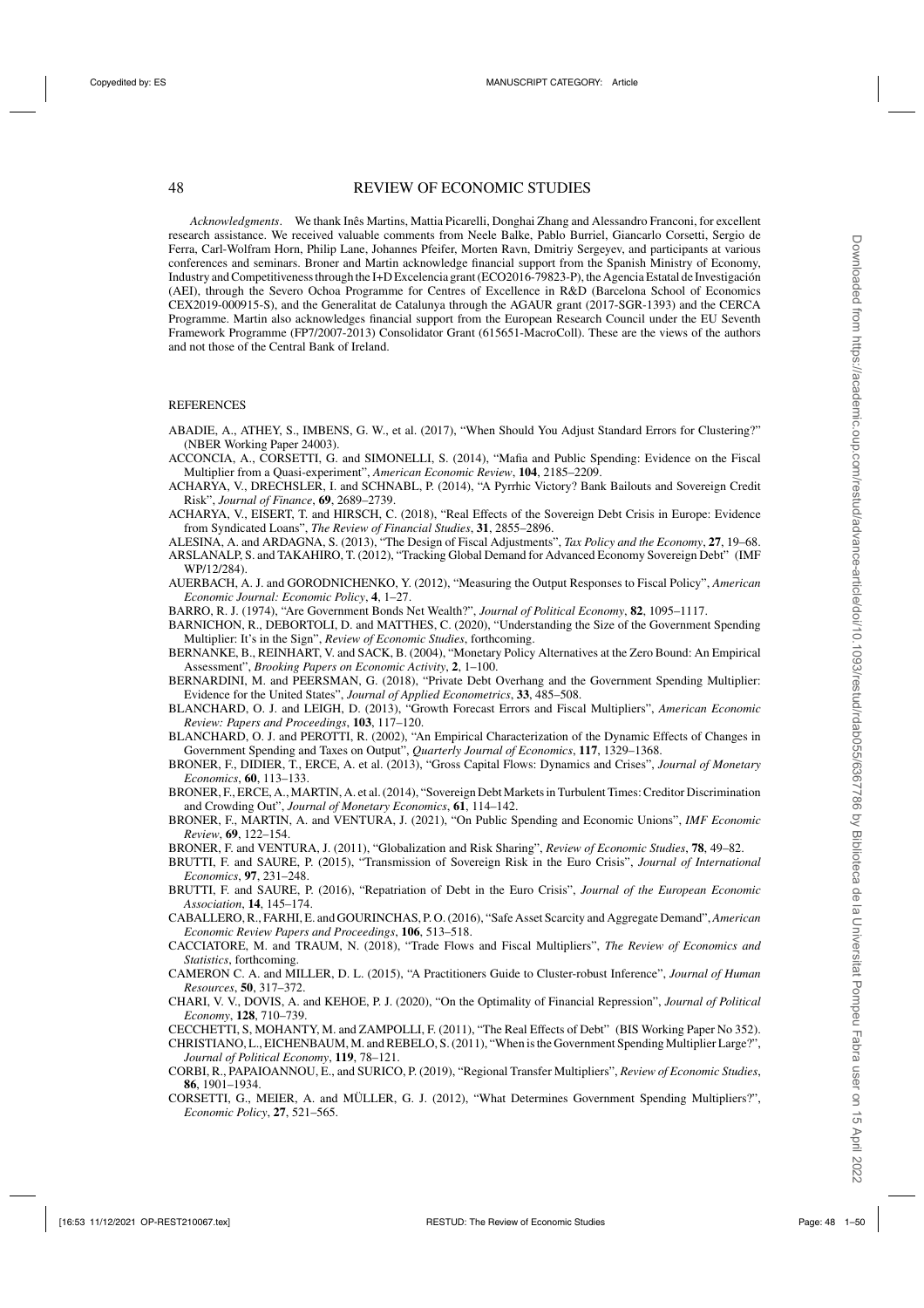- <span id="page-48-0"></span>CORSETTI, G., KUESTER, K., MEIER, A. et al. (2013), "Sovereign Risk, Fiscal Policy, and Macroeconomic Stability", *Economic Journal*, **123**, F99-F132.
- DELL'ARICCIA, G., FERREIRA, C., JENKINSON, N., et al. (2018), "Managing the Soverign-Bank Nexus" (IMF Occasional Paper).
- DIAMOND, D. (1965), "National Debt in a Neoclassical Growth Model", *American Economic Review*, **55**, 1126–1150.
- FARHI, E. and WERNING, I. (2016), "Fiscal Multipliers: Liquidity Traps and Currency Unions", *Handbook of Macroeconomics*, **2**, 2417–2492.
- FAHRI, E. and TIROLE, J. (2018), "Deadly Embrace: Sovereign and Financial Balance Sheets Doom Loops", *Review of Economic Studies*, **85**, 1781–1823.
- FISHER, J. D. M. and PETERS, R. (2010), "Using Stock Returns to Identify Government Spending Shocks", *Economic Journal*, **120**, 414–436.
- GENNAIOLI, N., MARTIN, A., and ROSSI, S. (2014), "Sovereign Default, Domestic Banks, and Financial Institutions", *Journal of Finance*, **69**, 819–866.
- GUAJARDO, J., LEIGH, D., and PESCATORI, A. (2014a), "Expansionary Austerity? International Evidence", *Journal of the European Economic Association*, **12**, 949–968.
- GUAJARDO, J., LEIGH, D., and PESCATORI, A. (2014b), "Replication Data for "Expansionary Austerity? International Evidence"" [https://doi.org/10.1111/jeea.12083.](https://doi.org/10.1111/jeea.12083)
- GUEMBEL, A. and SUSSMAN, O. (2009), "Sovereign Debt without Default Penalties", *Review of Economic Studies*, **76**, 1297–1320.
- HUANG, Y., PAGANO, M., and Panizza, U. (2021), "Local Crowding Out in China", *Journal of Finance,* forthcoming. HUANG, Y., PANIZZA, U., and VARGHESE, R. (2018), "
- ILZETZKI, E., MENDOZA, E. G., and VEGH, C. A. (2013), "How Big (Small?) are Fiscal Multipliers?", *Journal of Monetary Economics,* **60**, 239–254.
- ILZETZKI, E., REINHART, C. M., and ROGOFF, K. S. (2019a), "Exchange Arrangements Entering the 21st Century: Which Anchor Will Hold?", *Quarterly Journal of Economics*, **134**, 599–646.
- ILZETZKI, E., REINHART, C. M. and ROGOFF, K. S. (2019b), "Replication Data for "Exchange Arrangements Entering the 21st Century: Which Anchor Will Hold?"" [https://doi.org/10.7910/DVN/IDEXPY.](https://doi.org/10.7910/DVN/IDEXPY)
- JORDÀ, O. (2005), "Estimation and Inference of Impulse Responses by Local Projections", *American Economic Review*, **95**, 161–182.
- JORDA, O. and TAYLOR, A. M. (2016), "The Time for Austerity: Estimating the Average Treatment Effect of Fiscal Policy", *Economic Journal*, **126**, 219–255.
- KATARYNIUK, I. and VALLES, J. (2018a), "Fiscal Consolidation after the Great Recession: The Role of Composition", *Oxford Economic Papers*, **70**, 563–585.
- KATARYNIUK, I. and VALLES, J. (2018b), "Replication Data for "Fiscal Consolidation after the Great Recession: The Role of Composition"" [https://doi.org/10.1093/oep/gpx032.](https://doi.org/10.1093/oep/gpx032)
- KIM S. (2015), "Country Characteristics and Effects of Government Consumption Shocks on Current Account and Real Exchange Rate" , *Journal of International Economics,* **97**, 436–447.
- KLEIBERGEN, F. and PAAP, R. (2006), "Generalized Reduced Rank Tests using the Singular Value Decomposition", *Journal of Econometrics*, **133**, 97–126.
- KRAAY, A. and VENTURA, J. (2000), "Current Accounts in Debtor and Creditor Countries", *Quarterly Journal of Economics*, **115**, 1137–1166.

LAEVEN, L. and VALENCIA, F. (2020a), "Systemic Banking Crises Database II", *IMF Economic Review*, **68**, 307–361.

- LAEVEN, L. and VALENCIA, F. (2020b), "Replication Data for "Systemic Banking Crises Database II"" [https://doi.org/10.1057/s41308-020-00107-3.](https://doi.org/10.1057/s41308-020-00107-3)
- LANE, P. R. and MILESI-FERRETTI, G-M. (2018a), "International Financial Integration in the Aftermath of the Global Financial Crisis", *IMF Economic Review*, **66**, 189–222.
- LANE, P. R. and MILESI-FERRETTI, G-M. (2018b), "Replication Data for "International Financial Integration in the Aftermath of the Global Financial Crisis"" [http://www.imf.org/ /media/Files/Publications/](http://www.imf.org/~/media/Files/Publications/WP/2017/datasets/wp115.ashx) [WP/2017/datasets/wp115.ashx.](http://www.imf.org/~/media/Files/Publications/WP/2017/datasets/wp115.ashx)
- MERTENS, K. and RAVN, M. O. (2013), "The Dynamic Effects of Personal and Corporate Income Tax Changes in the United States", *American Economic Review*, **103**, 1212–1247.
- MIYAMOTO, W., NGUYEN, T. L. and SERGEYEV, D. (2018), "Government Spending Multipliers under the Zero Lower Bound: Evidence from Japan", *American Economic Journal: Macroeconomics*, **10**, 247–277.
- MONACELLI, T. and PEROTTI, R. (2010), "Fiscal Policy, the Real Exchange Rate and Traded Goods", *Economic Journal*, **120**, 437–461.
- MOUNTFORD, A. and UHLIG, H. (2009), "What are the Effects of Fiscal Policy Shocks?", *Journal of Applied Econometrics*, **24**, 960–992.
- NAKAMURA, E. and STEINSSON, J. (2014), "Fiscal Stimulus in a Monetary Union: Evidence from US Regions", *American Economic Review*, **104**, 753–792.
- OLEA, J. L. M. and PFLUEGER, C. (2013), "A Robust Test for Weak Instruments", *Journal of Business and Economics Statistics*, **31**, 358–368.
- PRIFTIS, R. and ZIMIC, S. (2021), "Sources of Borrowing and Fiscal Multipliers", *Economic Journal*, **131**, 489–519.
- RAMEY, V. A. (2011a), "Can Government Purchases Stimulate the Economy?", *Journal of Economic Literature*, **49**, 673–685.